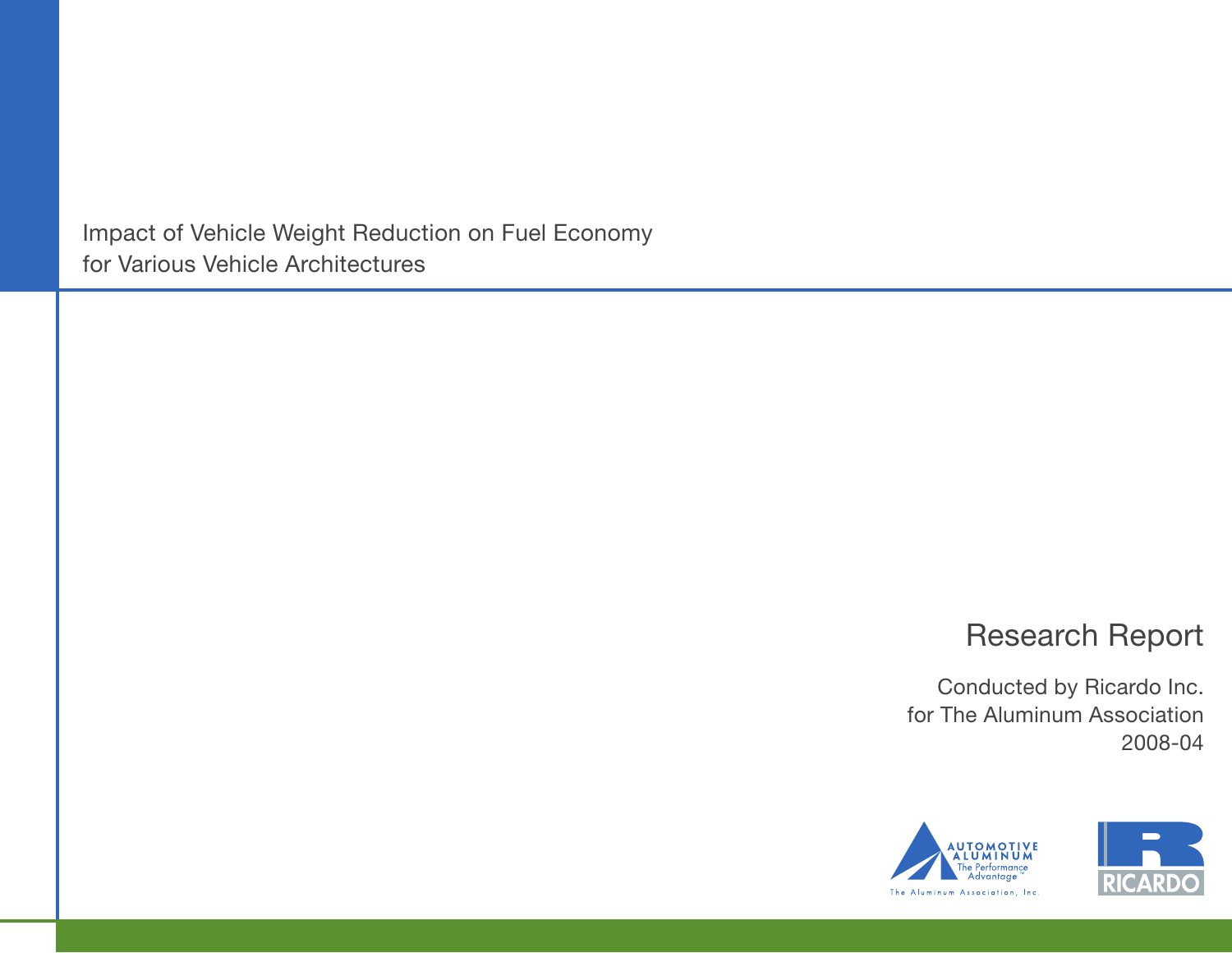

# **Impact of Vehicle Weight Reduction on Fuel Economy for Various Vehicle Architectures**

**Prepared for: The Aluminum Association, Inc.**

By: Anrico Casadei and Richard Broda

**Project FB769**

**RD.07/71602.2**

**Technical Approval:** Reviewed by [Frederic Jacquelin]

**Date:**

**\_\_\_\_\_\_\_\_\_\_\_\_\_\_\_\_\_ (20-Dec-2007)**

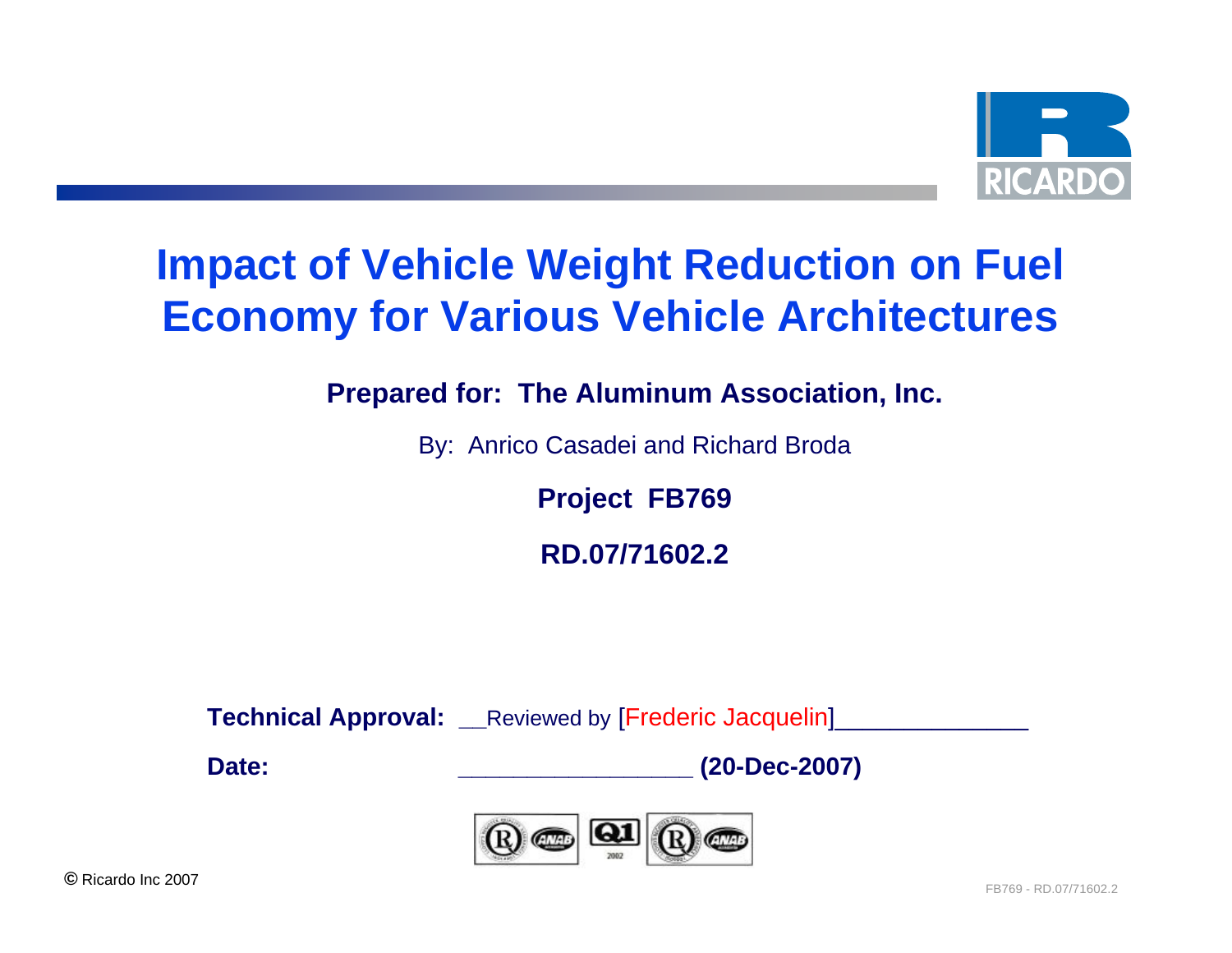

- □ Ricardo vehicle model development for high-level representation of existing vehicles
- $\Box$ Baseline vehicle selection
- ⊔ Model inputs and assumptions
- $\mathbf{I}$ Model validation
- $\Box$ Simulation Methodology
- $\Box$ **Results** 
	- Gasoline vehicles
	- Diesel vehicles
- П **Conclusions**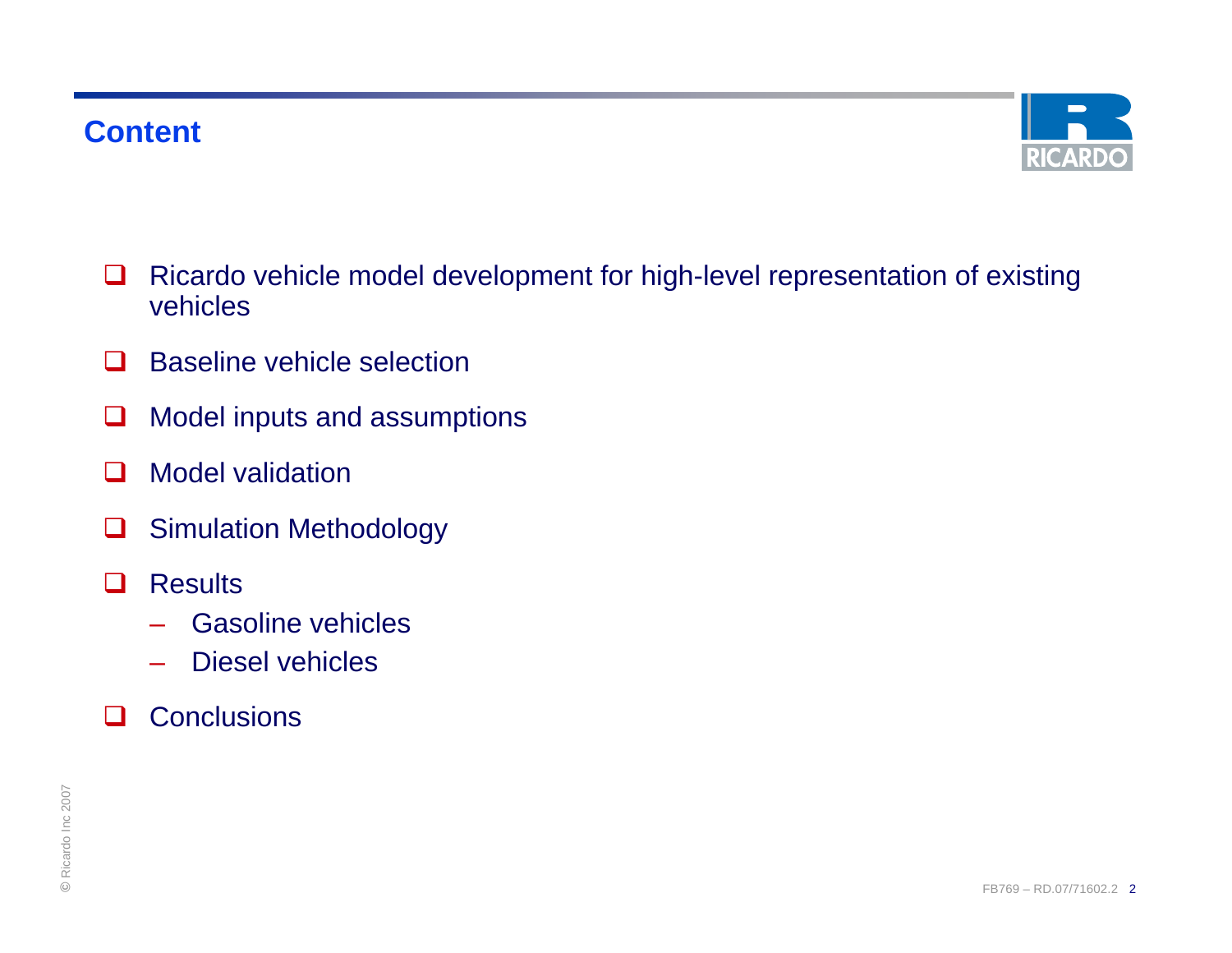## **Vehicle Modeling Using MSC.EASY5TM**



- A full forward-looking, physics-based model was developed for each baseline vehicle using commercially available MSC.EASY5™ simulation software with Ricardo proprietary data as well as published information.
- ப The model simulates what happens to the vehicle when the driver applies the accelerator and/or brake pedal in order to achieve a certain vehicle speed at a certain time.
- $\Box$  The simulation runs on a millisecond-by-millisecond basis and predicts the fuel usage and actual speed with time as the model driver follows a certain vehicle speed trace (drive cycle).
- $\Box$  The model physics includes torques and inertias as well as detailed submodels for the influence of factors such as turbocharger lag and engine accessories.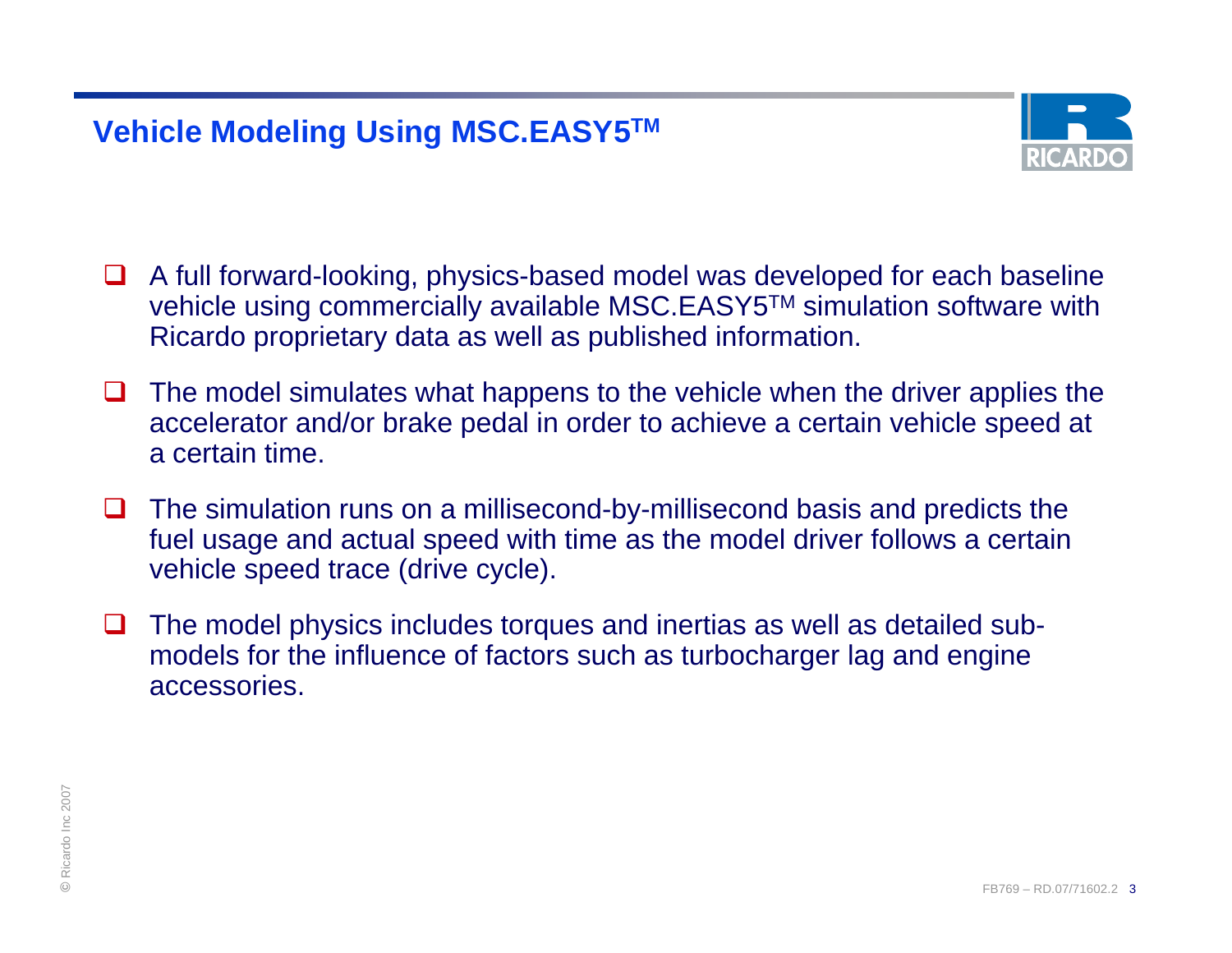## **Example of Model Developed Using MSC.EASY5TM Software**



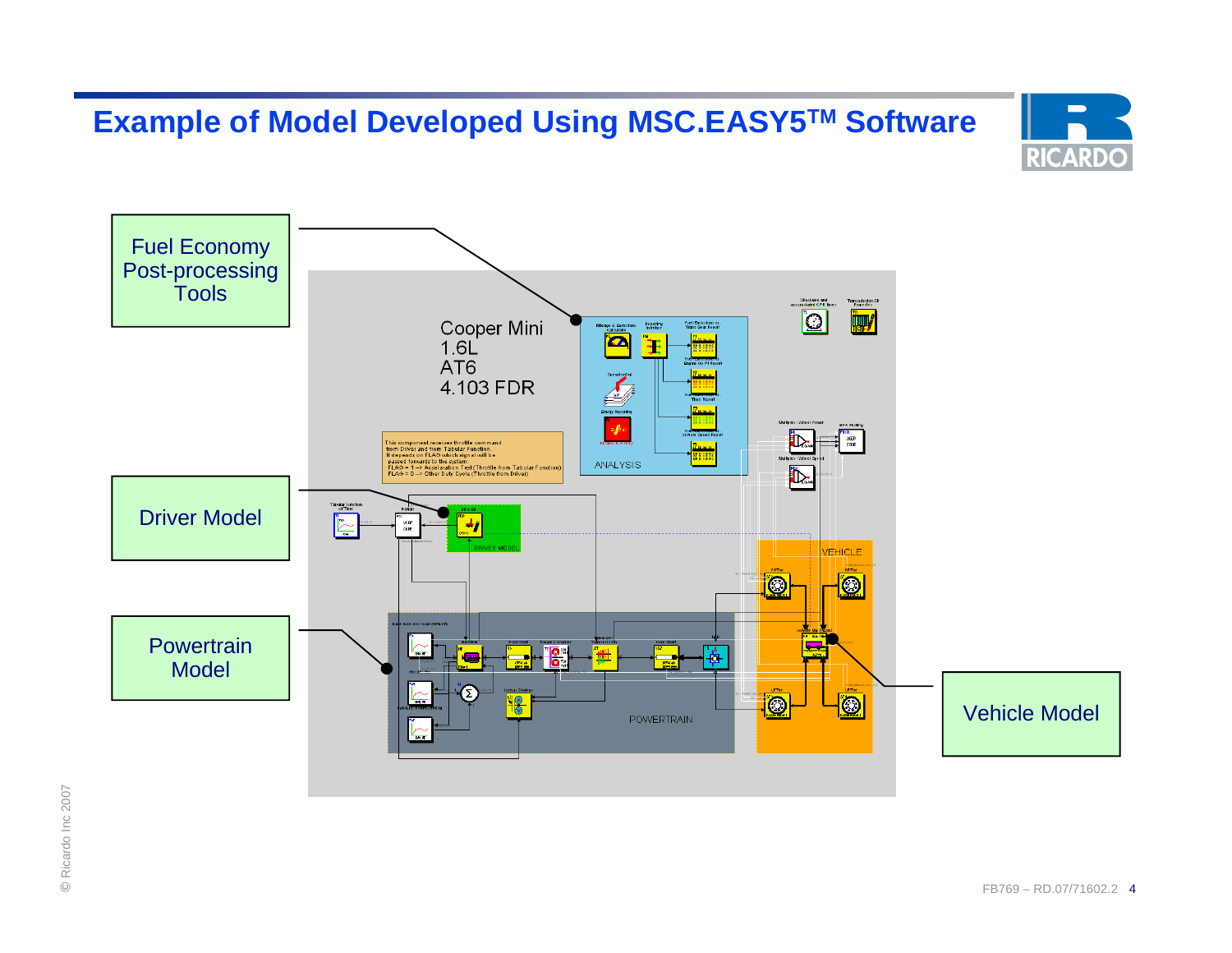

#### ❏ **Engine**

- Torque curves for full load and closed throttle motoring correlated to published power ratings
- Fuel consumption rates covering entire speed and load range
- –Idle and redline speeds
- Rotational inertia
- –Turbo-lag model for turbocharged diesel engines
- Alternator parasitic load (constant throughout drive cycle)
- Power steering parasitic load as a function of engine speed
- Cooling fan parasitic load
	- • Electric (Small Car, Mid-Size Car, Small SUV) fan loads specific to duty cycle
	- •Belt-driven (Large SUV, Truck) fan loads as a function of engine speed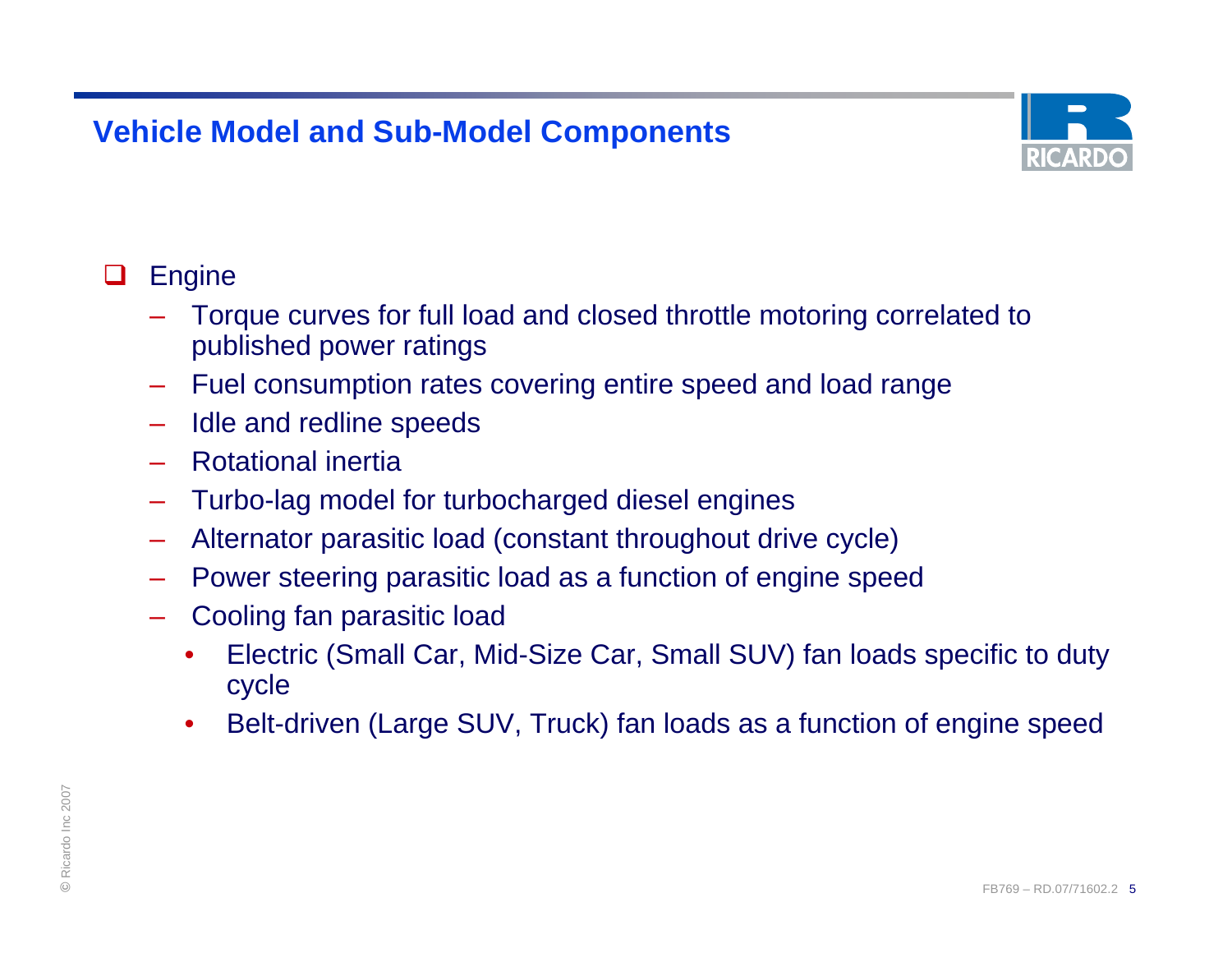

#### П **Transmission**

- Torque converter characteristic curves for torque ratio and capacity factor
- Gear ratios
- Shift and lock-up clutch strategy maps for all engine throttle positions and vehicle speeds
- –Efficiency and pumping losses for each gear
- Rotational inertias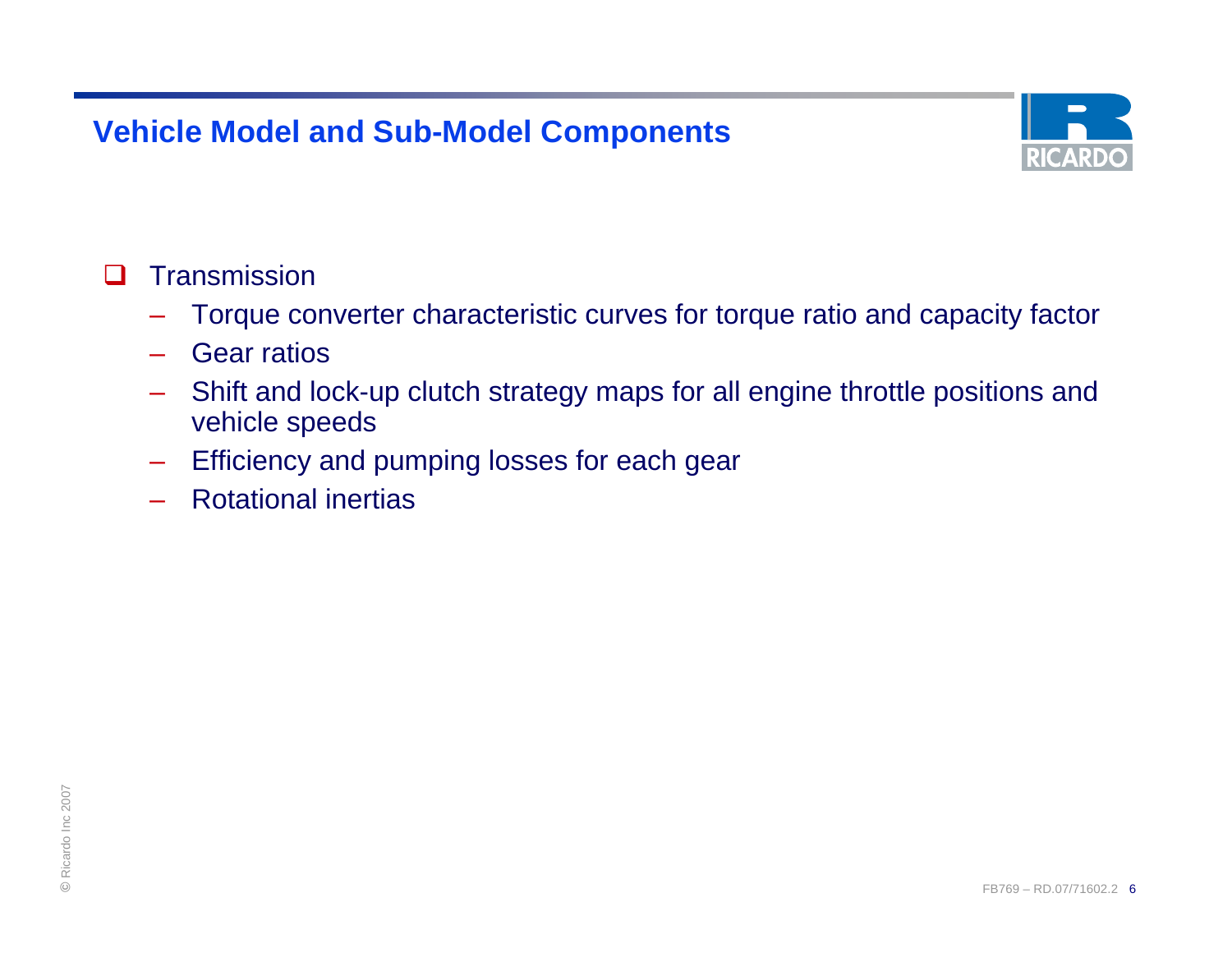

- $\Box$  Final drive differential
	- Gear ratio
	- **Efficiency**
	- Rotational inertia
- ப The spin losses of the 4-wheel drive vehicle's front axle were also included in the model to simulate the fuel economy and performance of the 4-wheel drive powertrain operating in 2-wheel drive mode (similar to EPA procedure for emissions and fuel economy certification testing).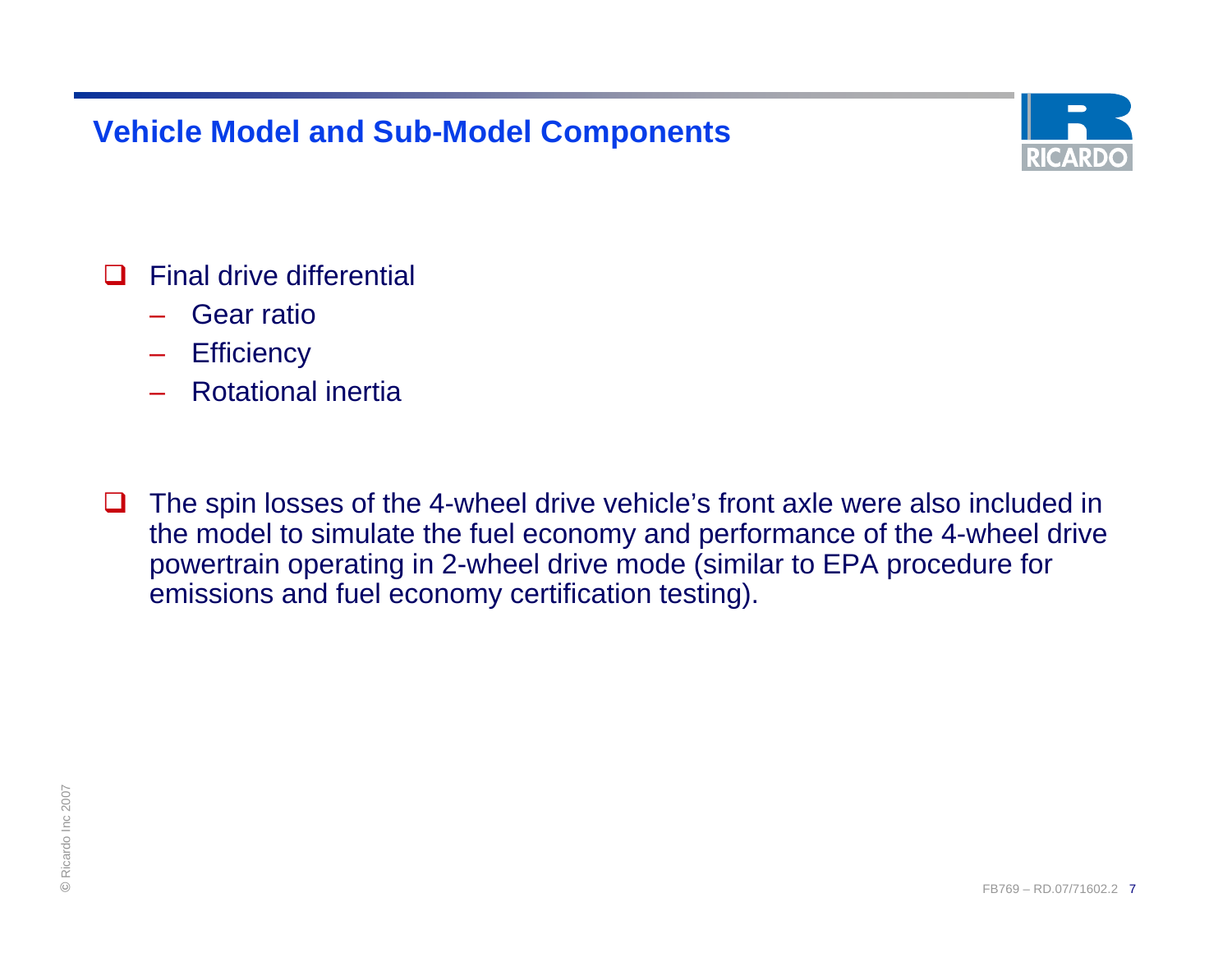

#### $\Box$ **Vehicle**

- Configuration (FWD, RWD or AWD)
- Weight (front / rear distribution)
- Center of gravity
- Wheelbase
- Frontal area
- Coefficient of drag (Cd)

#### $\Box$ Wheels / Tires

- Rolling resistance coefficients
- Rotational inertia
- –Rolling radius (tire size)
- Maximum friction coefficient
- –Slip at peak tire force
- $\Box$ **Driver**
- $R_{\text{R}} = \text{PINVE CYCIE (IINIE VS. VEIOCIIY IIACE)}$ Drive cycle (time vs. velocity trace)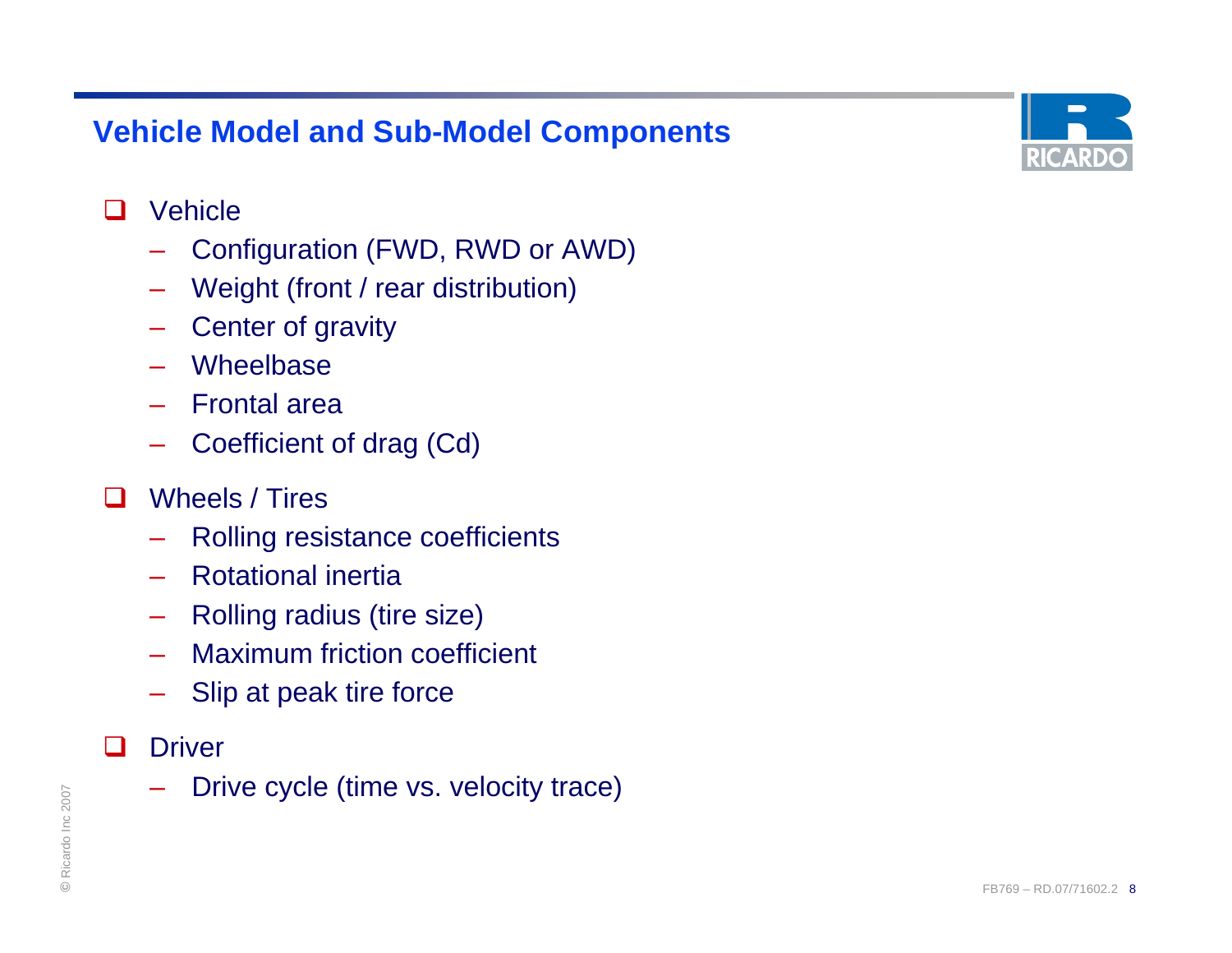

- П Five vehicle classes were chosen to represent a variety of vehicle weights and engine sizes in the U.S passenger and light-duty truck vehicle fleet.
- $\Box$  A specific comparator vehicle for each class was chosen to verify that each vehicle model was representative of the class.
- ப Vehicle Class / Comparator Vehicle:
	- Small Car / Mini Cooper
	- Mid-Size Car / Ford Fusion
	- Small SUV / Saturn Vue
	- Large SUV / Ford Explorer
	- Truck / Toyota Tundra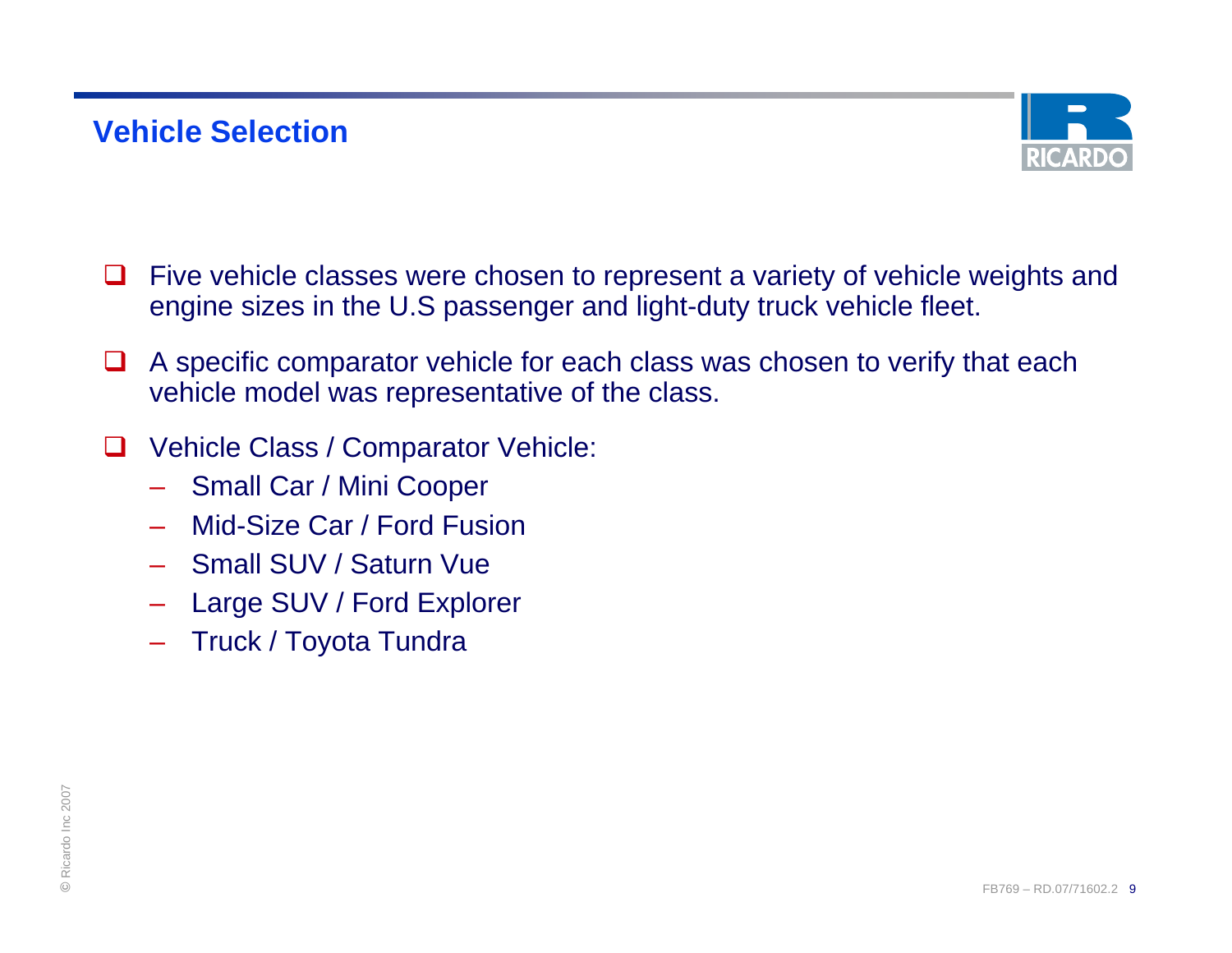## **Model Input – Vehicle Parameters**



| <b>Baseline Vehicle</b>                           | <b>Small Car</b>         | <b>Mid-Size Car</b>      | <b>Small SUV</b>         | <b>Large SUV</b>   | Truck              |
|---------------------------------------------------|--------------------------|--------------------------|--------------------------|--------------------|--------------------|
| Driveline configuration                           | <b>Front Wheel Drive</b> | <b>Front Wheel Drive</b> | <b>Front Wheel Drive</b> | 4 Wheel Drive      | 4 Wheel Drive      |
| Weight ETW - Fuel Economy (lb)                    | 2875                     | 3625                     | 4250                     | 5250               | 6000               |
| Weight PTW - Performance (lb)                     | 3175                     | 4075                     | 4800                     | 6000               | 7200               |
| Weight GCW - Performance (lb)                     |                          |                          |                          |                    | 15800              |
| Location of center of gravity from rear wheel (m) | 1.134                    | 1.146                    | 1.083                    | 1.148              | 1.295              |
| Location of center of gravity from ground (m)     | 0.408                    | 0.508                    | 0.640                    | 0.703              | 0.735              |
| Weight distribution - % front / rear              | 55/45                    | 55/45                    | 55/45                    | 50/50              | 55/45              |
| Wheelbase (inches $/m$ )                          | 97.1 / 2.466             | 107.4 / 2.728            | 106.6 / 2.708            | 113.7 / 2.888      | 145.7 / 3.701      |
| Length (inches)                                   | 145.6                    | 190.2                    | 180.1                    | 193.4              | 228.7              |
| Width (inches)                                    | 66.3                     | 72.2                     | 72.8                     | 73.7               | 79.9               |
| Height (inches)                                   | 55.4                     | 57.2                     | 67.0                     | 72.8               | 75.6               |
| Track F/R (inches)                                | 57.4 / 57.8              | 61.6 / 61.3              | 61.4 / 61.8              | 60.9761.8          | 67.9 / 67.9        |
| Frontal area (m) / Coefficient of drag (Cd*A)     | 2.00 / 0.35 (0.700)      | 2.30 / 0.33 (0.759)      | 2.64 / 0.38 (1.00)       | 2.81 / 0.40 (1.12) | 3.38 / 0.42 (1.42) |
| Tire size                                         | P175/65R15               | P205/60R16               | P235/60R17               | P235/70R16         | P255/70R18         |
| Tire rolling radius (m) / revs per mile           | 0.294 / 870.3            | 0.315 / 812.0            | 0.344 / 745.6            | 0.354 / 723.7      | 0.392 / 653.7      |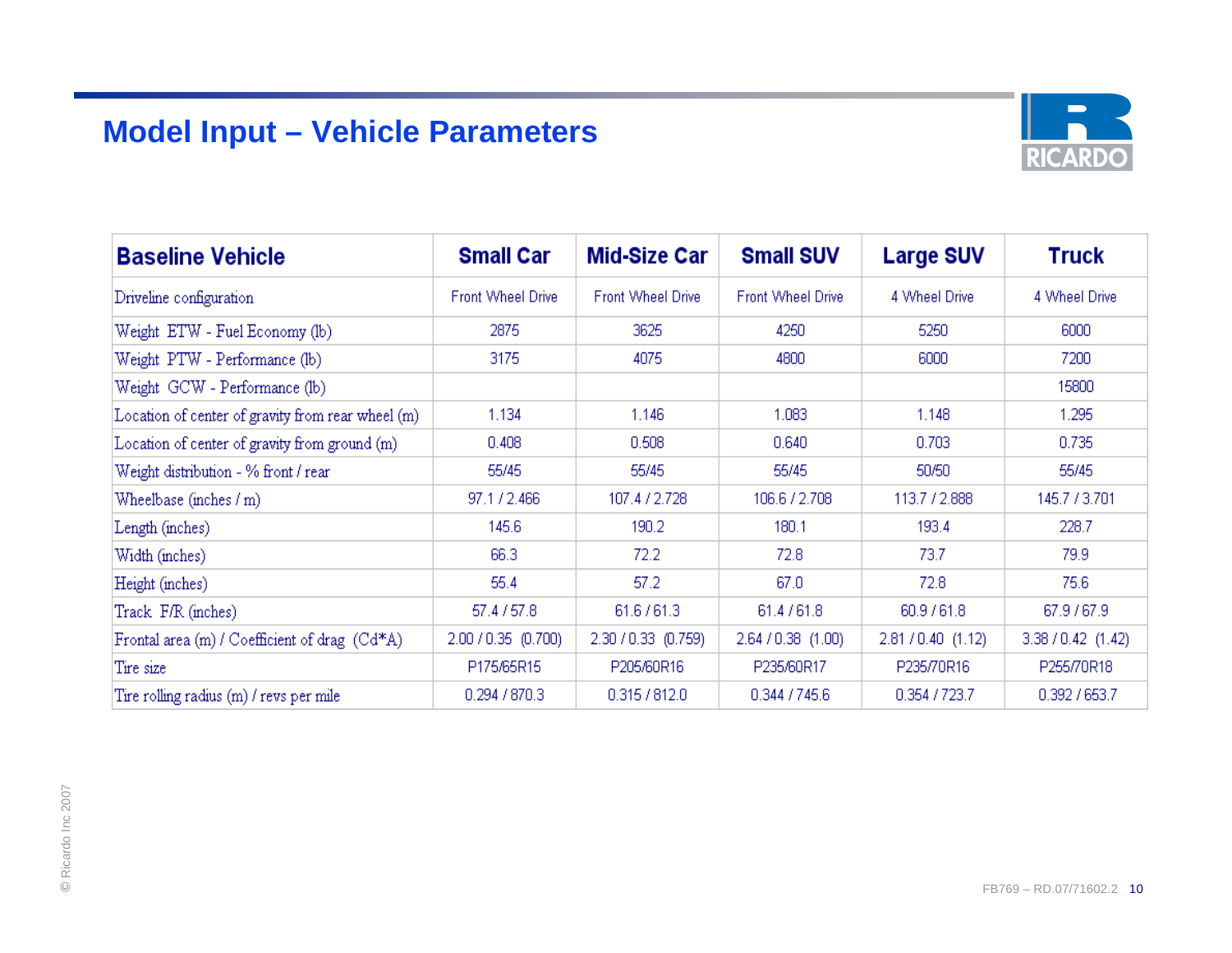## **Model Input – Baseline Gasoline Engine and Transmission**



| <b>Baseline Vehicle</b>                      | <b>Small Car</b>         | <b>Mid-Size Car</b>  | <b>Small SUV</b>     | <b>Large SUV</b>     | <b>Truck</b>             |
|----------------------------------------------|--------------------------|----------------------|----------------------|----------------------|--------------------------|
| <b>Engine</b>                                | 1.6L-4V DOHC I4 dual VVT | 3.0L-4V DOHC V6 VVT  | 3.6L-4V DOHC V6 VVT  | 4.6L-3V V8           | 5.7L-4V V8 DOHC dual VVT |
| Fuel                                         | gasoline                 | gasoline             | gasoline             | gasoline             | gasoline                 |
| HP                                           | 118 HP @ 6000 RPM        | 221 HP @ 6250 RPM    | 257 HP @ 6500 RPM    | 292 HP @ 5750 RPM    | 381 HP @ 5600 RPM        |
| Torque (lb-ft)                               | 114 lb-ft @ 4250 RPM     | 205 lb-ft @ 3800 RPM | 248 lb-ft @ 2100 RPM | 300 lb-ft @ 3950 RPM | 401 lb-ft @ 3600 RPM     |
| Compression ratio (:1)                       | 11.0                     | 9.9                  | 10.2                 | 9.8                  | 10.2                     |
| <b>Transmission</b>                          | 6 speed auto             | 6 speed auto         | 6 speed auto         | 6 speed auto         | 6 speed auto             |
| Transmission gear ratios                     |                          |                      |                      |                      |                          |
| 1st                                          | 4.418                    | 4.148                | 4.484                | 4.17                 | 3.333                    |
| 2nd                                          | 2.370                    | 2.370                | 2.872                | 2.34                 | 1.960                    |
| 3rd                                          | 1.556                    | 1.556                | 1.842                | 1.52                 | 1.353                    |
| 4th                                          | 1.155                    | 1.155                | 1.414                | 1.14                 | 1.000                    |
| 5th                                          | 0.859                    | 0.859                | 1.000                | 0.87                 | 0.728                    |
| 6th                                          | 0.686                    | 0.686                | 0.742                | 0.69                 | 0.588                    |
| Torque converter K-factor (at stall)         | 220                      | 195                  | 180                  | 160                  | 160                      |
| Torque converter torque ratio (at stall)     | 2.3                      | 2.2                  | 1.7                  | 1.7                  | 1.7                      |
| Final drive ratio                            | 4.10                     | 3.46                 | 2.77                 | 3.55                 | 4.30                     |
| Top gear N/V (engine RPM / vehicle velocity) | 40.8                     | 32.1                 | 25.5                 | 29.6                 | 27.6                     |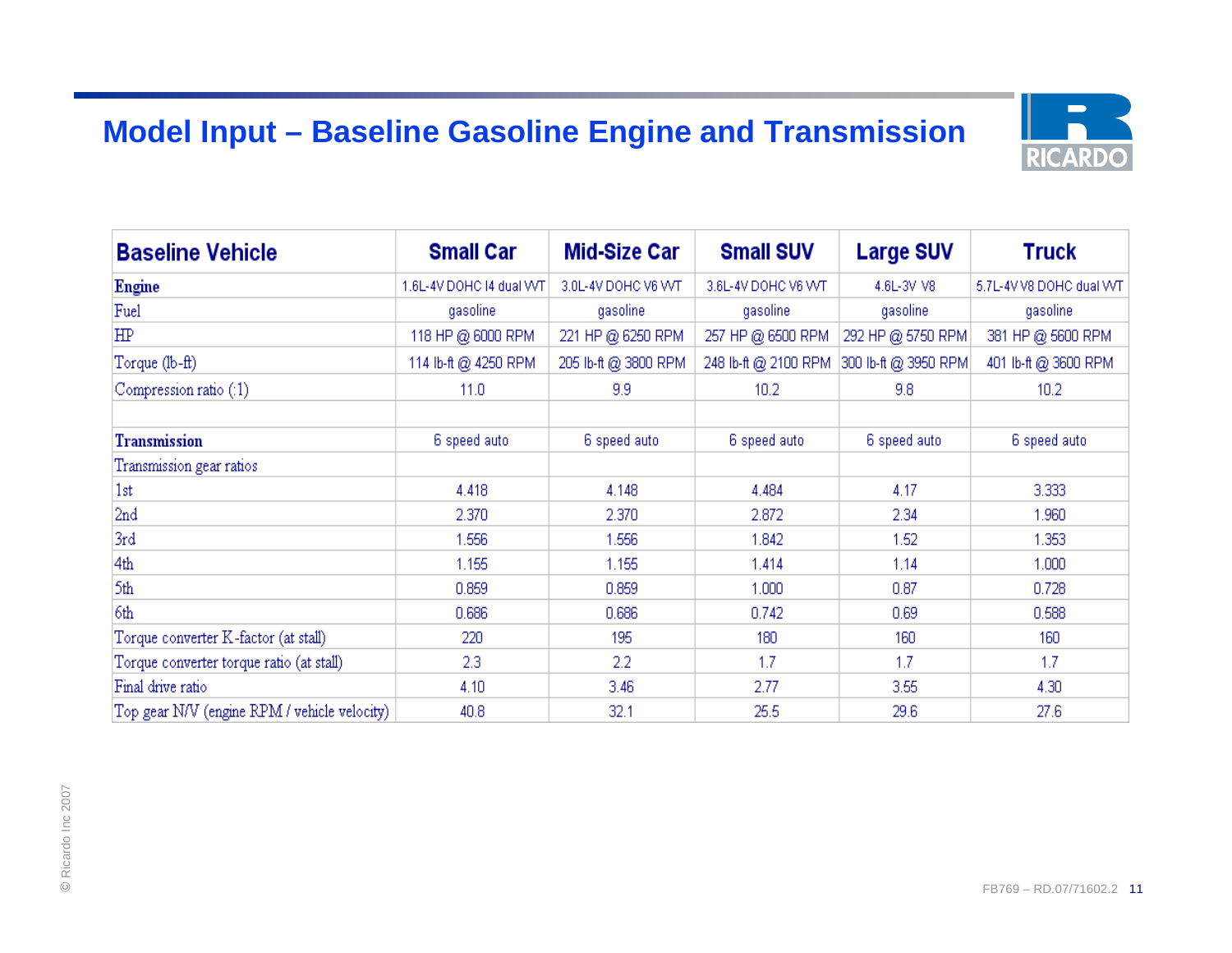## **Diesel Engine Selection**



- ப Diesel engines were selected to provide improved fuel economy and acceptable (not equivalent) vehicle performance.
- $\Box$  The characteristic turbocharged diesel power curve (high torque at low speed) has more torque in the typical cruising and light acceleration engine operating range (1100 – 3000 RPM). At 50 to 70 MPH in  $6<sup>th</sup>$  gear the diesel provides more reserve torque so that light pedal "tip-in" acceleration demands are superior to the gasoline engine. Full pedal (WOT) accelerations at these speeds will be slower due to the lower maximum engine speed of the diesel (4000 RPM) and resultant lower horsepower vs. the high speed gasoline engine (5600 – 6500 RPM).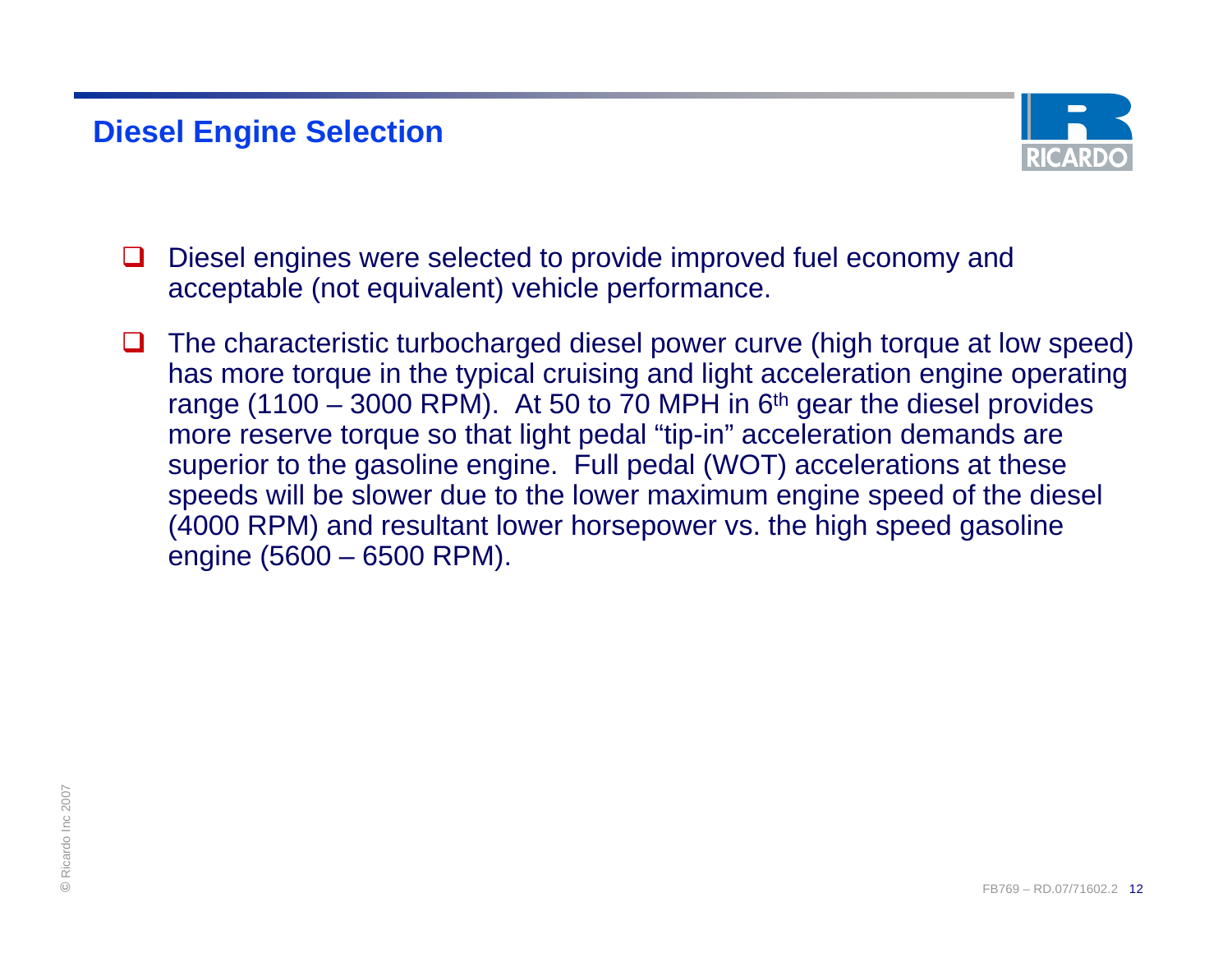## **Diesel Engine Power Curve**



### □ 2.7L V6 Diesel vs. 3.6L V6 Gasoline Engines

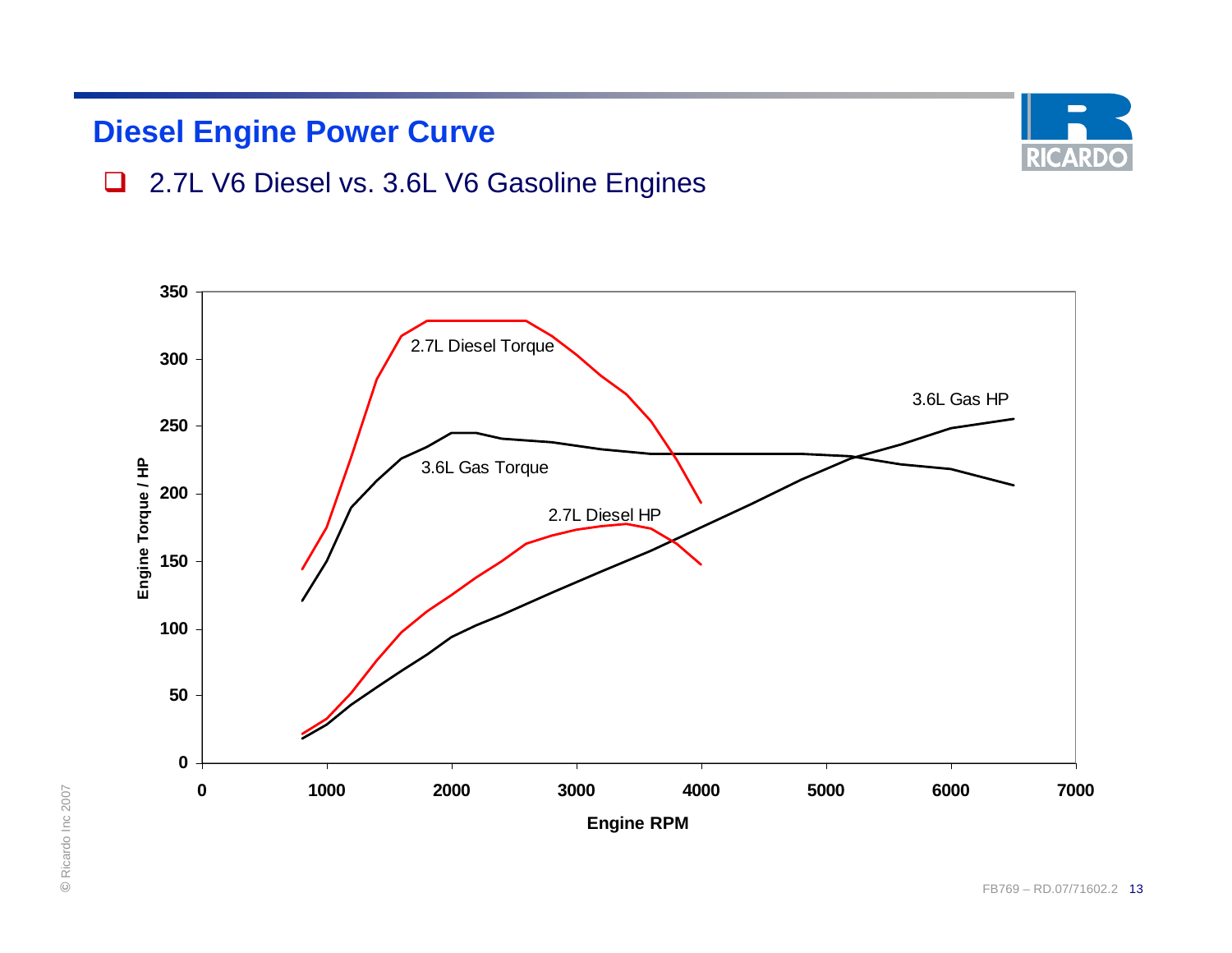## **Model Input – Baseline Diesel Engine and Transmission**



| <b>Baseline Diesel</b>                   | <b>Mid-Size Car</b>  | <b>Small SUV</b>     | <b>Large SUV</b>     | <b>Truck</b>         |
|------------------------------------------|----------------------|----------------------|----------------------|----------------------|
|                                          |                      |                      |                      |                      |
| Engine                                   | 2.2L I4              | 2.7LV6               | 3.2L V6              | 4.8LV8               |
| Fuel                                     | diesel               | diesel               | diesel               | diesel               |
| ΗP                                       | 167 HP @ 4000 RPM    | 177 HP @ 3400 RPM    | 210 HP @ 3400 RPM    | 301 HP @ 3400 RPM    |
| Torque (lb-ft)                           | 270 lb-ft @ 3000 RPM | 329 lb-ft @ 2200 RPM | 389 lb-ft @ 2200 RPM | 523 lb-ft @ 2000 RPM |
| <b>Transmission</b>                      | 6 speed auto         | 6 speed auto         | 6 speed auto         | 6 speed auto         |
| Transmission gear ratios                 |                      |                      |                      |                      |
| 1st                                      | 4.148                | 4.484                | 4.17                 | 3.333                |
| 2nd                                      | 2.370                | 2.872                | 2.34                 | 1.960                |
| 3rd                                      | 1.556                | 1.842                | 1.52                 | 1.353                |
| 4th                                      | 1.155                | 1.414                | 1.14                 | 1.000                |
| 5th                                      | 0.859                | 1.000                | 0.87                 | 0.728                |
| 6th                                      | 0.686                | 0.742                | 0.69                 | 0.588                |
| Torque converter K-factor (at stall)     | 145                  | 140                  | 125                  | 110                  |
| Torque converter torque ratio (at stall) | 2.0                  | 1.7                  | 1.7                  | 1.7                  |
| Final drive ratio                        | 3.27                 | 2.77                 | 3.31                 | 4.10                 |
| Top gear N/V                             | 30.4                 | 25.5                 | 27.6                 | 26.3                 |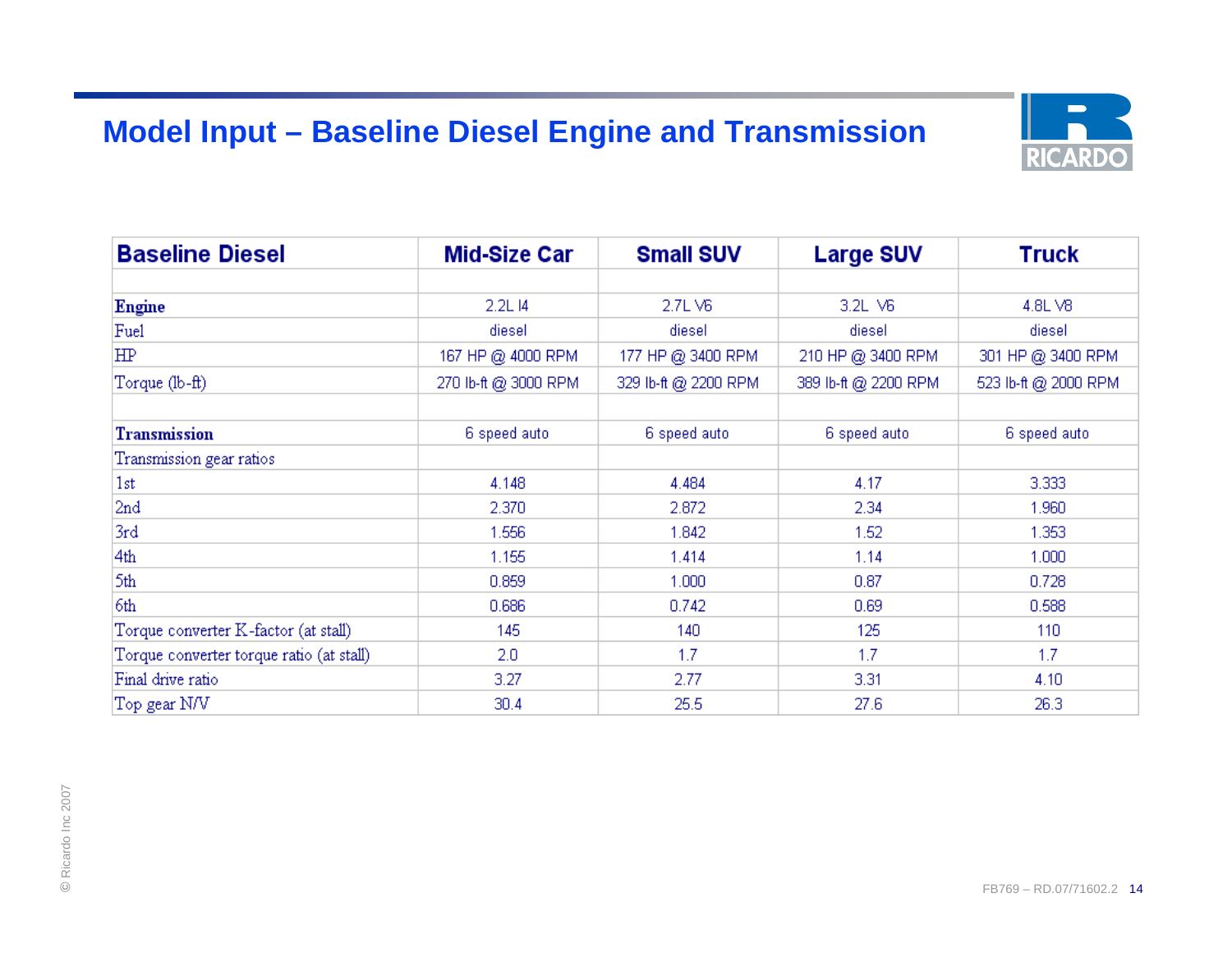## **Model Input – Downsized Gasoline Engines**

**(Displacement reduced to provide equivalent performance to baseline vehicles)**



|                                | <b>Small Car</b>          | <b>Mid-Size Car</b>  | <b>Small SUV</b>     | <b>Large SUV</b>     | <b>Truck</b>              |
|--------------------------------|---------------------------|----------------------|----------------------|----------------------|---------------------------|
| 5% Weight Reduction            |                           |                      |                      |                      |                           |
| Weight ETW - Fuel Economy (lb) | 2731                      | 3444                 | 4038                 | 4988                 | 5700                      |
| Weight PTW - Performance (lb)  | 3031                      | 3894                 | 4588                 | 5738                 |                           |
| Weight GCW - Performance (lb)  |                           |                      |                      |                      | 15500                     |
| Engine                         | 1.53L-4V DOHC I4 dual VVT | 2.89L-4V DOHC V6 VVT | 3.48L-4V DOHC V6 VVT | 4.43L-3V V8          | 5.60L-4V V8 DOHC dual VVT |
| Fuel                           | qasoline                  | qasoline             | qasoline             | gasoline             | gasoline                  |
| <b>HP</b>                      | 113 HP @ 6000 RPM         | 213 HP @ 6250 RPM    | 248 HP @ 6500 RPM    | 281 HP @ 5750 RPM    | 374 HP @ 5600 RPM         |
| Torque (lb-ft)                 | 109 lb-ft @ 4250 RPM      | 197 lb-ft @ 3800 RPM | 240 lb-ft @ 2100 RPM | 289 lb-ft @ 3950 RPM | 394 lb-ft @ 3600 RPM      |
| 10% Weight Reduction           |                           |                      |                      |                      |                           |
| Weight ETW - Fuel Economy (lb) | 2588                      | 3263                 | 3825                 | 4725                 | 5400                      |
| Weight PTW - Performance (lb)  | 2888                      | 3713                 | 4375                 | 5475                 |                           |
| Weight GCW - Performance (lb)  |                           |                      |                      |                      | 15200                     |
| Engine                         | 1.48L-4V DOHC I4 dual VVT | 2.79L-4V DOHC V6 VVT | 3.33L-4V DOHC V6 VVT | 4.25L-3V V8          | 5.51L-4V V8 DOHC dual VVT |
| Fuel                           | gasoline                  | gasoline             | gasoline             | gasoline             | gasoline                  |
| HP                             | 109 HP @ 6000 RPM         | 206 HP @ 6250 RPM    | 238 HP @ 6500 RPM    | 270 HP @ 5750 RPM    | 368 HP @ 5600 RPM         |
| Torque (lb-ft)                 | 105 lb-ft @ 4250 RPM      | 191 lb-ft @ 3800 RPM | 229 lb-ft @ 2100 RPM | 277 lb-ft @ 3950 RPM | 388 lb-ft @ 3600 RPM      |
| 20% Weight Reduction           |                           |                      |                      |                      |                           |
| Weight ETW - Fuel Economy (lb) | 2300                      | 2900                 | 3400                 | 4200                 | 4800                      |
| Weight PTW - Performance (lb)  | 2600                      | 3350                 | 3950                 | 4950                 |                           |
| Weight GCW - Performance (lb)  |                           |                      |                      |                      | 14600                     |
| Engine                         | 1.36L-4V DOHC I4 dual VVT | 2.58L-4V DOHC V6 VVT | 3.05L-4V DOHC V6 VVT | 3.88L-3V V8          | 5.31L-4V V8 DOHC dual VVT |
| Fuel                           | qasoline                  | qasoline             | qasoline             | qasoline             | qasoline                  |
| HP                             | 100 HP @ 6000 RPM         | 190 HP @ 6250 RPM    | 218 HP @ 6500 RPM    | 246 HP @ 5750 RPM    | 355 HP @ 5600 RPM         |
| Torque (lb-ft)                 | 97 lb-ft @ 4250 RPM       | 176 lb-ft @ 3800 RPM | 210 lb-ft @ 2100 RPM | 253 lb-ft @ 3950 RPM | 374 lb-ft @ 3600 RPM      |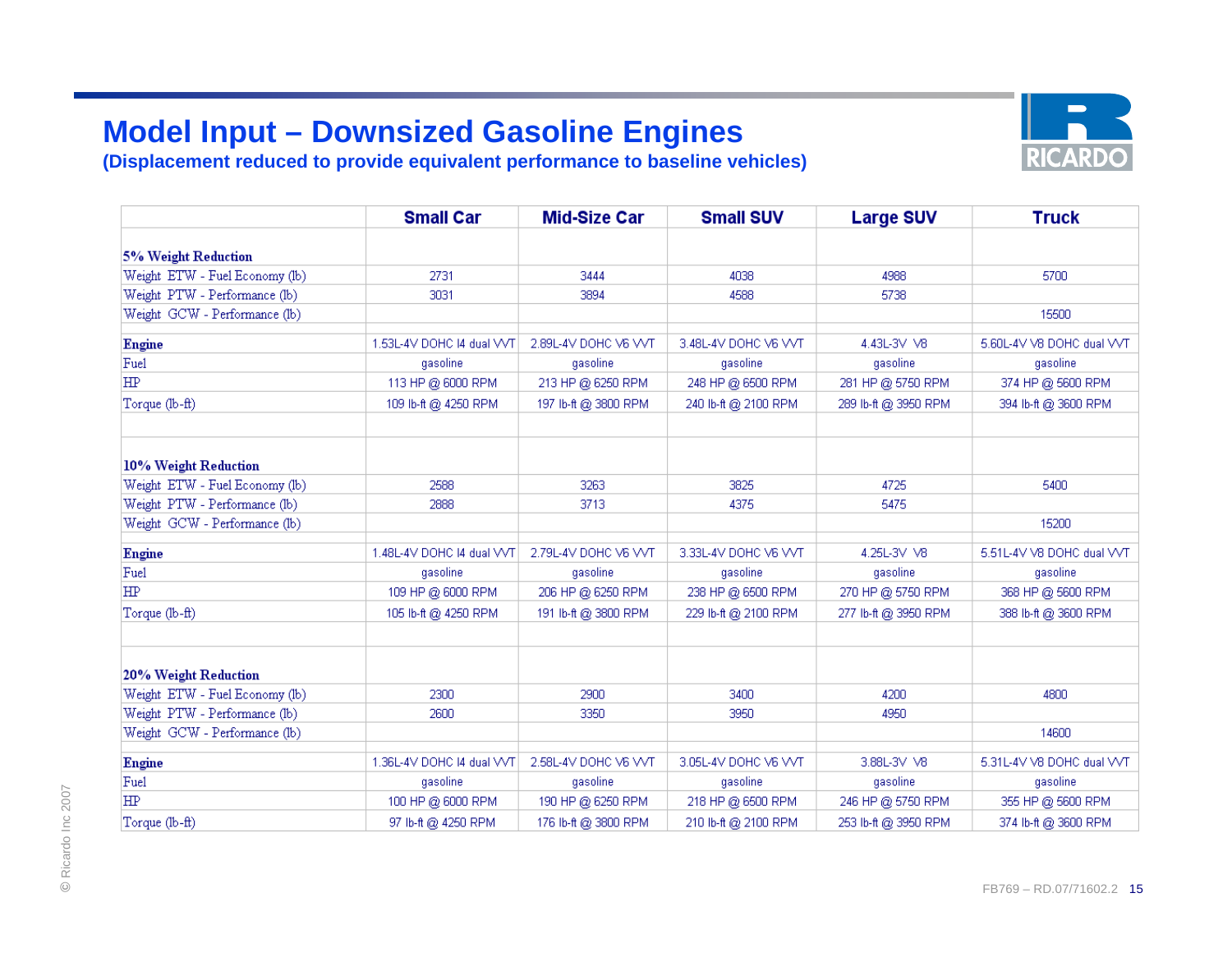## **Model Input – Downsized Diesel Engines**

**(Displacement reduced to provide equivalent performance to baseline vehicles)**



|                                | <b>Mid-Size Car</b>  | <b>Small SUV</b>     | <b>Large SUV</b>     | <b>Truck</b>         |
|--------------------------------|----------------------|----------------------|----------------------|----------------------|
| <b>5% Weight Reduction</b>     |                      |                      |                      |                      |
| Weight ETW - Fuel Economy (lb) | 3444                 | 4038                 | 4988                 | 5700                 |
| Weight PTW - Performance (lb)  | 3894                 | 4588                 | 5738                 |                      |
| Weight GCW - Performance (lb)  |                      |                      |                      | 15500                |
| Engine                         | 2.12L I4             | 2.59LV6              | 3.07L V6             | 4.72L V8             |
| Fuel                           | diesel               | diesel               | diesel               | diesel               |
| ΗP                             | 161 HP @ 4000 RPM    | 170 HP @ 3400 RPM    | 201 HP @ 3400 RPM    | 296 HP @ 3400 RPM    |
| Torque (lb-ft)                 | 260 lb-ft @ 3000 RPM | 316 lb-ft @ 2200 RPM | 373 lb-ft @ 2200 RPM | 514 lb-ft @ 2000 RPM |
| 10% Weight Reduction           |                      |                      |                      |                      |
| Weight ETW - Fuel Economy (lb) | 3263                 | 3825                 | 4725                 | 5400                 |
| Weight PTW - Performance (lb)  | 3713                 | 4375                 | 5475                 |                      |
| Weight GCW - Performance (lb)  |                      |                      |                      | 15200                |
| <b>Engine</b>                  | 2.04L14              | 2.48LV6              | 2.94L V6             | 4.64L V8             |
| Fuel                           | diesel               | diesel               | diesel               | diesel               |
| HP.                            | 155 HP @ 4000 RPM    | 163 HP @ 3400 RPM    | 193 HP @ 3400 RPM    | 291 HP @ 3400 RPM    |
| Torque (lb-ft)                 | 250 lb-ft @ 3000 RPM | 302 lb-ft @ 2200 RPM | 357 lb-ft @ 2200 RPM | 506 lb-ft @ 2000 RPM |
| 20% Weight Reduction           |                      |                      |                      |                      |
| Weight ETW - Fuel Economy (lb) | 2900                 | 3400                 | 4200                 | 4800                 |
| Weight PTW - Performance (lb)  | 3350                 | 3950                 | 4950                 |                      |
| Weight GCW - Performance (lb)  |                      |                      |                      | 14600                |
| Engine                         | 1.86L I4             | 2.26LV6              | 2.68L V6             | 4.47L V8             |
| Fuel                           | diesel               | diesel               | diesel               | diesel               |
| ΗP                             | 141 HP @ 4000 RPM    | 148 HP @ 3400 RPM    | 176 HP @ 3400 RPM    | 280 HP @ 3400 RPM    |
| Torque (lb-ft)                 | 228 lb-ft @ 3000 RPM | 275 lb-ft @ 2200 RPM | 326 lb-ft @ 2200 RPM | 487 lb-ft @ 2000 RPM |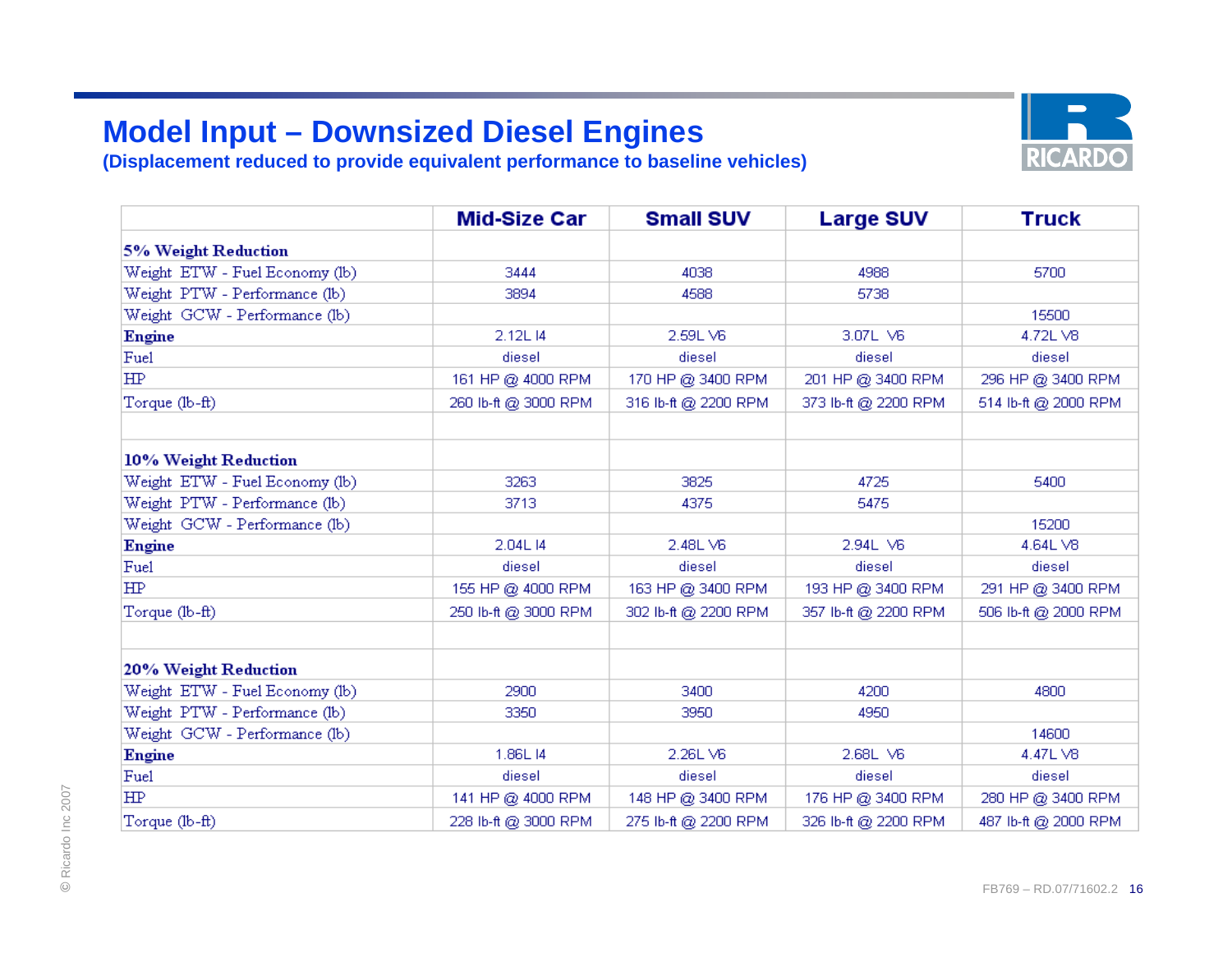## **Model Validation**



- $\Box$  Each vehicle model was run and the simulation output for total vehicle roadload tractive effort from 0 to 60 MPH and EPA City and Highway fuel economy was compared to published data for the comparator vehicle.
- ப No attempt was made to "calibrate" the model to achieve a given output result.

| <b>VEHICLE</b>      | <b>Roadload Force</b><br><b>Maximum</b><br>Variation vs.<br>Comparator | <b>EPA City</b> | <b>EPA Highway</b> | <b>Combined</b> |
|---------------------|------------------------------------------------------------------------|-----------------|--------------------|-----------------|
| <b>Small Car</b>    | 0.2%                                                                   | 2.5%            | $-0.6%$            | 1.3%            |
| <b>Mid-Size Car</b> | 2.5%                                                                   | 0.2%            | $-1.4%$            | $-0.4%$         |
| <b>Small SUV</b>    | 1.1%                                                                   | 1.8%            | $-4.4%$            | $-0.4%$         |
| <b>Large SUV</b>    | 1.7%                                                                   | 5.9%            | $-1.1%$            | 3.5%            |
| <b>Truck</b>        | $-1.3%$                                                                | 2.2%            | $-1.9%$            | 0.7%            |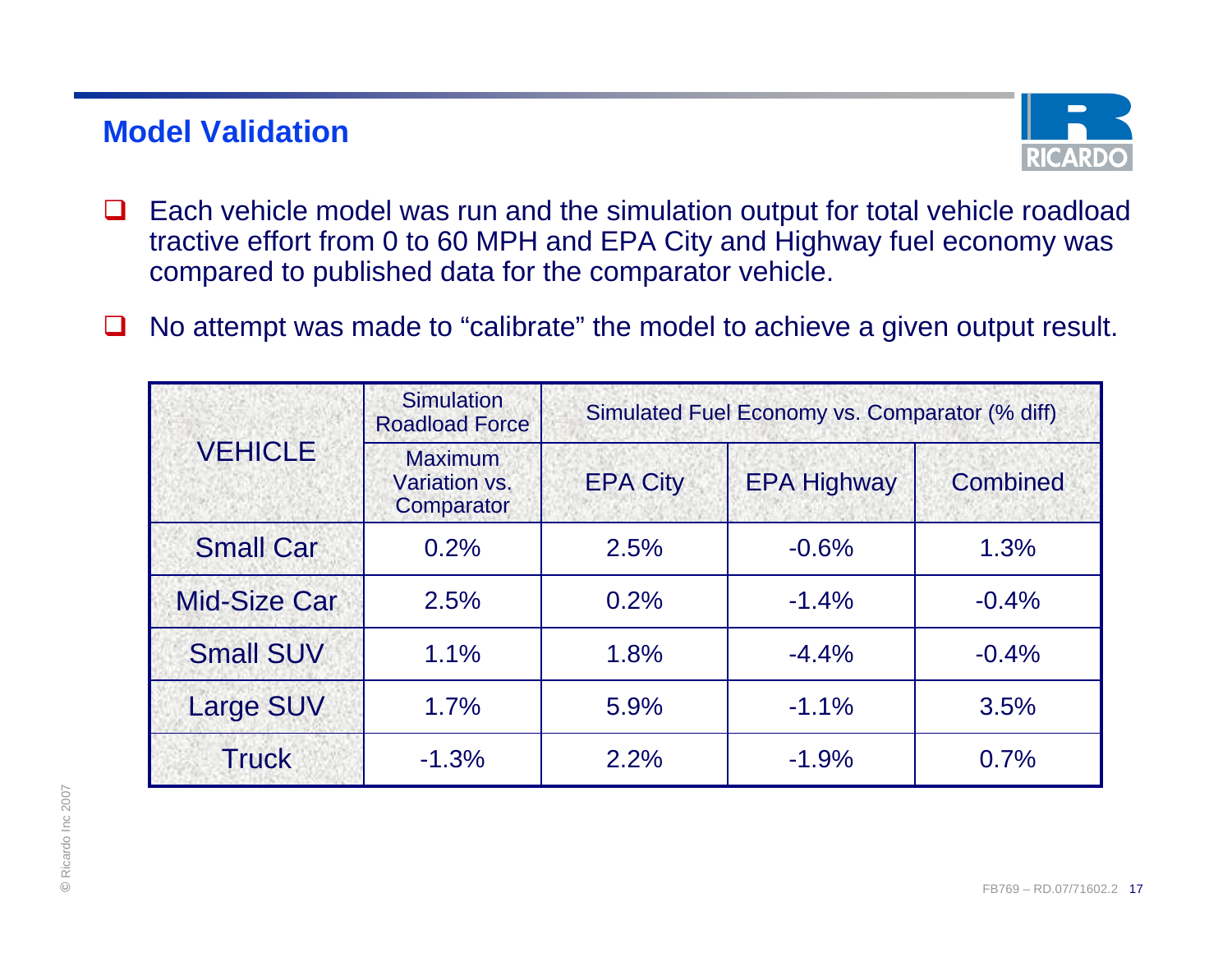## **Vehicle Simulations**



- $\Box$  Vehicle fuel economy (MPG) is simulated over the following drive cycles at EPA Equivalent Test Weight (ETW):
	- EPA FTP75 (city)
	- EPA HWFET (highway)
	- ECE (European)
	- Steady State 30, 45, 60 and 75 MPH
- **□** All simulations are performed with an engine at normal operating temperature. The EPA FTP (city) cycle result is obtained by using a bag #1 correction factor of 0.8 (bag #1 fuel economy =  $80\%$  of bag #3 fuel economy)
- ப Vehicle acceleration performance (sec.) is simulated over the following drive cycles at loaded vehicle weight conditions (GCVW for truck):
	- 0 10 MPH
	- 0 60 MPH
	- 30 50 MPH
	- 50 70 MPH
- $R_{\odot}$  Leach vehicle is weight reduced by 5%, 10% and 20% and the engine<br>downsized to match the baseline vehicle acceleration performance. Fuel<br>economy benefits are recorded. **□** Each vehicle is weight reduced by 5%, 10% and 20% and the engine downsized to match the baseline vehicle acceleration performance. Fuel economy benefits are recorded.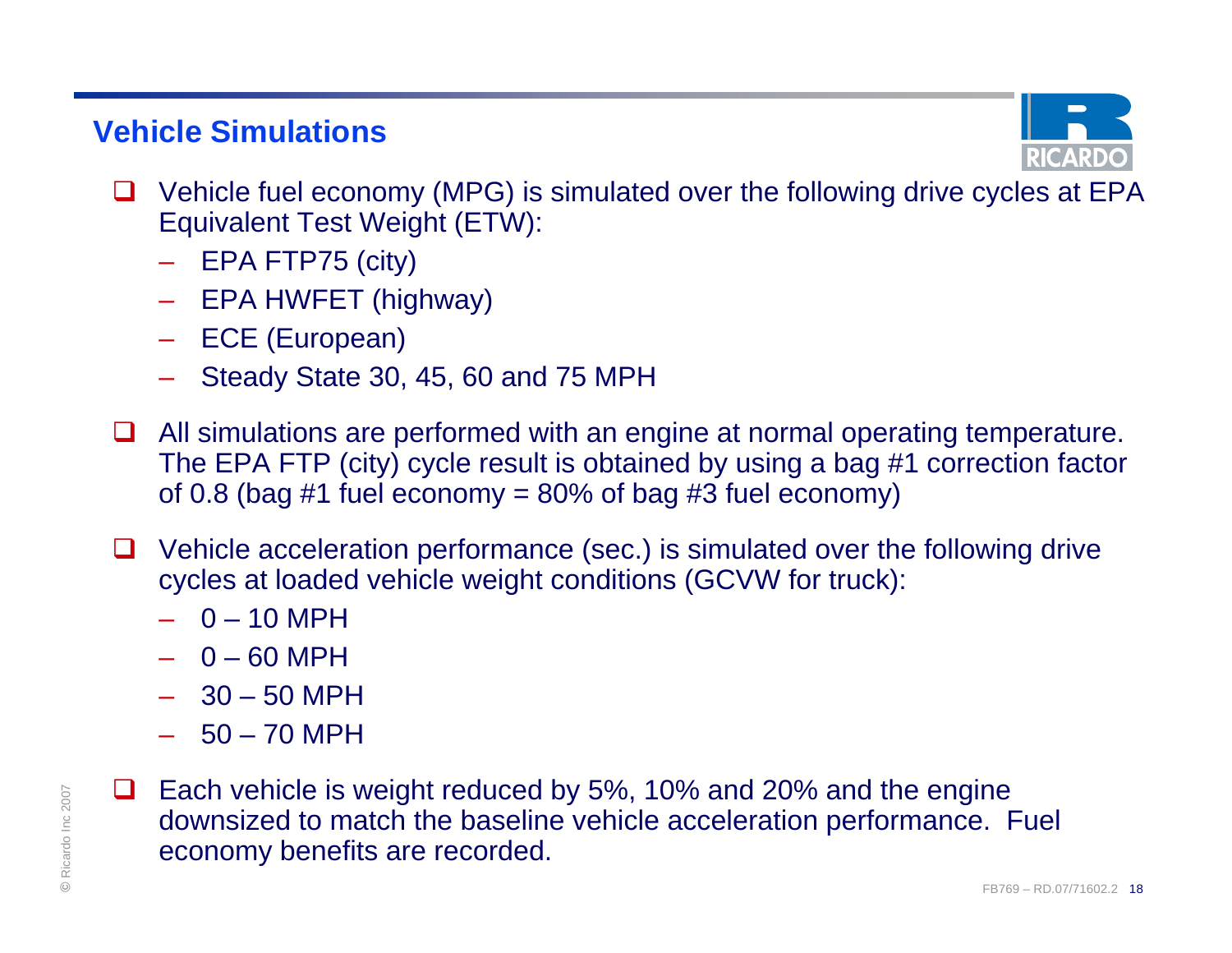## **Simulation Drive Cycles**



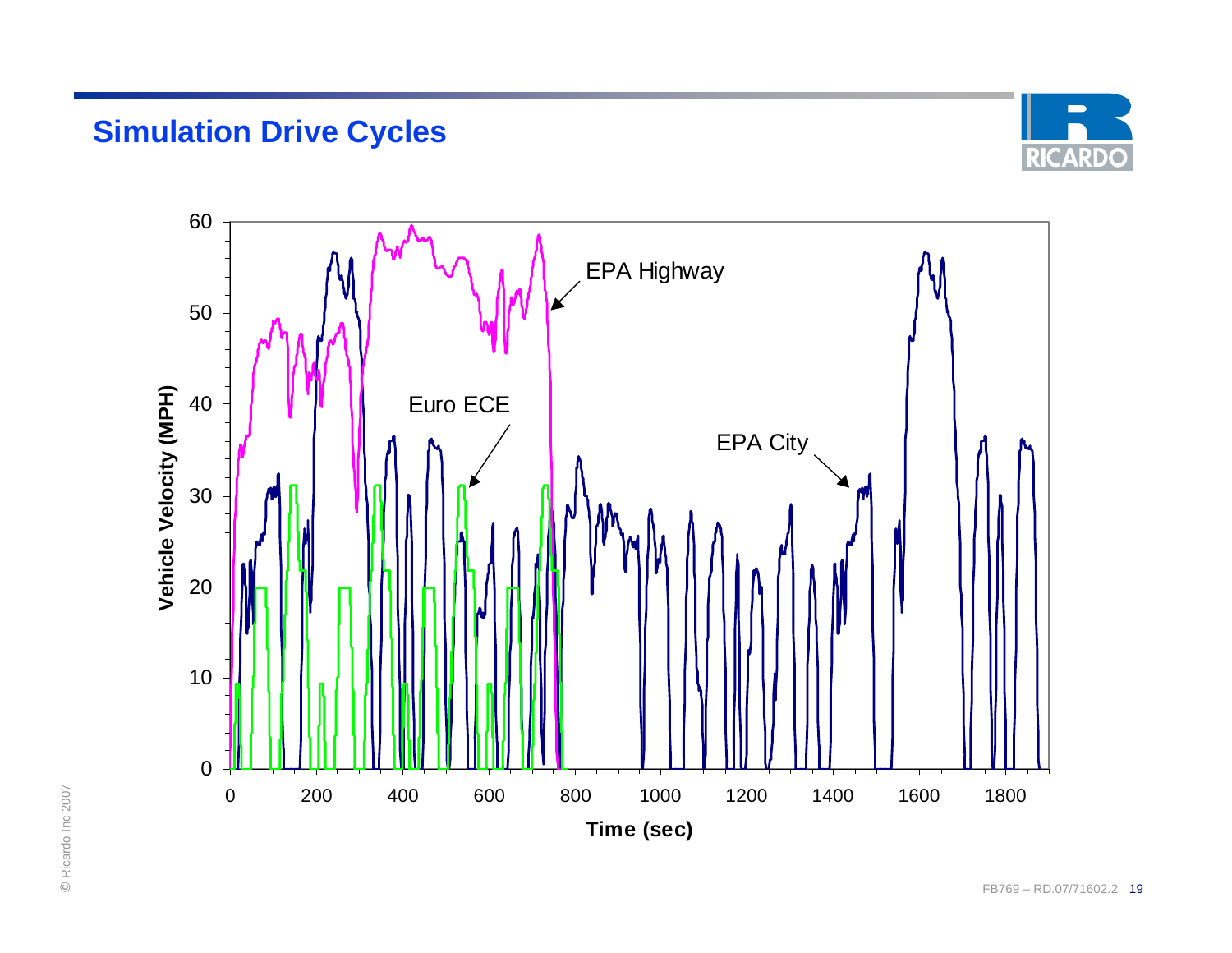## **Vehicle Performance Matching**



ப The Wide Open Throttle (WOT) performance of each vehicle is simulated at a loaded weight condition to approximate what a customer would expect from a given class of vehicle (number of passengers, luggage or trailer towing). All fuel economy simulations are performed at ETW.

#### $\Box$ Additional Performance Weight:

- Small Car 300 lb. (2 passengers)
- Mid-Size Car 450 lb. (3 passengers)
- Small SUV 550 lb. (3 passengers + 100 lb. Luggage)
- Large SUV 750 lb. (5 passengers)
- Truck 9800 lb. (Trailer + load to rated combined weight of 15,800 lb.)
- **□** Engines were downsized in displacement to give the weight reduced vehicles equivalent performance to the baseline vehicle with a priority given to passing maneuvers (30-50 and 50-70 MPH).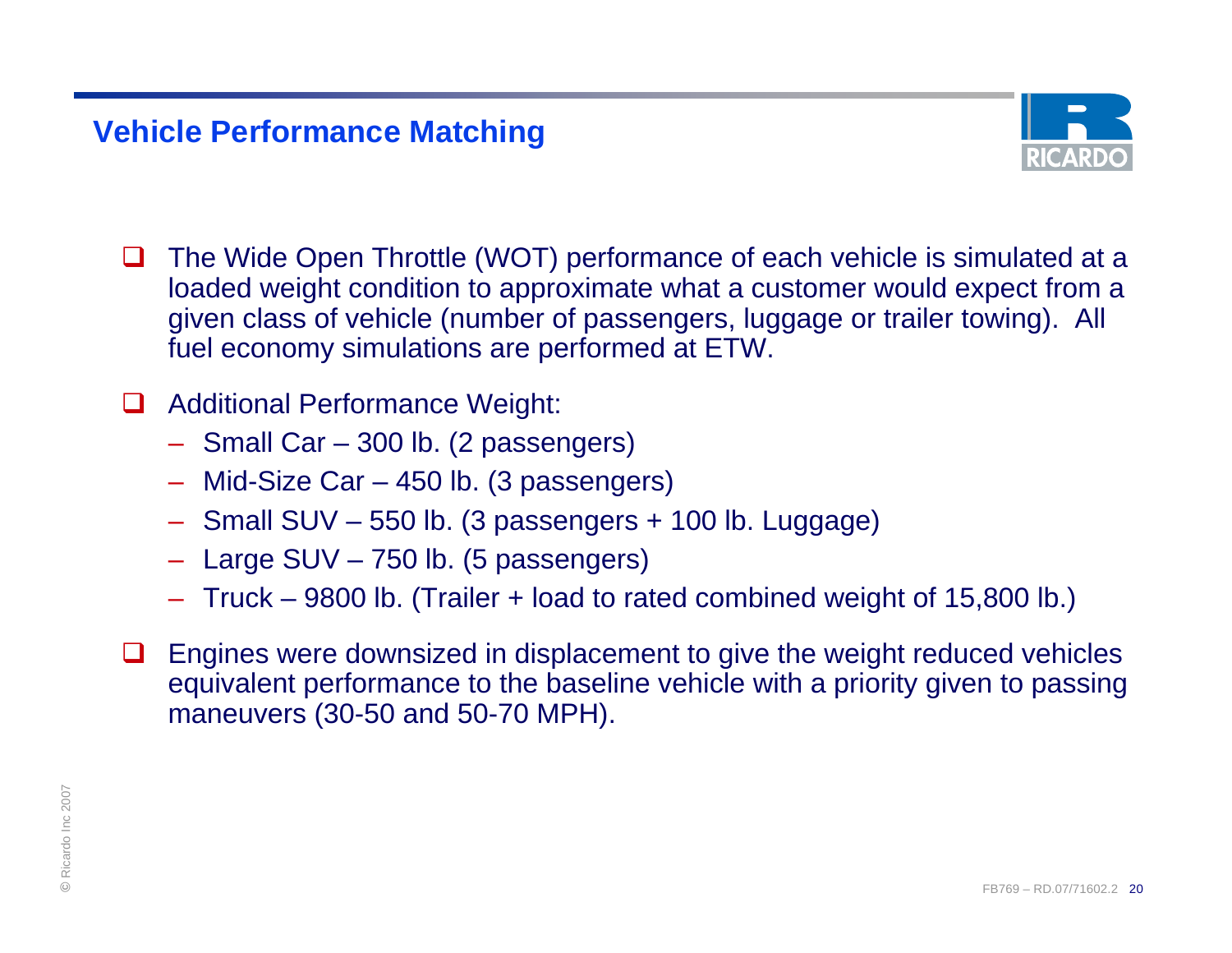## **Fuel Economy Labeling of Vehicles**



- $\Box$  The EPA requires that all new light-duty motor vehicles have a fuel economy label that gives the consumer an estimate of the city and highway fuel economy. This estimate is used to compare to the fuel economy of other vehicles that they may be considering for purchase.
- ◻ Prior to the 2008 model year, the City fuel economy prediction for the vehicle window sticker was calculated as 90% of the EPA Federal Test Procedure (FTP) result and the Highway fuel economy was 78% of the EPA Highway Fuel Economy Test (HWFET) result.
- $\Box$  Starting with the 2008 model year, new test methods that include high speeds, aggressive accelerations, cold temperatures and the use of air conditioning have been introduced to more accurately reflect real world fuel economy.
- ❏ As a transition to the increased testing requirements, a manufacturer has the option of using a "derived 5-cycle" approach for fuel economy labels for the 2008-2010 model years that uses only the FTP and HWFET tests based on regression formulae derived from the fuel economy test results of more than 600 vehicles in the EPA database (subject to revision as more data becomes available).
	- City MPG =  $1 / (0.003259 + (1.1805 / FTP MPG))$
	- Highway MPG = 1 / (0.001376 + (1.3466 / HWFET MPG))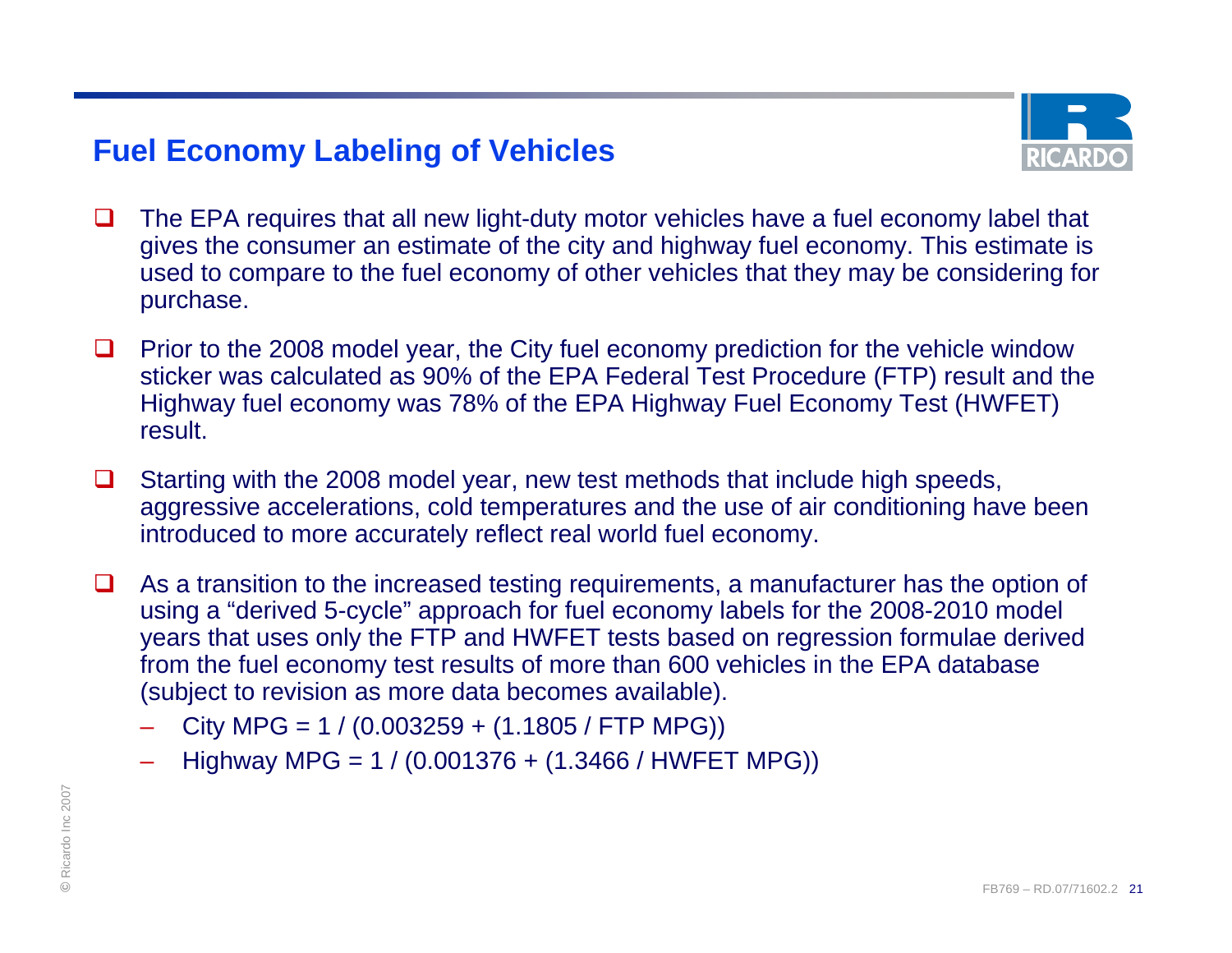**Results**



**Q** Vehicles with Gasoline Engines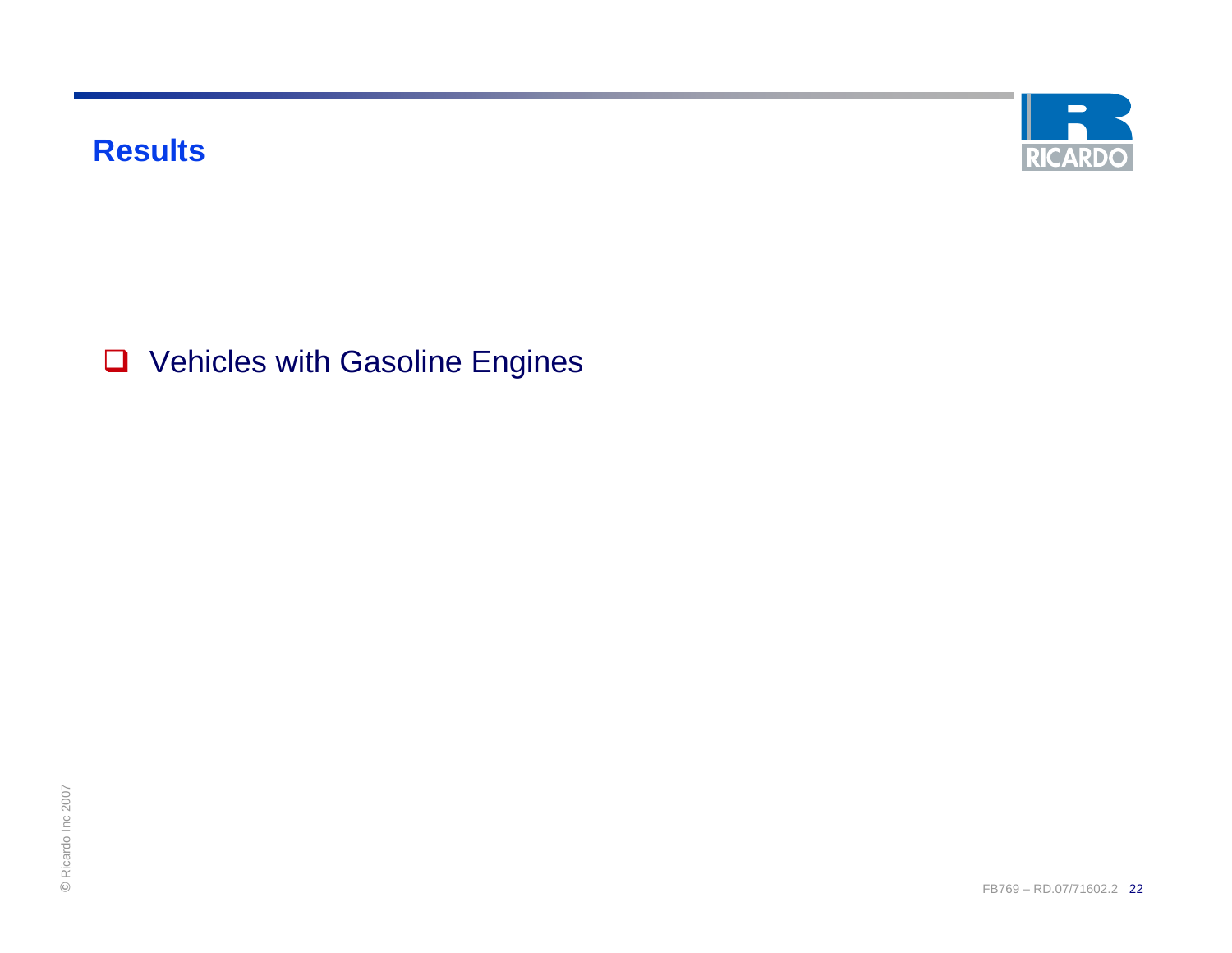## **Small Car – 1.6L-4V gas engine with variable intake and exhaust cam timing and lift**

#### $\Box$ Fuel Economy Simulation Results

|                  |     | <b>DRIVE CYCLE</b>              | <b>EPA</b>           |                                |                 |               |                                |                 |               |                         | <b>European</b> |                   |
|------------------|-----|---------------------------------|----------------------|--------------------------------|-----------------|---------------|--------------------------------|-----------------|---------------|-------------------------|-----------------|-------------------|
|                  |     |                                 |                      |                                |                 |               | <b>FUEL ECONOMY BENEFIT</b>    |                 |               |                         |                 | <b>FE BENEFIT</b> |
|                  |     |                                 | City<br><b>FTP75</b> | <b>Highway</b><br><b>HWFET</b> | <b>Combined</b> | City<br>FTP75 | <b>Highway</b><br><b>HWFET</b> | <b>Combined</b> | City<br>Label | <b>Highway</b><br>Label | <b>ECE</b>      |                   |
|                  |     |                                 | (mpg)                | (mpg)                          | (mpg)           | %             | %                              | %               | (mpg)         | (mpg)                   | (mpg)           | %                 |
|                  |     | <b>Baseline</b>                 | 34.1                 | 46.8                           | 38.9            |               |                                |                 | 26.4          | 33.2                    | 32.3            |                   |
|                  | 5%  |                                 | 35.0                 | 47.6                           | 39.7            | 2.4%          | 1.6%                           | 2.1%            | 27.0          | 33.7                    | 32.9            | 1.8%              |
|                  | 10% | <b>Baseline</b><br>Engine       | 35.7                 | 48.2                           | 40.5            | 4.8%          | 3.0%                           | 4.1%            | 27.6          | 34.1                    | 33.5            | 3.7%              |
|                  | 20% |                                 | 37.5                 | 49.6                           | 42.1            | 9.8%          | 5.9%                           | 8.4%            | 28.8          | 35.1                    | 34.8            | 7.6%              |
|                  | 5%  | Engine                          | 35.5                 | 48.0                           | 40.2            | 3.9%          | 2.4%                           | 3.3%            | 27.4          | 33.9                    | 33.7            | 4.2%              |
| Weight Reduction | 10% | Downsized to<br><b>Baseline</b> | 36.7                 | 49.0                           | 41.3            | 7.4%          | 4.7%                           | 6.4%            | 28.2          | 34.7                    | 34.8            | 7.9%              |
|                  | 20% | Performance                     | 39.4                 | 51.4                           | 44.0            | 15.6%         | 9.8%                           | 13.3%           | 30.1          | 36.3                    | 37.6            | 16.5%             |

| %<br>%<br>%<br>(mpg)<br>(mpg)<br>(mpg)<br>(mpg)<br><b>Baseline</b><br>44.3<br>56.6<br>33.7<br>61.4<br>5%<br>33.9<br>62.1<br>57.2<br>44.7<br>1.1%<br>1.0%<br>0.9%<br>Reduction<br>10%<br>57.8<br>45.1<br>34.1<br>2.3%<br><b>Baseline Engine</b><br>62.8<br>2.1%<br>1.8%<br>45.8<br>20%<br>64.2<br>34.6<br>4.6%<br>4.2%<br>3.5%<br>59.0<br>5%<br>34.1<br>3.3%<br>2.6%<br>63.4<br>58.1<br>45.1<br>1.9%<br>Weight<br>Engine Downsized to |  |     |  | <b>30 MPH</b> | <b>45 MPH</b> | <b>60 MPH</b> | <b>75 MPH</b> | <b>30 MPH</b> | <b>45 MPH</b> | <b>60 MPH</b> | <b>75 MPH</b> |
|--------------------------------------------------------------------------------------------------------------------------------------------------------------------------------------------------------------------------------------------------------------------------------------------------------------------------------------------------------------------------------------------------------------------------------------|--|-----|--|---------------|---------------|---------------|---------------|---------------|---------------|---------------|---------------|
|                                                                                                                                                                                                                                                                                                                                                                                                                                      |  |     |  |               |               |               |               |               |               |               | %             |
|                                                                                                                                                                                                                                                                                                                                                                                                                                      |  |     |  |               |               |               |               |               |               |               |               |
|                                                                                                                                                                                                                                                                                                                                                                                                                                      |  |     |  |               |               |               |               |               |               |               | 0.7%          |
|                                                                                                                                                                                                                                                                                                                                                                                                                                      |  |     |  |               |               |               |               |               |               |               | 1.4%          |
|                                                                                                                                                                                                                                                                                                                                                                                                                                      |  |     |  |               |               |               |               |               |               |               | 2.8%          |
|                                                                                                                                                                                                                                                                                                                                                                                                                                      |  |     |  |               |               |               |               |               |               |               | 1.4%          |
| <b>Baseline Performance</b>                                                                                                                                                                                                                                                                                                                                                                                                          |  | 10% |  | 65.1          | 59.4          | 45.8          | 34.5          | 6.0%          | 4.8%          | 3.5%          | 2.6%          |
| 47.5<br>35.4<br>62.3<br>12.7%<br>10.0%<br>7.2%<br>20%<br>69.2                                                                                                                                                                                                                                                                                                                                                                        |  |     |  |               |               |               |               |               |               |               | 5.2%          |
|                                                                                                                                                                                                                                                                                                                                                                                                                                      |  |     |  |               |               |               |               |               |               |               |               |

**RICAR**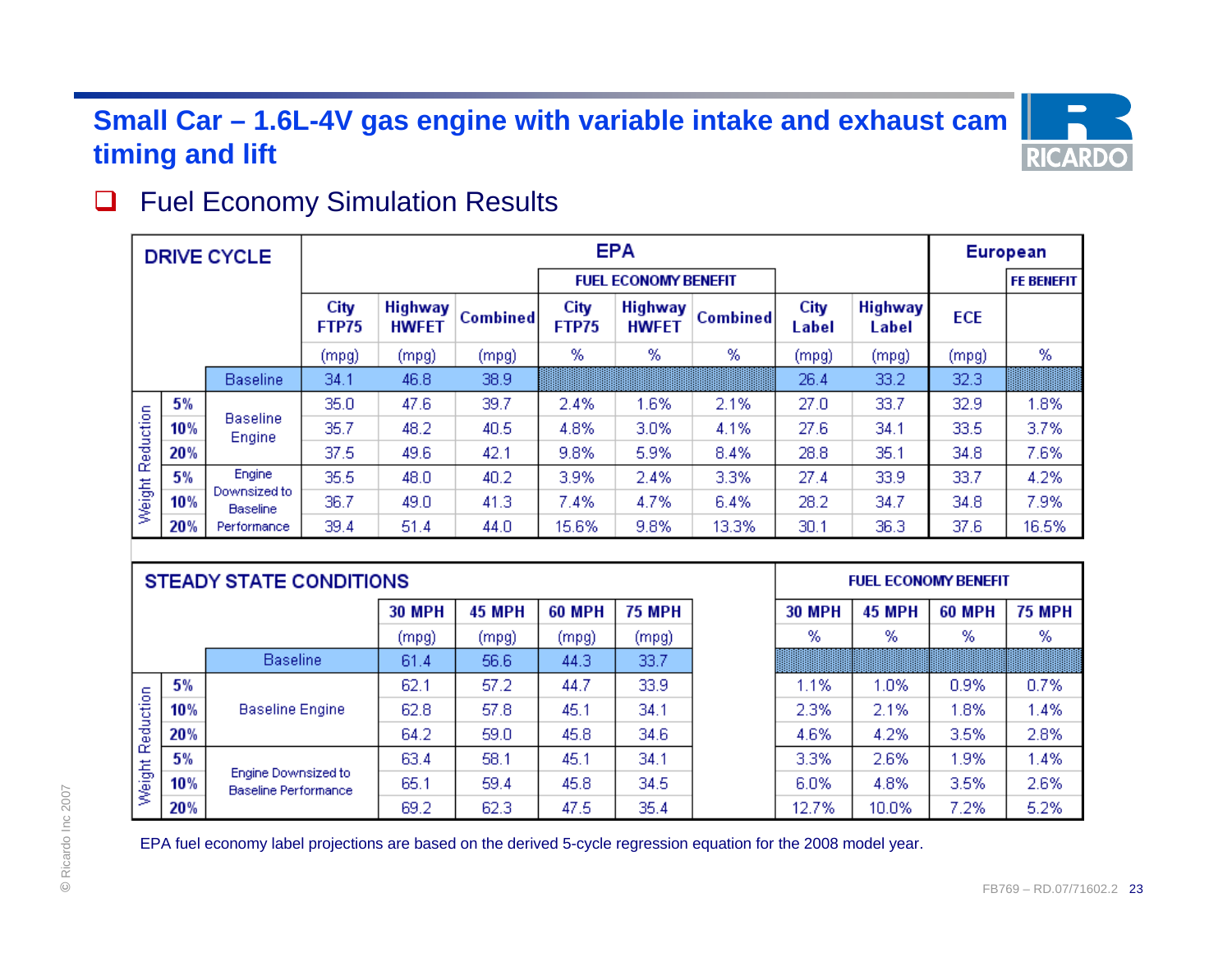## **Small Car – 1.6L-4V gas engine with variable intake and exhaust cam timing and lift**



#### ப Vehicle Performance Simulation Results at Wide Open Throttle (WOT)

|                  |     |                                                           | $0 - 10$ MPH | $0 - 60$ MPH      | 30 - 50 MPH | 50 - 70 MPH |
|------------------|-----|-----------------------------------------------------------|--------------|-------------------|-------------|-------------|
|                  |     |                                                           | (sec)        | (sec)             | (sec)       | (sec)       |
|                  |     | <b>Baseline</b>                                           | 1.15         | 10.3              | 4.0         | 6.6         |
|                  | 5%  |                                                           | 1.12         | 9.9               | 3.8         | 6.3         |
| Weight Reduction | 10% | <b>Baseline Engine</b>                                    | 1.11         | 9.5               | 3.6         | 6.0         |
|                  | 20% |                                                           | 1.08         | 8.7               | 3.3         | 5.4         |
|                  | 5%  |                                                           | 1.18         | 10.4              | 4.0         | 6.7         |
|                  | 10% | <b>Engine Downsized to</b><br><b>Baseline Performance</b> | 1.19         | 10.3 <sub>1</sub> | 4.0         | 6.6         |
|                  | 20% |                                                           | 1.22         | 10.3              | 3.9         | 6.6         |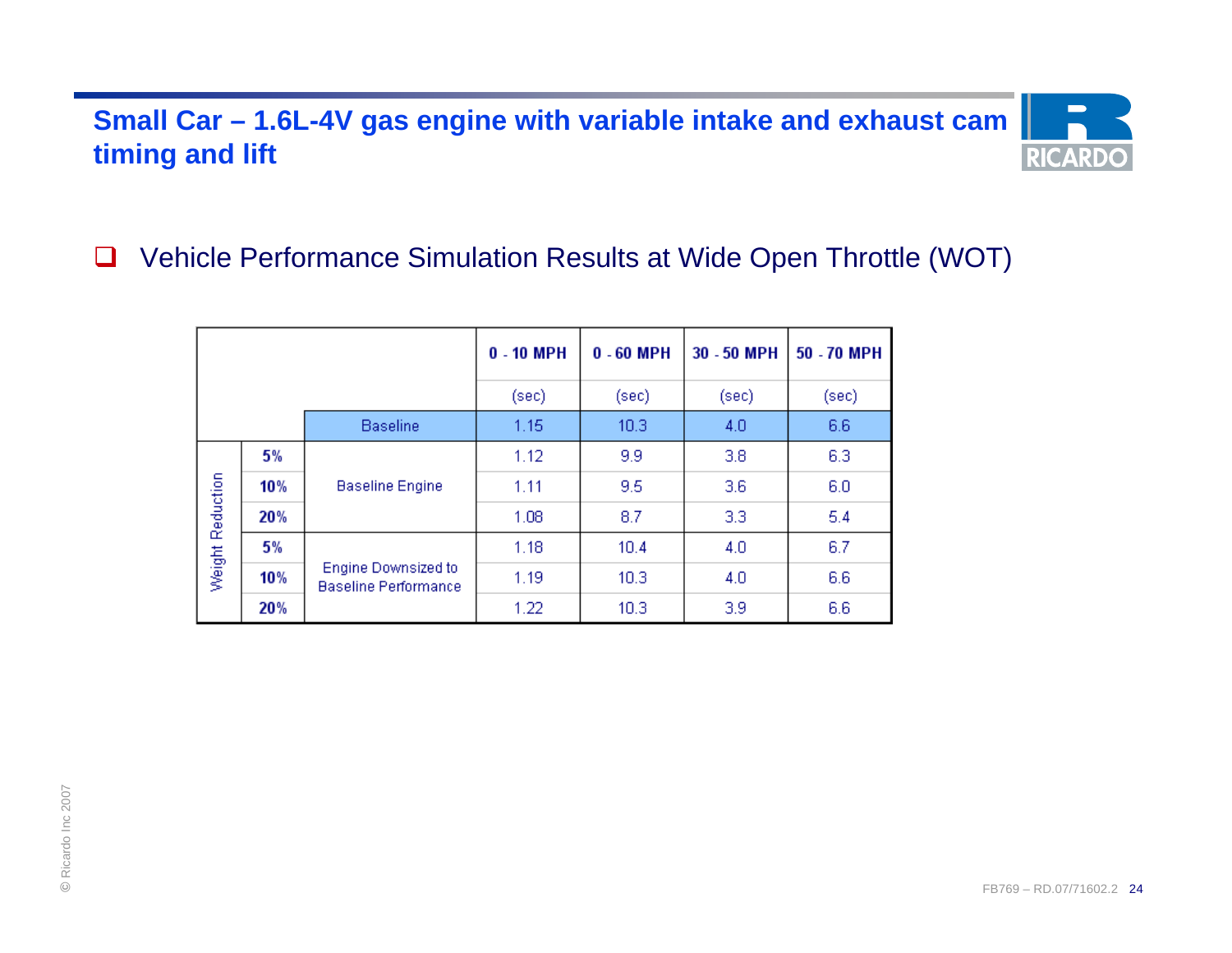## **Mid-Size Car – 3.0L-4V gas engine with variable intake cam timing**



#### $\Box$ Fuel Economy Simulation Results

|           |     | <b>DRIVE CYCLE</b>              | <b>EPA</b>           |                                |                 |                      |                                |                 |               |                         | European   |                   |
|-----------|-----|---------------------------------|----------------------|--------------------------------|-----------------|----------------------|--------------------------------|-----------------|---------------|-------------------------|------------|-------------------|
|           |     |                                 |                      |                                |                 |                      | <b>FUEL ECONOMY BENEFIT</b>    |                 |               |                         |            | <b>FE BENEFIT</b> |
|           |     |                                 | City<br><b>FTP75</b> | <b>Highway</b><br><b>HWFET</b> | <b>Combined</b> | City<br><b>FTP75</b> | <b>Highway</b><br><b>HWFET</b> | <b>Combined</b> | City<br>Label | <b>Highway</b><br>Label | <b>ECE</b> |                   |
|           |     |                                 | (mpg)                | (mpg)                          | (mpg)           | %                    | %                              | %               | (mpg)         | (mpg)                   | (mpg)      | %                 |
|           |     | <b>Baseline</b>                 | 22.9                 | 36.9                           | 27.6            |                      |                                |                 | 18.3          | 26.4                    | 17.6       |                   |
|           | 5%  |                                 | 23.3                 | 37.3                           | 28.0            | 1.4%                 | 1.2%                           | 1.3%            | 18.5          | 26.7                    | 17.8       | 1.0%              |
|           | 10% | <b>Baseline</b><br>Engine       | 23.6                 | 37.8                           | 28.4            | 2.9%                 | 2.4%                           | 2.7%            | 18.8          | 27.0                    | 18.0       | 2.1%              |
| Reduction | 20% |                                 | 24.3                 | 38.7                           | 29.2            | 5.8%                 | 5.0%                           | 5.6%            | 19.3          | 27.7                    | 18.3       | 4.1%              |
|           | 5%  | Engine                          | 23.8                 | 37.9                           | 28.6            | 3.6%                 | 2.7%                           | 3.3%            | 18.9          | 27.1                    | 18.3       | 4.0%              |
| Weight    | 10% | Downsized to<br><b>Baseline</b> | 24.6                 | 38.9                           | 29.5            | 7.4%                 | 5.4%                           | 6.7%            | 19.5          | 27.8                    | 19.0       | 7.9%              |
|           | 20% | Performance                     | 26.6                 | 41.0                           | 31.6            | 15.9%                | 11.3%                          | 14.3%           | 21.0          | 29.3                    | 20.6       | 16.9%             |

|           |     |                                                                       | <b>30 MPH</b> | <b>45 MPH</b> | <b>60 MPH</b> | <b>75 MPH</b>  | <b>30 MPH</b> | <b>45 MPH</b> | <b>60 MPH</b> | <b>75 MPH</b> |
|-----------|-----|-----------------------------------------------------------------------|---------------|---------------|---------------|----------------|---------------|---------------|---------------|---------------|
|           |     |                                                                       | (mpg)         | (mpg)         | (mpg)         | (mpg)          | %             | %             | %             | %             |
|           |     | <b>Baseline</b>                                                       | 32.6          | 44.0          | 35.8          | $28.6^{\circ}$ |               |               |               |               |
|           | 5%  |                                                                       | 32.7          | 44.4          | 36.0          | 28.8           | 0.2%          | 0.9%          | 0.8%          | 0.5%          |
| Reduction | 10% | <b>Baseline Engine</b><br>Engine Downsized to<br>Baseline Performance | 32.7          | 44.8          | 36.3          | 29.0           | 0.5%          | .8%           | 1.5%          | 1.1%          |
|           | 20% |                                                                       | 32.9          | 45.7          | 36.9          | 29.3           | 1.0%          | 3.7%          | 3.1%          | 2.3%          |
|           | 5%  |                                                                       | 33.7          | 45.1          | 36.5          | 29.1           | 3.6%          | 2.4%          | 1.9%          | 1.6%          |
| Weight I  | 10% |                                                                       | 34.9          | 46.2          | 37.1          | 29.6           | 7.1%          | 4.9%          | 3.8%          | 3.2%          |
|           | 20% |                                                                       | 37.5          | 48.5          | 38.6          | 30.5           | 15.1%         | 10.1%         | 7.9%          | 6.5%          |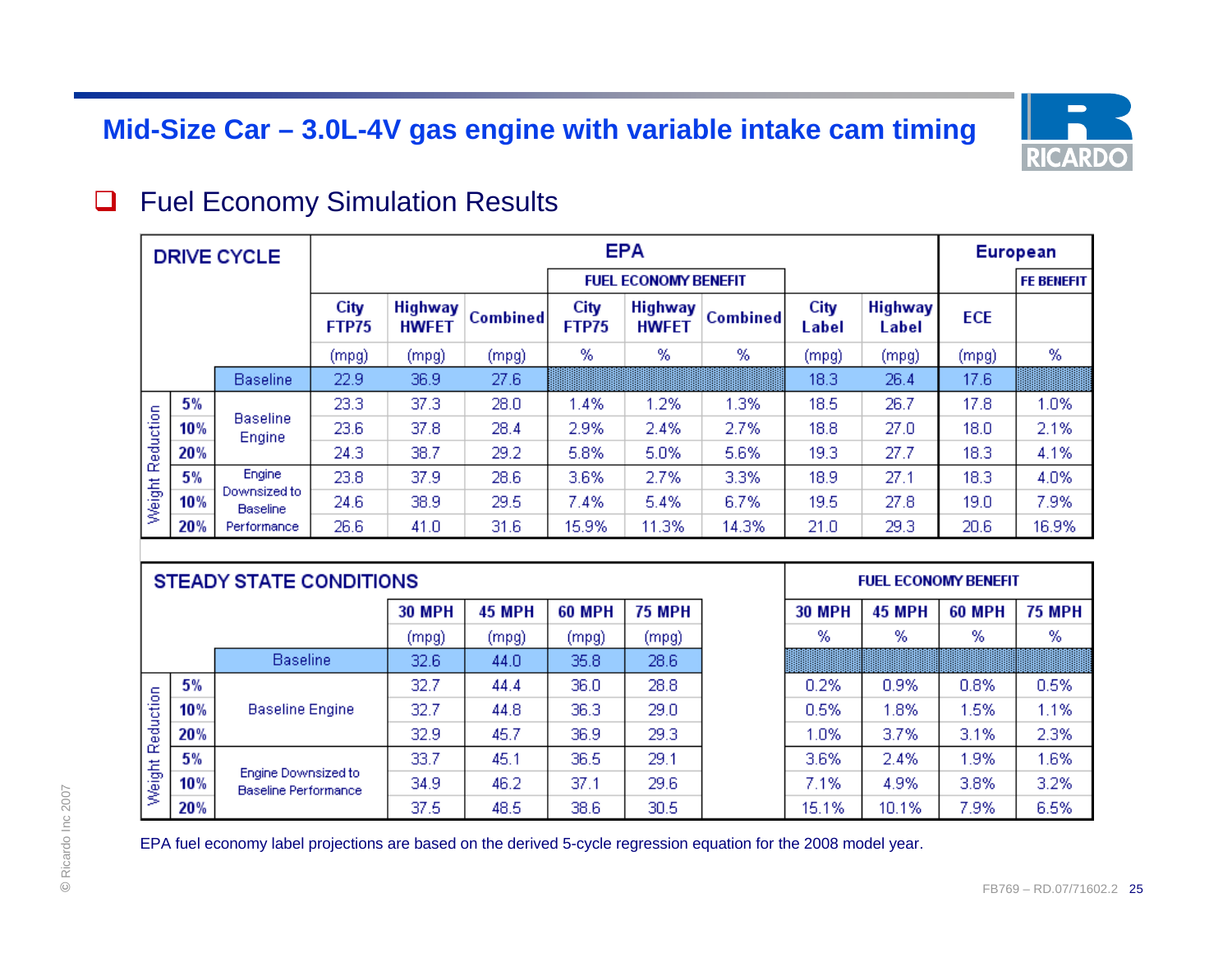## **Mid-Size Car – 3.0L-4V gas engine with variable intake cam timing**



#### $\Box$ Vehicle Performance Simulation Results at Wide Open Throttle (WOT)

|                  |     |                                                    | $0 - 10$ MPH | $0 - 60$ MPH | 30 - 50 MPH | 50 - 70 MPH |
|------------------|-----|----------------------------------------------------|--------------|--------------|-------------|-------------|
|                  |     |                                                    | (sec)        | (sec)        | (sec)       | (sec)       |
|                  |     | <b>Baseline</b>                                    | 1.49         | 9.7          | 3.2         | 4.6         |
|                  | 5%  |                                                    | 1.45         | 9.4          | 3.1         | 4.4         |
| Weight Reduction | 10% | <b>Baseline Engine</b>                             | 1.41         | 9.0          | 2.9         | 4.2         |
|                  | 20% |                                                    | 1.34         | 8.4          | 2.7         | 3.8         |
|                  | 5%  |                                                    | 1.51         | 9.7          | 3.2         | 4.6         |
|                  | 10% | Engine Downsized to<br><b>Baseline Performance</b> | 1.51         | 9.7          | 3.2         | 4.5         |
|                  | 20% |                                                    | 1.54         | 9.6          | 3.1         | 4.5         |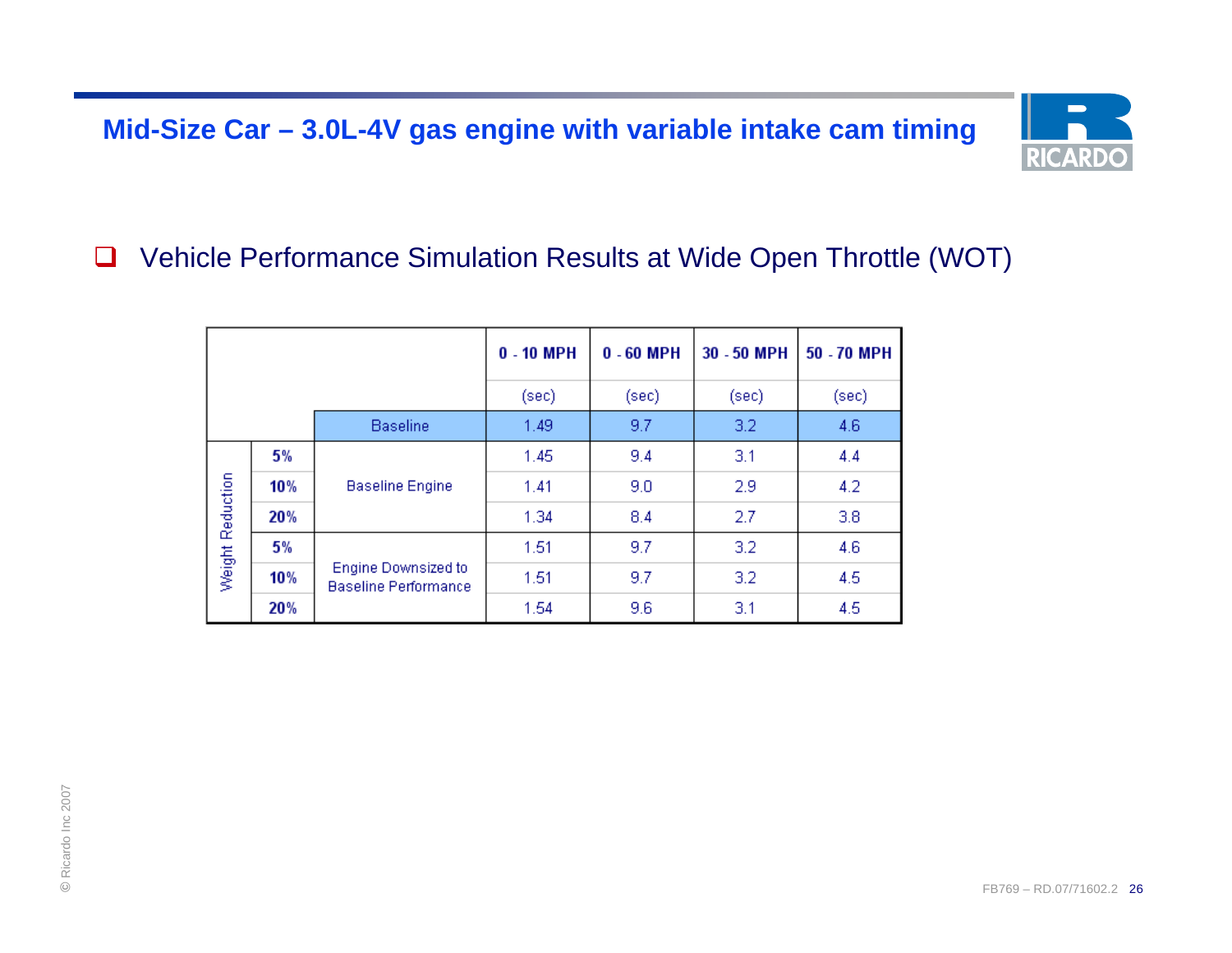### **Mid-Size Car – Additional Engine Downsizing Study**



- $\Box$  Fuel economy simulation results with gasoline engine downsized to vehicle performance level at ETW (Degraded vehicle acceleration performance vs. baseline at loaded weight)
- $\Box$  Engine displacement is further reduced by 0.1% per 1% of weight reduction with a resultant improvement in fuel economy of 0.1%

|                     |               | <b>DRIVE CYCLE</b>         |                  |               |                                |                 | <b>EPA</b>           |                                |                 |               |                         | European |                   |
|---------------------|---------------|----------------------------|------------------|---------------|--------------------------------|-----------------|----------------------|--------------------------------|-----------------|---------------|-------------------------|----------|-------------------|
|                     |               |                            |                  |               |                                |                 |                      | <b>FUEL ECONOMY BENEFIT</b>    |                 |               |                         |          | <b>FE BENEFIT</b> |
|                     | <b>Engine</b> |                            |                  | City<br>FTP75 | <b>Highway</b><br><b>HWFET</b> | <b>Combined</b> | City<br><b>FTP75</b> | <b>Highway</b><br><b>HWFET</b> | <b>Combined</b> | City<br>Label | <b>Highway</b><br>Label | ECE      |                   |
|                     |               | Displ. $(L)$               | (mpg)            | (mpg)         | (mpg)                          | %               | %                    | %                              | (mpg)           | (mpg)         | (mpg)                   | %        |                   |
|                     |               | <b>Baseline</b>            | 3.0 <sub>1</sub> | 22.9          | 36.9                           | 27.6            |                      |                                |                 | 18.3          | 26.4                    | 17.6     |                   |
|                     | 5%            | Engine<br>Downsized to     | 2.87             | 23.8          | 38.0                           | 28.6            | 3.9%                 | 2.9%                           | 3.6%            | 18.9          | 27.1                    | 18.4     | 4.4%              |
| Weight<br>Reduction | 10%           | Performance                | 2.75             | 24.8          | 39.1                           | 29.7            | 8.2%                 | 5.9%                           | 7.4%            | 19.7          | 27.9                    | 19.2     | 9.0%              |
|                     | 20%           | Level of Vehicle<br>at ETW | 2.49             | 27.1          | 41.5                           | 32.1            | 18.2%                | 12.5%                          | 16.2%           | 21.4          | 29.6                    | 21.1     | 20.0%             |

| (mpg)<br>(mpg)<br>(mpg)<br>(mpg)<br>35.8<br>28.6<br>3.0<br>32.6<br><b>Baseline</b><br>44.0<br>Engine<br>5%<br>2.87<br>29.1<br>33.9<br>45.2<br>36.5<br>4.1%<br>2.7%<br>Reduction<br>Downsized to | %<br>%       |
|-------------------------------------------------------------------------------------------------------------------------------------------------------------------------------------------------|--------------|
|                                                                                                                                                                                                 |              |
|                                                                                                                                                                                                 | 1.7%<br>2.1% |
| Weight<br>29.7<br>2.75<br>35.3<br>37.3<br>10%<br>5.4%<br>46.4<br>8.4%<br>Performance                                                                                                            | 3.6%<br>4.2% |
| Level of Vehicle<br>30.7<br>38.6<br>2.49<br>49.1<br>39.0<br>18.6%<br>11.6%<br>20%<br>at ETW                                                                                                     | 7.3%<br>8.9% |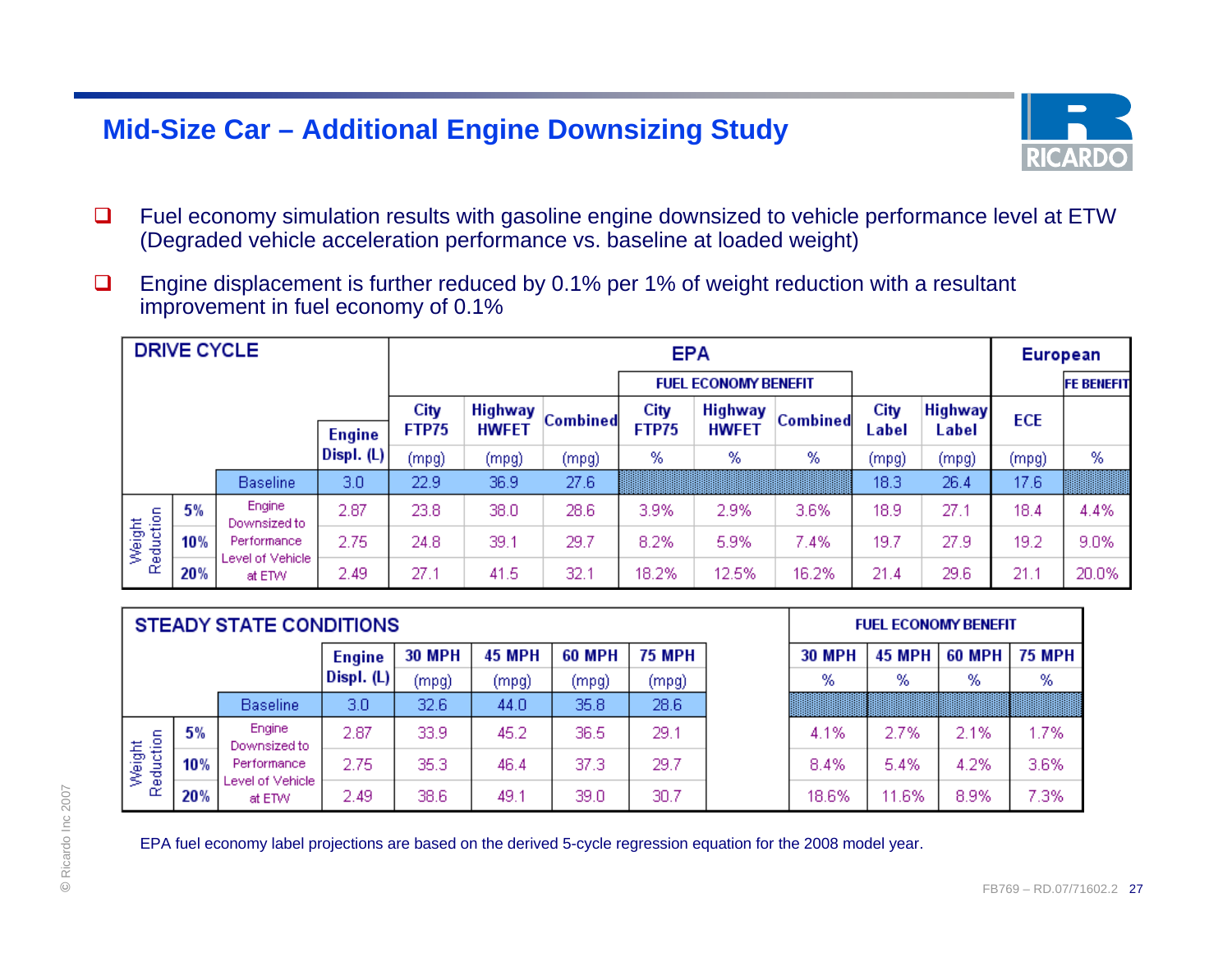### **Mid-Size Car – Additional Engine Downsizing Study**



 $\Box$  Vehicle performance simulation results with gasoline engine downsized to vehicle performance level at ETW (Degraded vehicle acceleration performance vs. baseline at loaded weight)

|                  |     |                            | $0 - 10$ MPH | $0 - 60$ MPH | 30 - 50 MPH | 50 - 70 MPH |
|------------------|-----|----------------------------|--------------|--------------|-------------|-------------|
|                  |     |                            | (sec)        | (sec)        | (sec)       | (sec)       |
|                  |     | Baseline (ETW)             | 1.39         | 8.9          | 2.9         | 4.1         |
|                  | 5%  |                            | 1.37         | 8.8          | 2.7         | 3.9         |
|                  | 10% | <b>Baseline Engine</b>     | 1.32         | 8.2          | 2.6         | 3.7         |
| Weight Reduction | 20% |                            | 1.27         | 7.7          | 2.4         | 3.4         |
|                  | 5%  | <b>Engine Downsized to</b> | 1.41         | 8.9          | 2.9         | 4.1         |
|                  | 10% | Performance Level of       | 1.43         | 8.8          | 2.9         | 4.0         |
|                  | 20% | Vehicle at ETW             | 1.47         | 8.8          | 2.9         | 4.0         |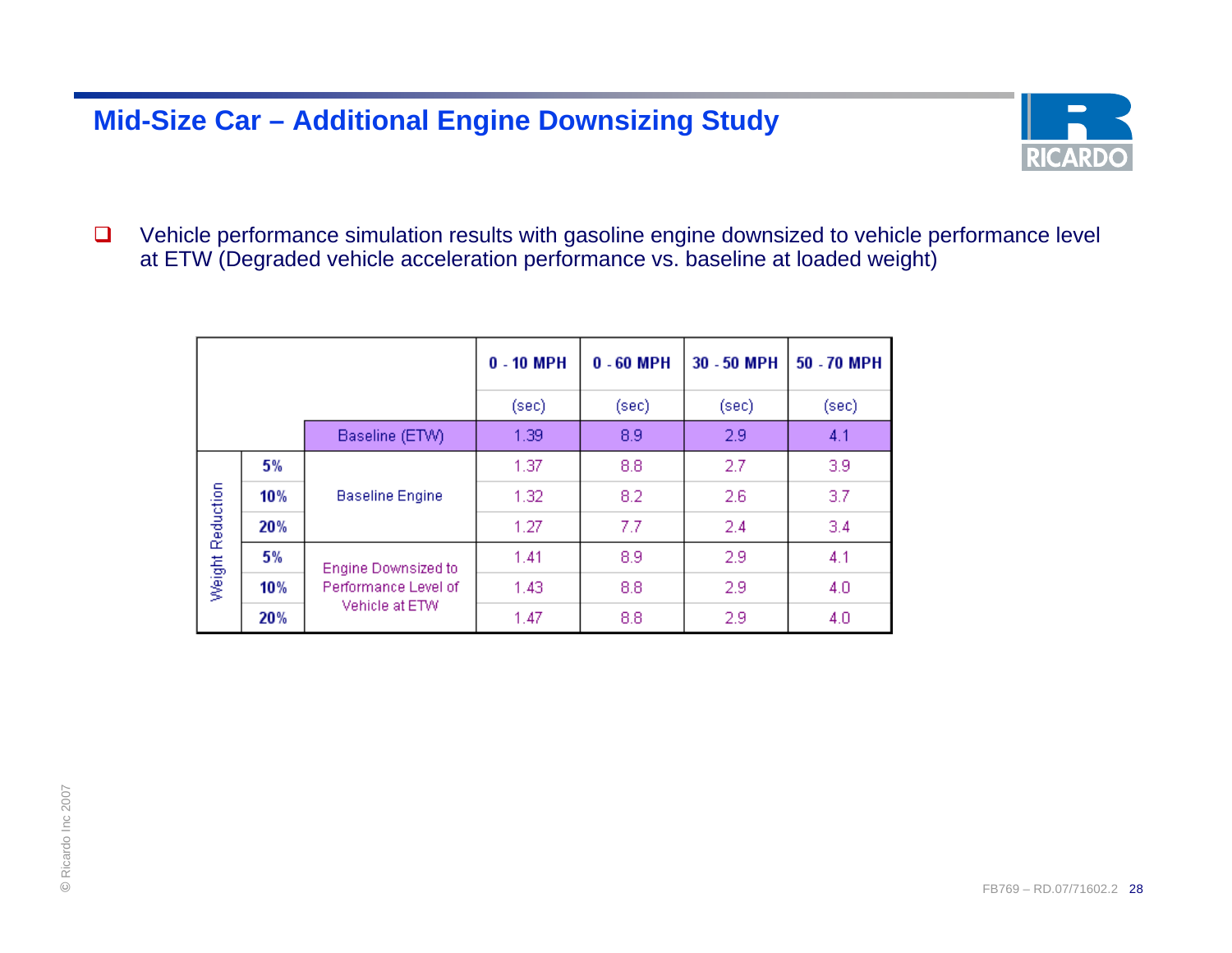## **Small SUV – 3.6L-4V gas engine with variable intake cam timing**



#### $\Box$ Fuel Economy Simulation Results

|           |     | <b>DRIVE CYCLE</b>              |                      |                                |                 |                      | <b>EPA</b>                     |                 |               |                         |            | European          |
|-----------|-----|---------------------------------|----------------------|--------------------------------|-----------------|----------------------|--------------------------------|-----------------|---------------|-------------------------|------------|-------------------|
|           |     |                                 |                      |                                |                 |                      | <b>FUEL ECONOMY BENEFIT</b>    |                 |               |                         |            | <b>FE BENEFIT</b> |
|           |     |                                 | City<br><b>FTP75</b> | <b>Highway</b><br><b>HWFET</b> | <b>Combined</b> | City<br><b>FTP75</b> | <b>Highway</b><br><b>HWFET</b> | <b>Combined</b> | City<br>Label | <b>Highway</b><br>Label | <b>ECE</b> |                   |
|           |     |                                 | (mpg)                | (mpg)                          | (mpg)           | %                    | %                              | %               | (mpg)         | (mpg)                   | (mpg)      | %                 |
|           |     | <b>Baseline</b>                 | 20.9                 | 30.9                           | 24.4            |                      |                                |                 | 16.7          | 22.2                    | 17.9       |                   |
|           | 5%  |                                 | 21.2                 | 31.3                           | 24.8            | 1.7%                 | 1.3%                           | 1.6%            | 17.0          | 22.5                    | 18.1       | 1.3%              |
|           | 10% | <b>Baseline</b><br>Engine       | 21.6                 | 31.7                           | 25.2            | 3.6%                 | 2.7%                           | 3.3%            | 17.3          | 22.8                    | 18.4       | 2.7%              |
| Reduction | 20% |                                 | 22.3                 | 32.4                           | 26.0            | 7.0%                 | 4.9%                           | 6.2%            | 17.8          | 23.3                    | 18.9       | 5.5%              |
|           | 5%  | Engine                          | 21.6                 | 31.6                           | 25.1            | 3.3%                 | 2.2%                           | 2.9%            | 17.2          | 22.7                    | 18.5       | 3.6%              |
| Weight    | 10% | Downsized to<br><b>Baseline</b> | 22.3                 | 32.3                           | 25.9            | 6.7%                 | 4.6%                           | 5.9%            | 17.8          | 23.2                    | 19.3       | 8.0%              |
|           | 20% | Performance                     | 24.0                 | 34.0                           | 27.7            | 15.2%                | 10.2%                          | 13.4%           | 19.1          | 24.4                    | 21.1       | 17.8%             |

|           |     |                                             | <b>30 MPH</b> | <b>45 MPH</b> | <b>60 MPH</b>     | <b>75 MPH</b> | <b>30 MPH</b> | <b>45 MPH</b> | <b>60 MPH</b> | <b>75 MPH</b> |
|-----------|-----|---------------------------------------------|---------------|---------------|-------------------|---------------|---------------|---------------|---------------|---------------|
|           |     |                                             | (mpg)         | (mpg)         | (mpg)             | (mpg)         | %             | %             | %             | %             |
|           |     | <b>Baseline</b>                             | 33.3          | 35.7          | 30.6              | 22.2          |               |               |               |               |
|           | 5%  |                                             | 33.5          | 35.9          | 30.8 <sub>1</sub> | 22.4          | 0.7%          | 0.6%          | 0.8%          | 0.7%          |
|           | 10% | <b>Baseline Engine</b>                      | 33.7          | 36.1          | 31.1              | 22.5          | 1.4%          | 1.2%          | 1.6%          | 1.3%          |
| Reduction | 20% |                                             | 34.2          | 36.5          | 31.6              | 22.8          | 2.7%          | 2.4%          | 3.3%          | 2.7%          |
|           | 5%  |                                             | 34.2          | 36.5          | 31.0              | 22.4          | 2.9%          | 2.4%          | 1.3%          | 0.6%          |
| Weight I  | 10% | Engine Downsized to<br>Baseline Performance | 35.4          | 37.4          | 31.4              | 22.5          | 6.4%          | 4.9%          | 2.6%          | 1.3%          |
|           | 20% |                                             | 37.9          | 39.3          | 32.2              | 22.9          | 14.0%         | 10.3%         | 5.3%          | 3.1%          |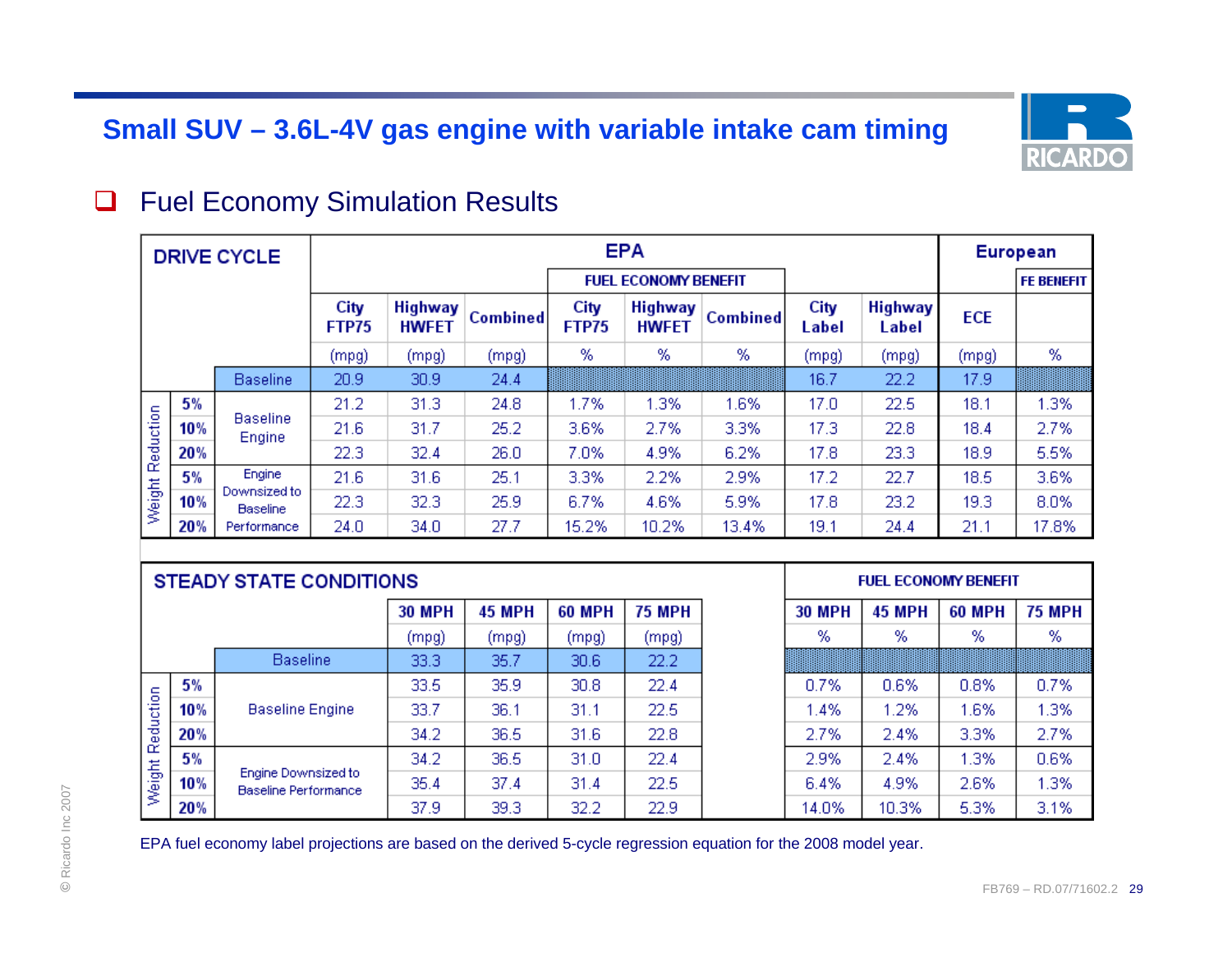## **Small SUV – 3.6L-4V gas engine with variable intake cam timing**



#### □ Vehicle Performance Simulation Results at Wide Open Throttle (WOT)

|                  |     |                                                    | $0 - 10$ MPH | $0 - 60$ MPH | 30 - 50 MPH | 50 - 70 MPH |
|------------------|-----|----------------------------------------------------|--------------|--------------|-------------|-------------|
|                  |     |                                                    | (sec)        | (sec)        | (sec)       | (sec)       |
|                  |     | <b>Baseline</b>                                    | 1.82         | 9.2          | 2.9         | 4.6         |
|                  | 5%  |                                                    | 1.78         | 8.9          | 2.8         | 4.4         |
|                  | 10% | <b>Baseline Engine</b>                             | 1.74         | 8.6          | 2.7         | 4.2         |
| Weight Reduction | 20% |                                                    | 1.66         | 8.0          | 2.5         | 3.8         |
|                  | 5%  |                                                    | 1.83         | 9.2          | 2.9         | 4.5         |
|                  | 10% | Engine Downsized to<br><b>Baseline Performance</b> | 1.85         | 9.2          | 2.9         | 4.6         |
|                  | 20% |                                                    | 1.88         | 9.2          | 2.9         | 4.6         |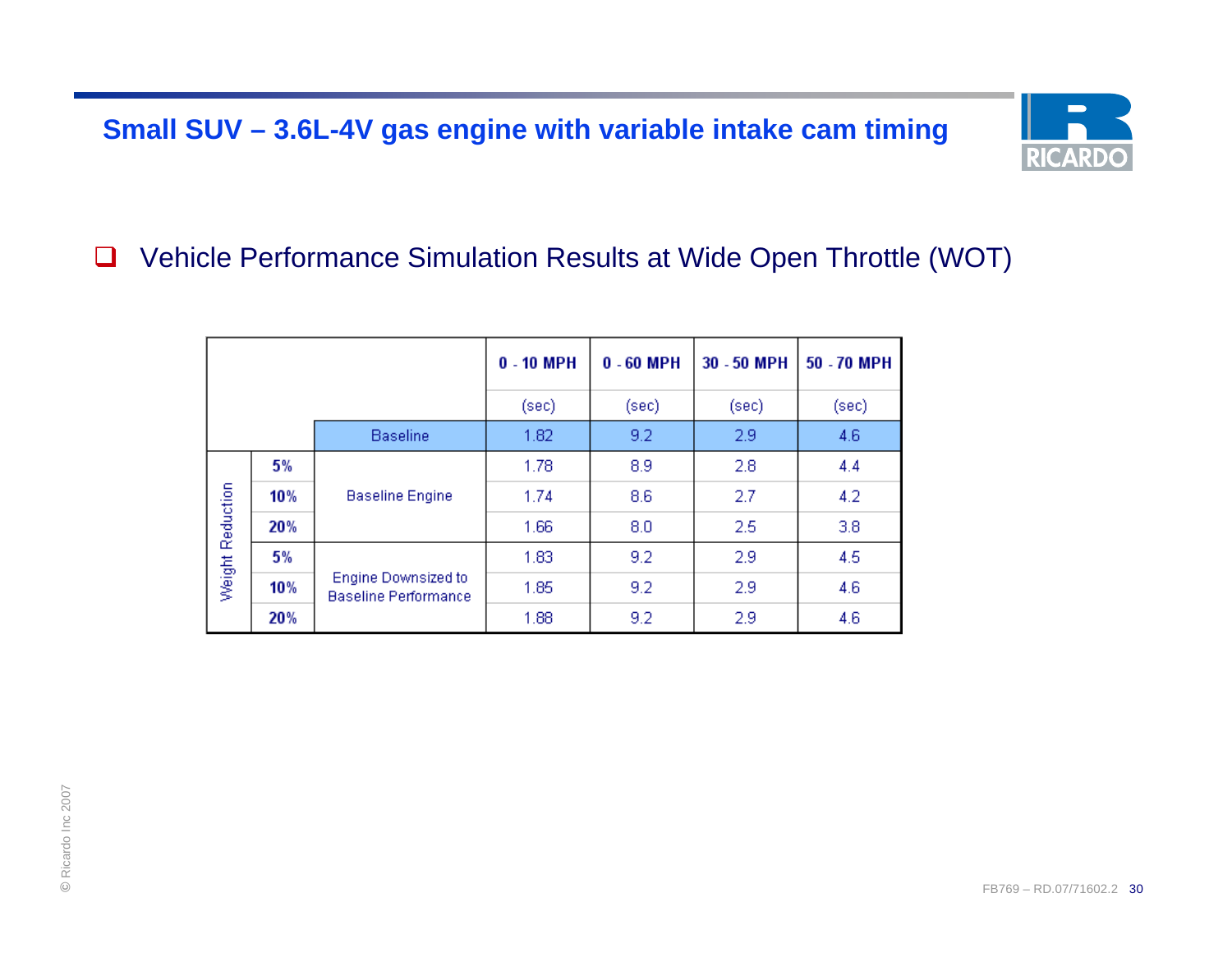## **Large SUV – 4.6L-3V gas engine**



#### $\Box$ Fuel Economy Simulation Results

|           |     | <b>DRIVE CYCLE</b>              |               |                                |                 |                      | <b>EPA</b>                     |                 |               |                         | European   |                   |  |
|-----------|-----|---------------------------------|---------------|--------------------------------|-----------------|----------------------|--------------------------------|-----------------|---------------|-------------------------|------------|-------------------|--|
|           |     |                                 |               |                                |                 |                      | <b>FUEL ECONOMY BENEFIT</b>    |                 |               |                         |            | <b>FE BENEFIT</b> |  |
|           |     |                                 | City<br>FTP75 | <b>Highway</b><br><b>HWFET</b> | <b>Combined</b> | City<br><b>FTP75</b> | <b>Highway</b><br><b>HWFET</b> | <b>Combined</b> | City<br>Label | <b>Highway</b><br>Label | <b>ECE</b> |                   |  |
|           |     |                                 | (mpg)         | (mpg)                          | (mpg)           | %                    | %                              | %               | (mpg)         | (mpg)                   | (mpg)      | %                 |  |
|           |     | <b>Baseline</b>                 | 16.7          | 25.7                           | 19.9            |                      |                                |                 | 13.6          | 18.6                    | 13.8       |                   |  |
|           | 5%  |                                 | 17.0          | 25.9                           | 20.1            | 1.8%                 | 0.7%                           | 1.4%            | 13.8          | 18.7                    | 14.0       | 1.3%              |  |
|           | 10% | <b>Baseline</b><br>Engine       | 17.3          | 26.3                           | 20.5            | 3.5%                 | 2.1%                           | 3.0%            | 14.0          | 19.0                    | 14.1       | 2.5%              |  |
| Reduction | 20% |                                 | 17.9          | 26.9                           | 21.1            | 7.1%                 | 4.7%                           | 6.2%            | 14.5          | 19.4                    | 14.5       | 5.2%              |  |
|           | 5%  | Engine                          | 17.3          | 26.2                           | 20.5            | 3.6%                 | 2.1%                           | 3.1%            | 14.0          | 19.0                    | 14.3       | 3.8%              |  |
| Weight    | 10% | Downsized to<br><b>Baseline</b> | 18.0          | 26.8                           | 21.1            | 7.4%                 | 4.4%                           | 6.3%            | 14.5          | 19.4                    | 14.9       | 8.2%              |  |
|           | 20% | Performance                     | 19.5          | 28.2                           | 22.6            | 16.4%                | 9.8%                           | 14.0%           | 15.7          | 20.4                    | 16.3       | 18.2%             |  |

|           |     |                                                    | <b>30 MPH</b> | <b>45 MPH</b>     | <b>60 MPH</b> | <b>75 MPH</b>     | <b>30 MPH</b> | <b>45 MPH</b> | <b>60 MPH</b> | <b>75 MPH</b> |
|-----------|-----|----------------------------------------------------|---------------|-------------------|---------------|-------------------|---------------|---------------|---------------|---------------|
|           |     |                                                    | (mpg)         | (mpg)             | (mpg)         | (mpg)             | ℅             | %             | %             | %             |
|           |     | <b>Baseline</b>                                    | 26.3          | 29.6              | 24.2          | 18.6 <sup>°</sup> |               |               |               |               |
|           | 5%  |                                                    | 26.5          | 29.8              | 24.4          | 18.7              | 0.8%          | 0.8%          | 0.8%          | 0.6%          |
|           | 10% | <b>Baseline Engine</b>                             | 26.7          | 30.0 <sub>1</sub> | 24.5          | 18.8              | 1.6%          | .6%           | 1.5%          | 1.2%          |
| Reduction | 20% |                                                    | 27.2          | 30.5              | 24.9          | 19.1              | 3.2%          | 3.2%          | 3.1%          | 2.5%          |
|           | 5%  |                                                    | 27.1          | 30.3              | 24.6          | 18.9              | 3.0%          | 2.5%          | 1.7%          | 1.4%          |
| Weight    | 10% | Engine Downsized to<br><b>Baseline Performance</b> | 27.9          | 31.1              | 25.0          | 19.1              | 6.2%          | 5.3%          | 3.6%          | 2.8%          |
|           | 20% |                                                    | 29.9          | 33.0              | 26.1          | 19.7              | 13.7%         | 11.5%         | 7.9%          | 5.9%          |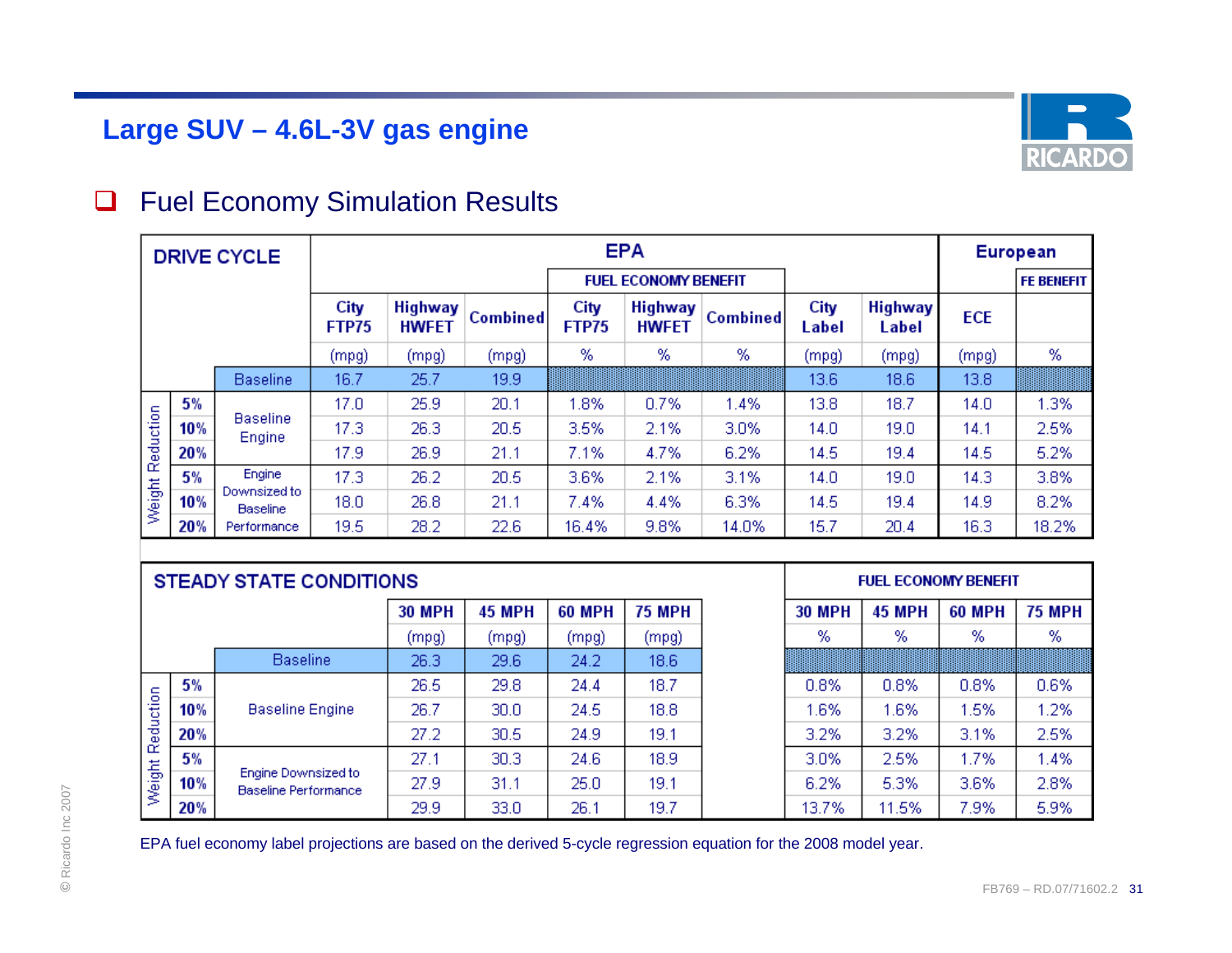## **Large SUV – 4.6L-3V gas engine**



#### $\Box$ Vehicle Performance Simulation Results at Wide Open Throttle (WOT)

|                  |     |                                                    | $0 - 10$ MPH | $0 - 60$ MPH | 30 - 50 MPH | 50 - 70 MPH |
|------------------|-----|----------------------------------------------------|--------------|--------------|-------------|-------------|
|                  |     |                                                    | (sec)        | (sec)        | (sec)       | (sec)       |
|                  |     | <b>Baseline</b>                                    | 0.84         | 8.1          | 3.2         | 5.3         |
|                  | 5%  |                                                    | 0.81         | 7.8          | 3.0         | 5.0         |
|                  | 10% | <b>Baseline Engine</b>                             | 0.79         | 7.4          | 2.9         | 4.8         |
| Weight Reduction | 20% |                                                    | 0.74         | 6.7          | 2.6         | 4.3         |
|                  | 5%  |                                                    | 0.84         | 8.1          | 3.1         | 5.3         |
|                  | 10% | Engine Downsized to<br><b>Baseline Performance</b> | 0.84         | 8.1          | 3.1         | 5.3         |
|                  | 20% |                                                    | 0.86         | 8.1          | 3.1         | 5.3         |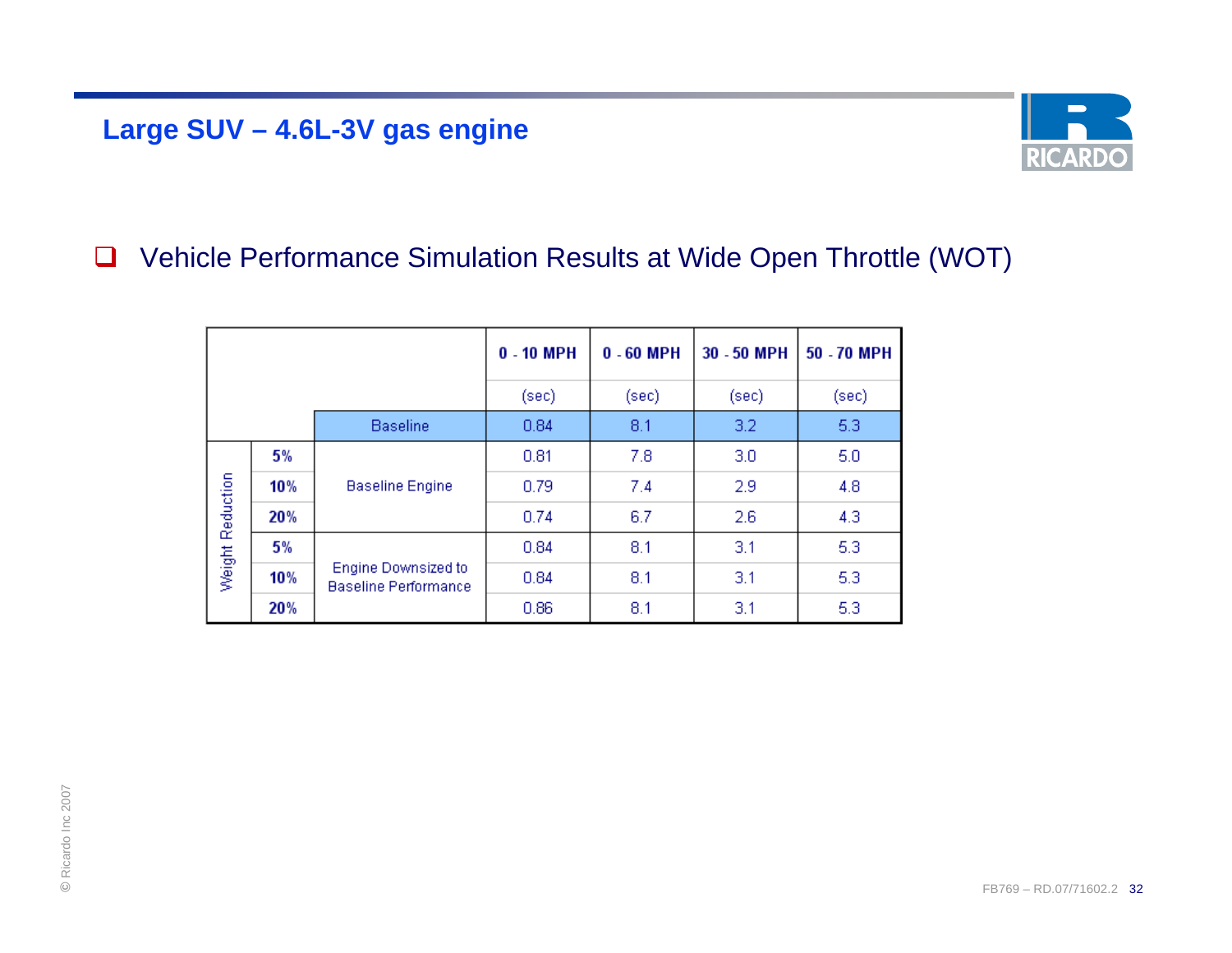## **Truck – 5.7L-4V gas engine with variable intake and exhaust cam timing**



#### $\Box$ Fuel Economy Simulation Results

|                  |     | <b>DRIVE CYCLE</b>              |                      |                                |                 |                      | <b>EPA</b>                     |                 |                   |                         | <b>European</b> |                   |  |
|------------------|-----|---------------------------------|----------------------|--------------------------------|-----------------|----------------------|--------------------------------|-----------------|-------------------|-------------------------|-----------------|-------------------|--|
|                  |     |                                 |                      |                                |                 |                      | <b>FUEL ECONOMY BENEFIT</b>    |                 |                   |                         |                 | <b>FE BENEFIT</b> |  |
|                  |     |                                 | City<br><b>FTP75</b> | <b>Highway</b><br><b>HWFET</b> | <b>Combined</b> | City<br><b>FTP75</b> | <b>Highway</b><br><b>HWFET</b> | <b>Combined</b> | City<br>Label     | <b>Highway</b><br>Label | <b>ECE</b>      |                   |  |
|                  |     |                                 | (mpg)                | (mpg)                          | (mpg)           | %                    | %                              | %               | (mpg)             | (mpg)                   | (mpg)           | %                 |  |
|                  |     | <b>Baseline</b>                 | 15.8                 | 23.1                           | 18.5            |                      |                                |                 | 12.9              | 16.8                    | 13.7            |                   |  |
|                  | 5%  |                                 | 16.2                 | 23.4                           | 18.8            | 2.0%                 | 1.3%                           | 1.7%            | 13.1              | 17.0                    | 13.9            | 1.4%              |  |
|                  | 10% | <b>Baseline</b><br>Engine       | 16.5                 | 23.7                           | 19.1            | 4.0%                 | 2.5%                           | 3.5%            | 13.3 <sub>1</sub> | 17.2                    | 14.1            | 2.9%              |  |
|                  | 20% |                                 | 17.1                 | 24.5                           | 19.8            | 7.7%                 | 5.8%                           | 7.0%            | 13.8              | 17.7                    | 14.5            | 5.9%              |  |
|                  | 5%  | Engine                          | 16.3                 | 23.5                           | 18.9            | 2.7%                 | 1.6%                           | 2.3%            | 13.2              | 17.0                    | 14.0            | 2.5%              |  |
| Weight Reduction | 10% | Downsized to<br><b>Baseline</b> | 16.7                 | 23.9                           | 19.3            | 5.5%                 | 3.3%                           | 4.7%            | 13.5              | 17.3                    | 14.4            | 5.0%              |  |
|                  | 20% | Performance                     | 17.6                 | 24.8                           | 20.2            | 11.2%                | 7.0%                           | 9.7%            | 14.2              | 17.9                    | 15.1            | 10.4%             |  |

|           |     |                                             | <b>30 MPH</b> | <b>45 MPH</b> | <b>60 MPH</b> | <b>75 MPH</b>     | <b>30 MPH</b> | <b>45 MPH</b> | <b>60 MPH</b> | <b>75 MPH</b> |
|-----------|-----|---------------------------------------------|---------------|---------------|---------------|-------------------|---------------|---------------|---------------|---------------|
|           |     |                                             | (mpg)         | (mpg)         | (mpg)         | (mpg)             | %             | %             | %             | %             |
|           |     | <b>Baseline</b>                             | 25.5          | 26.0          | 21.1          | 15.7              |               |               |               |               |
|           | 5%  |                                             | 25.6          | 26.2          | 21.3          | 15.8              | 0.7%          | 0.7%          | 0.9%          | 0.6%          |
|           | 10% | <b>Baseline Engine</b>                      | 25.8          | 26.4          | 21.5          | 15.9              | 1.3%          | .5%           | 1.8%          | 1.1%          |
| Reduction | 20% |                                             | 26.1          | 26.7          | 21.9          | 16.1              | 2.6%          | 2.8%          | 3.5%          | 2.3%          |
|           | 5%  |                                             | 25.9          | 26.3          | 21.3          | 15.8 <sub>1</sub> | 1.7%          | .4%           | 0.8%          | 0.7%          |
| Weight I  | 10% | Engine Downsized to<br>Baseline Performance | 26.4          | 26.7          | 21.5          | 16.0              | 3.5%          | 2.8%          | 1.6%          | 1.4%          |
|           | 20% |                                             | 27.3          | 27.5          | 21.8          | 16.2              | 7.2%          | 5.8%          | 3.3%          | 2.9%          |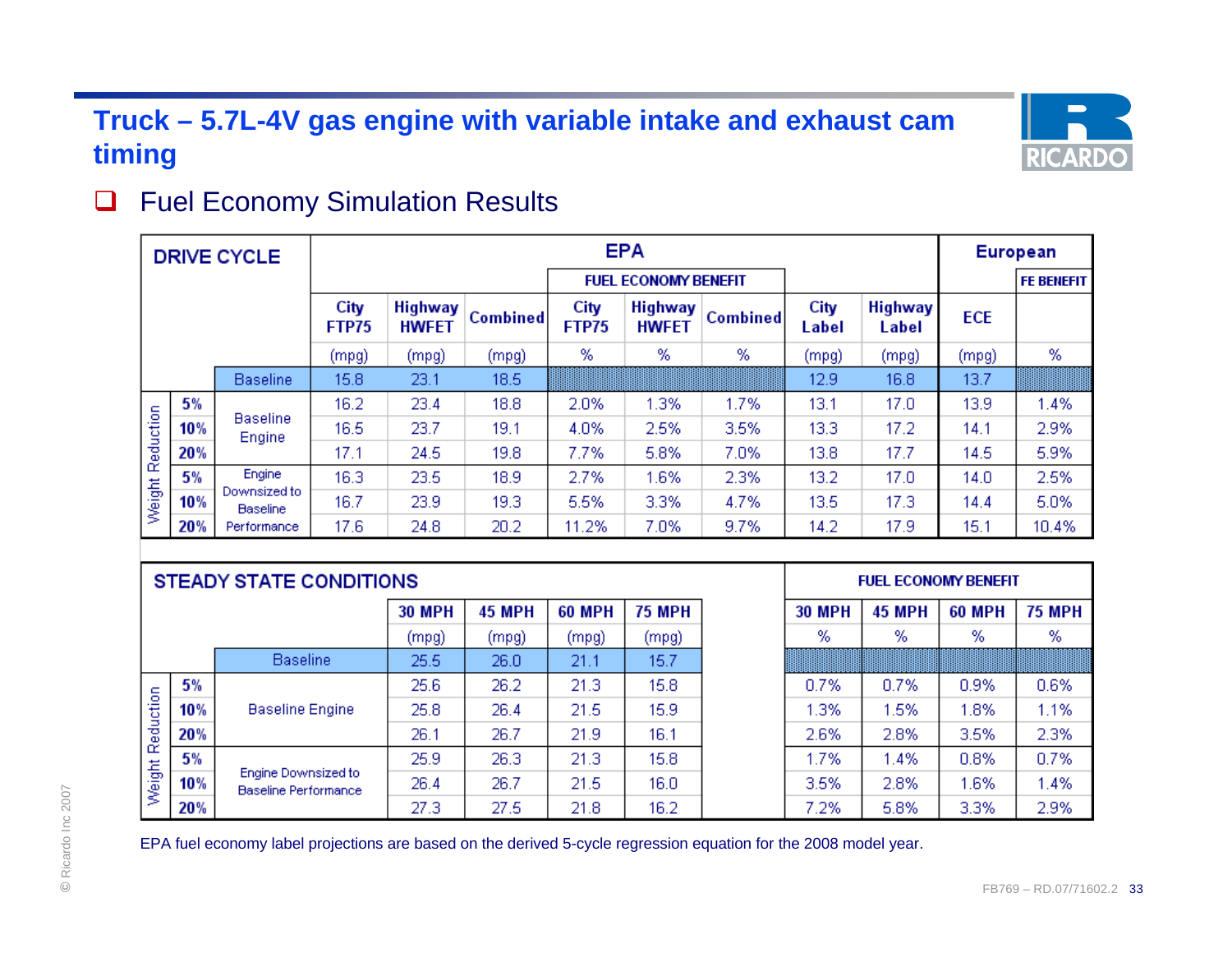## **Truck – 5.7L-4V gas engine with variable intake and exhaust cam timing**



#### □ Vehicle Performance Simulation Results at Wide Open Throttle (WOT)

|                  |     |                                                    | $0 - 10$ MPH | $0 - 60$ MPH | 30 - 50 MPH | 50 - 70 MPH |
|------------------|-----|----------------------------------------------------|--------------|--------------|-------------|-------------|
|                  |     |                                                    | (sec).       | (sec)        | (sec)       | (sec)       |
|                  |     | <b>Baseline</b>                                    | 1.46         | 16.0         | 6.5         | 10.5        |
|                  | 5%  |                                                    | 1.44         | 15.7         | 6.4         | 10.3        |
|                  | 10% | <b>Baseline Engine</b>                             | 1.42         | 15.4         | 6.3         | 10.1        |
| Weight Reduction | 20% |                                                    | 1.37         | 14.7         | 6.0         | 9.7         |
|                  | 5%  |                                                    | 1.46         | 16.0         | 6.5         | 10.5        |
|                  | 10% | Engine Downsized to<br><b>Baseline Performance</b> | 1.46         | 16.0         | 6.5         | 10.5        |
|                  | 20% |                                                    | 1.46         | 16.0         | 6.5         | 10.5        |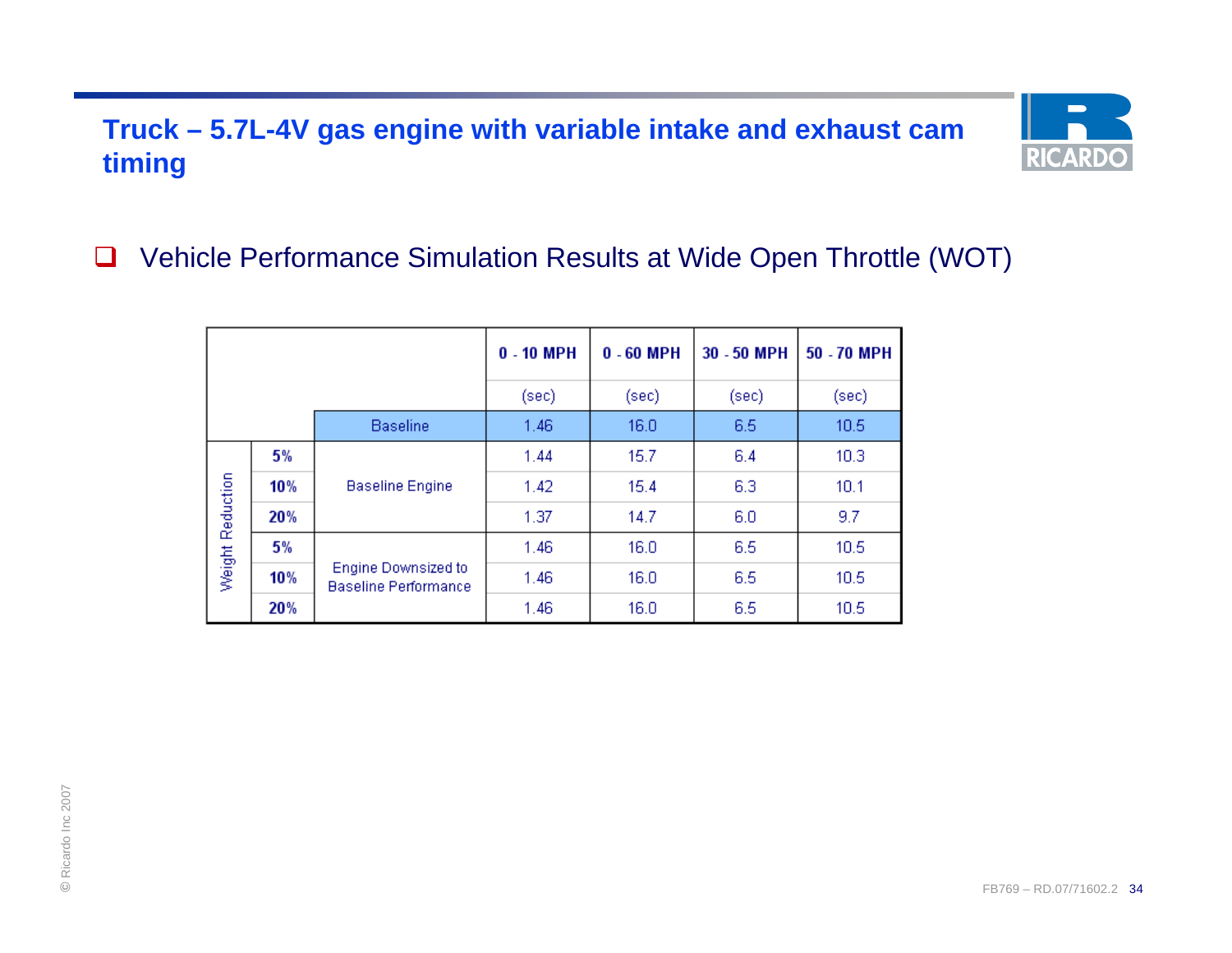### **Fuel Economy Improvement (%) per 100 lb. Weight Reduction - Gasoline Engines**



| <b>BASELINE</b><br><b>ENGINES</b> | City<br>FTP75 | <b>Highway</b><br><b>HWFET</b> | <b>EPA</b><br><b>Combined</b> | <b>Euro ECE</b> | <b>30 MPH</b> | <b>45 MPH</b> | <b>60 MPH</b> | <b>75 MPH</b> |
|-----------------------------------|---------------|--------------------------------|-------------------------------|-----------------|---------------|---------------|---------------|---------------|
| <b>Small Car</b>                  | 1.7%          | 1.1%                           | .5%                           | .3%             | 0.8%          | 0.7%          | 0.6%          | 0.5%          |
| <b>Mid-Size Car</b>               | 0.8%          | 0.7%                           | $0.8\%$                       | 0.6%            | 0.1%          | 0.5%          | 0.4%          | 0.3%          |
| <b>Small SUV</b>                  | 0.8%          | 0.6%                           | 0.7%                          | 0.6%            | 0.3%          | 0.3%          | 0.4%          | 0.3%          |
| <b>Large SUV</b>                  | 0.7%          | 0.4%                           | 0.6%                          | 0.5%            | 0.3%          | 0.3%          | 0.3%          | 0.2%          |
| Truck                             | 0.7%          | 0.4%                           | 0.6%                          | 0.5%            | 0.2%          | 0.2%          | 0.3%          | 0.2%          |

| DOWNSIZED<br><b>ENGINES</b> | City<br>FTP75 | <b>Highway</b><br><b>HWFET</b> | EPA<br>Combined | <b>Euro ECE</b> | <b>30 MPH</b> | <b>45 MPH</b> | <b>60 MPH</b> | <b>75 MPH</b> |
|-----------------------------|---------------|--------------------------------|-----------------|-----------------|---------------|---------------|---------------|---------------|
| <b>Small Car</b>            | 2.7%          | 1.7%                           | 2.3%            | 2.9%            | 2.2%          | 1.7%          | 1.3%          | 0.9%          |
| Mid-Size Car                | 2.1%          | 1.5%                           | .9%             | 2.2%            | 2.0%          | 1.4%          | 1.1%          | 0.9%          |
| <b>Small SUV</b>            | 1.6%          | 1.1%                           | .5%             | 1.9%            | 1.5%          | 1.2%          | 0.6%          | 0.3%          |
| <b>Large SUV</b>            | 1.4%          | 0.9%                           | $2\%$           | 1.6%            | 1.2%          | 1.0%          | 0.7%          | 0.5%          |
| Truck                       | 0.9%          | 0.6%                           | 0.8%            | 0.8%            | 0.6%          | 0.5%          | 0.3%          | 0.2%          |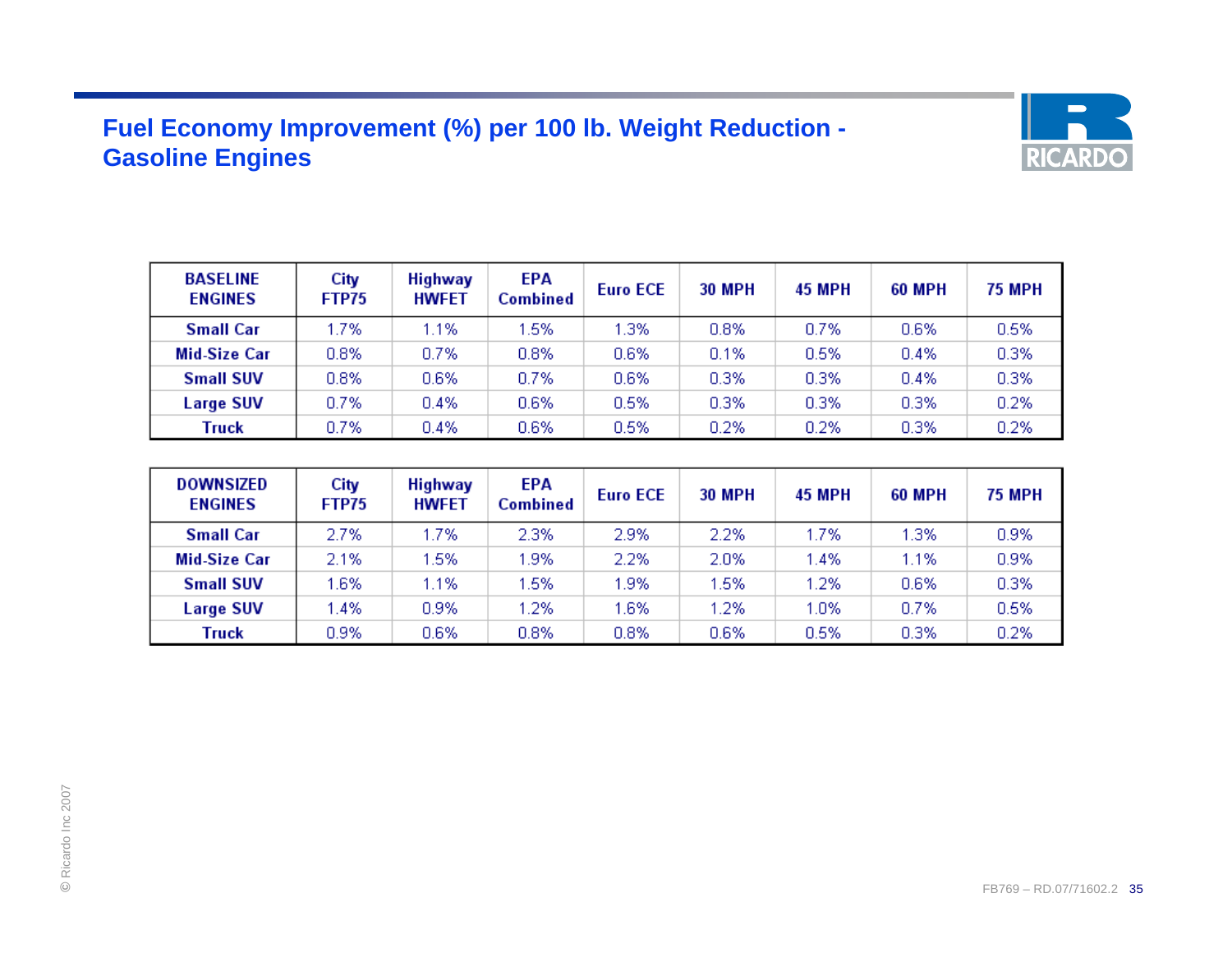### **Drive Cycle Fuel Economy Improvement (%) per 100 lb. Weight Reduction - Gasoline Engines**



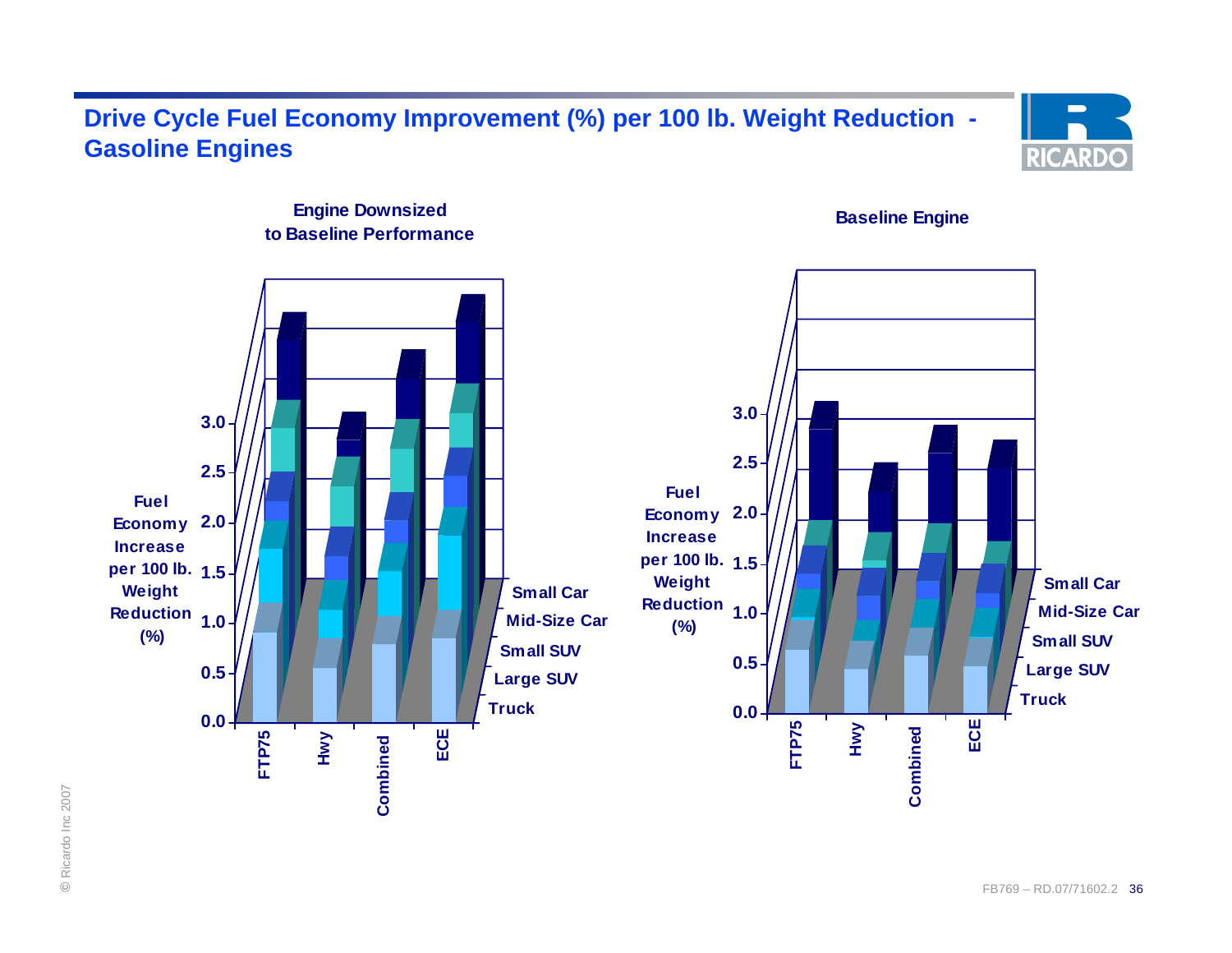### **Steady State Fuel Economy Improvement (%) per 100 lb. Weight Reduction - Gasoline Engines**





© Ricardo Inc 2007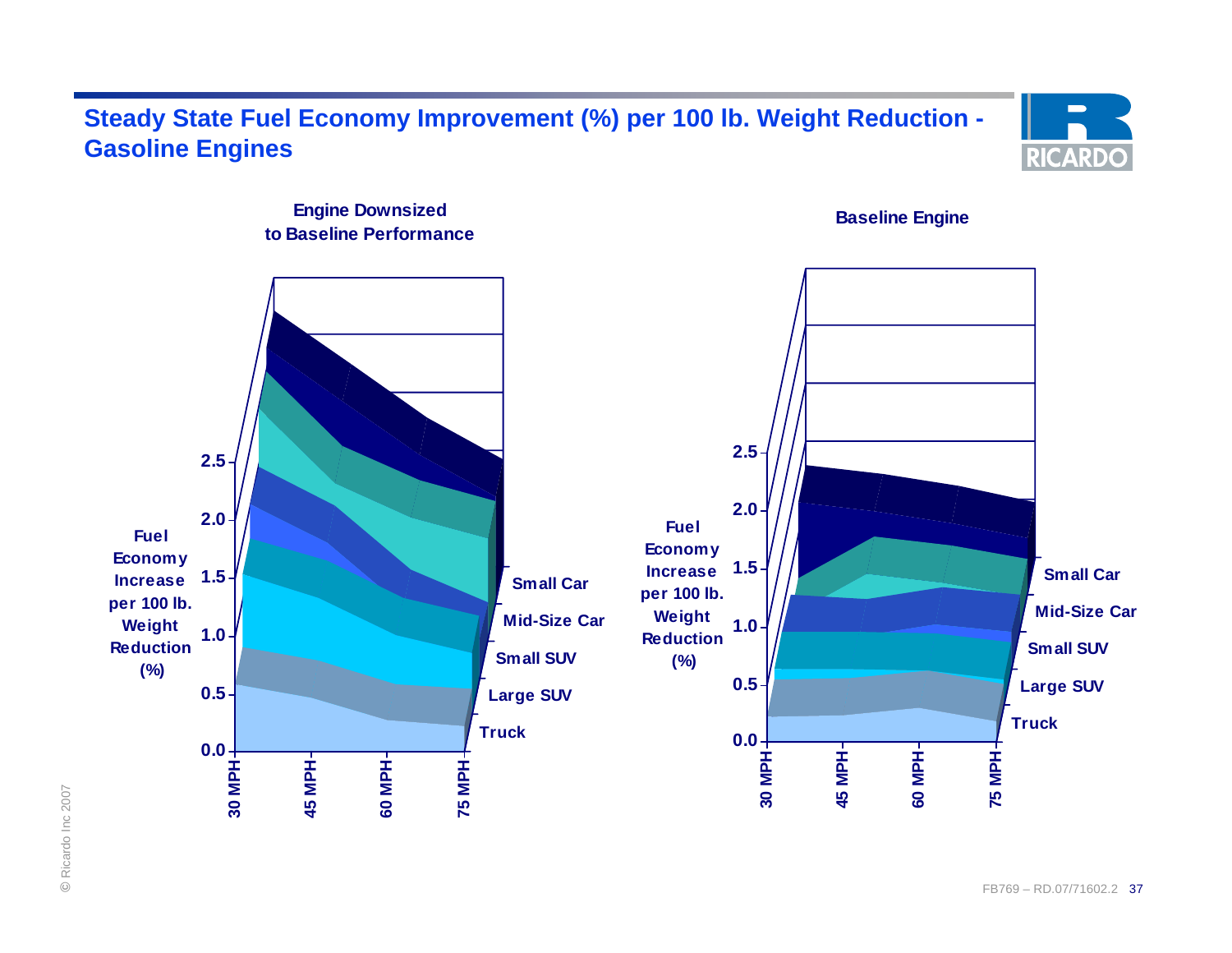### **EPA City (FTP75) Drive Cycle – Fuel Economy Improvement (%) - Gasoline Engines**



### **Engine Downsized to Baseline Performance**

**Baseline Engine**

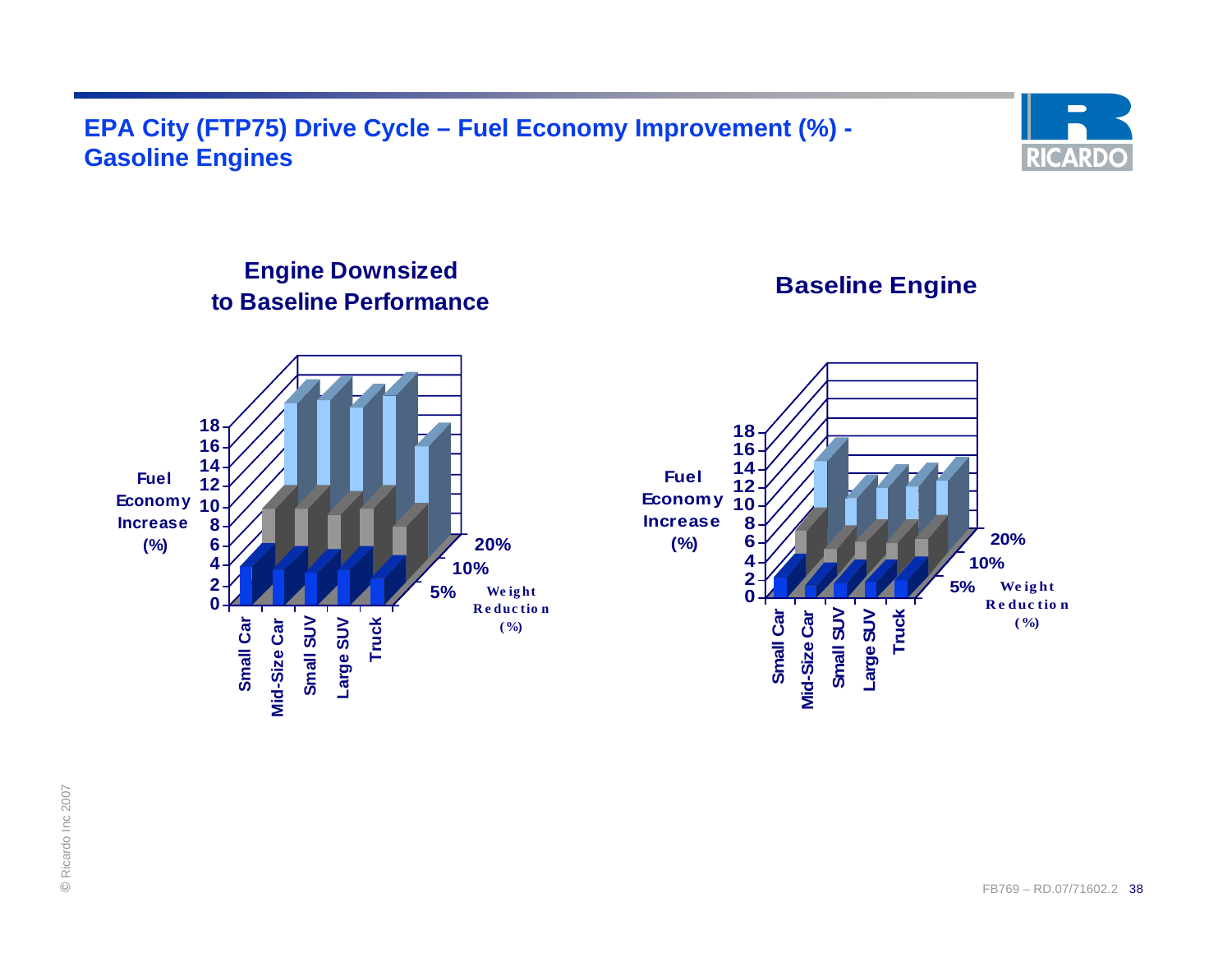### **EPA Highway (HWFET) Drive Cycle – Fuel Economy Improvement (%) - Gasoline Engines**



### **Engine Downsized to Baseline Performance**

### **Baseline Engine**



© Ricardo Inc 2007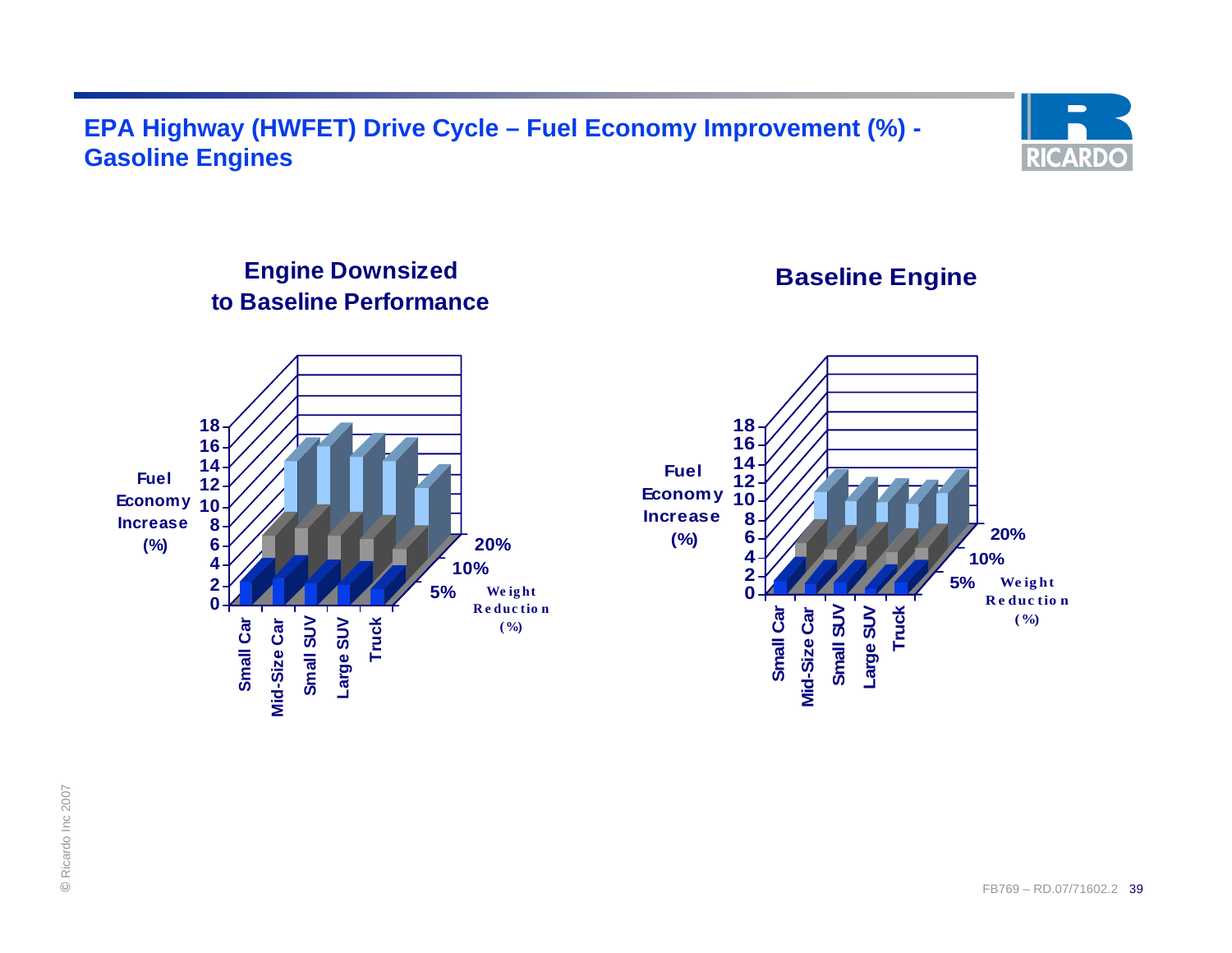### **EPA Combined Drive Cycle – Fuel Economy Improvement (%) - Gasoline Engines**



### **Engine Downsized to Baseline Performance**

### **Baseline Engine**

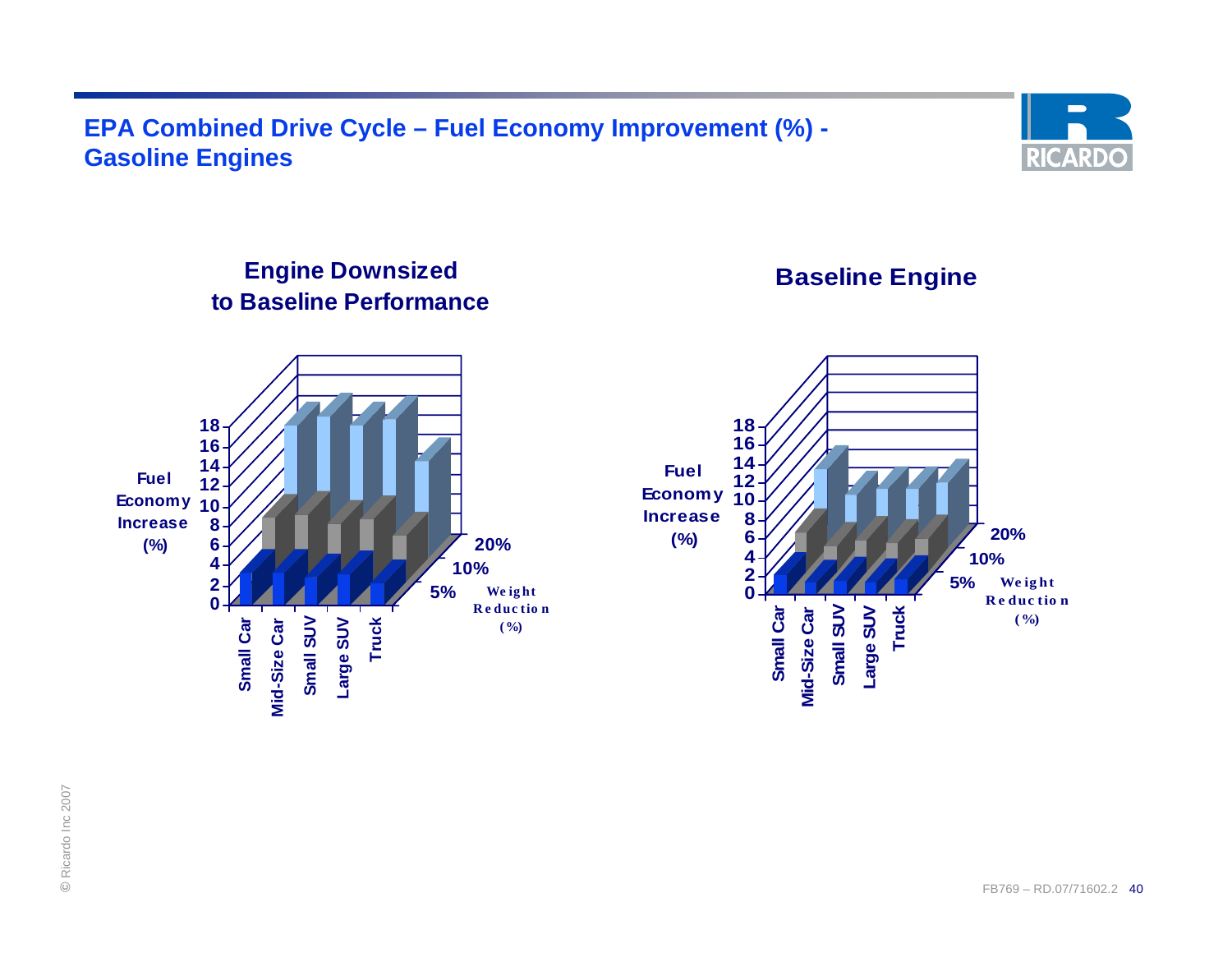### **European (ECE) Drive Cycle – Fuel Economy Improvement (%) - Gasoline Engines**



### **Engine Downsized to Baseline Performance**

### **Baseline Engine**

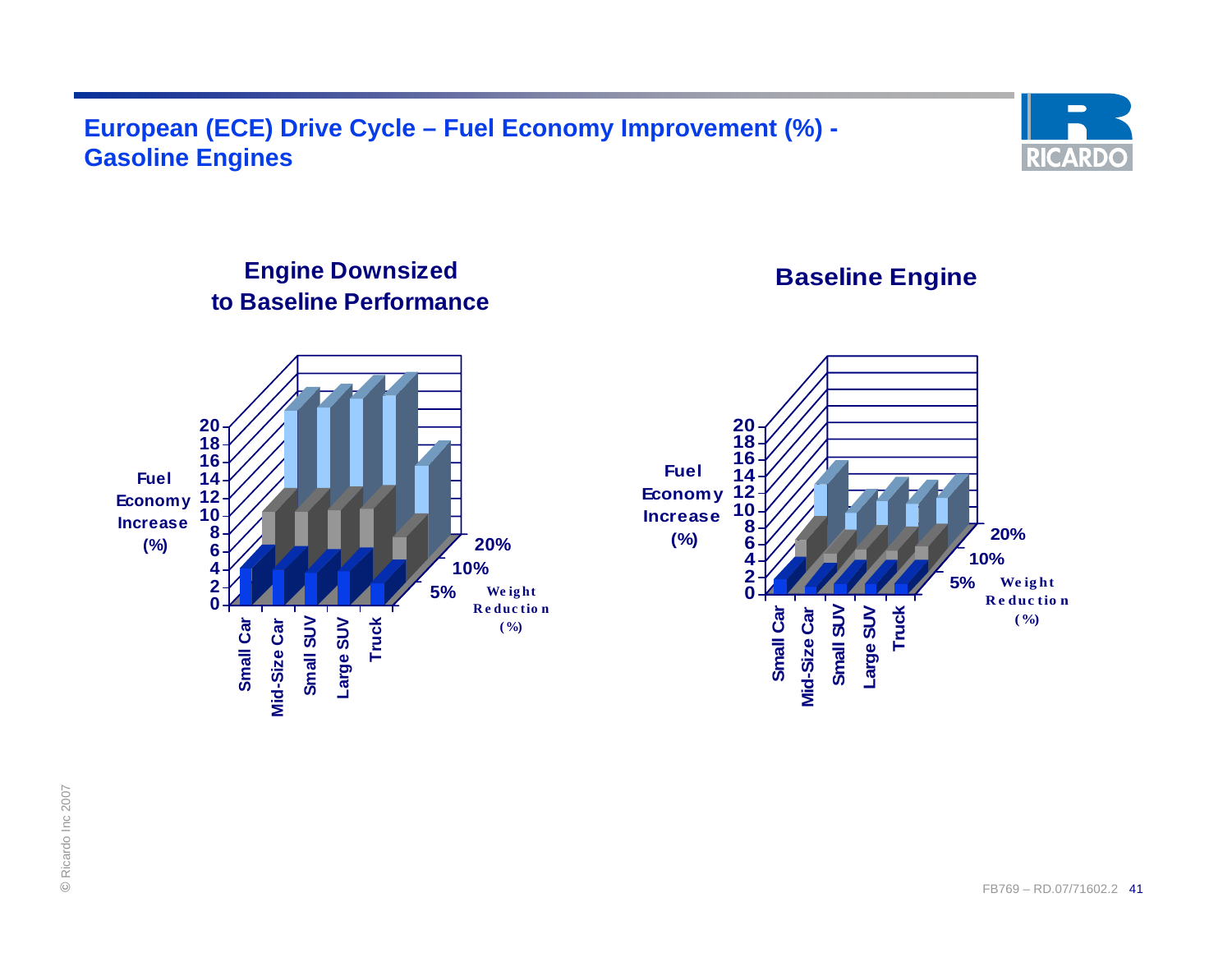**Results**



**Q** Vehicles with Diesel Engines

RICA<br>Presidente de la Carlo III de la Carlo III de la Carlo III de la Carlo III de la Carlo III de la Carlo II<br>Incremente de la Carlo III de la Carlo III de la Carlo III de la Carlo III de la Carlo III de la Carlo III de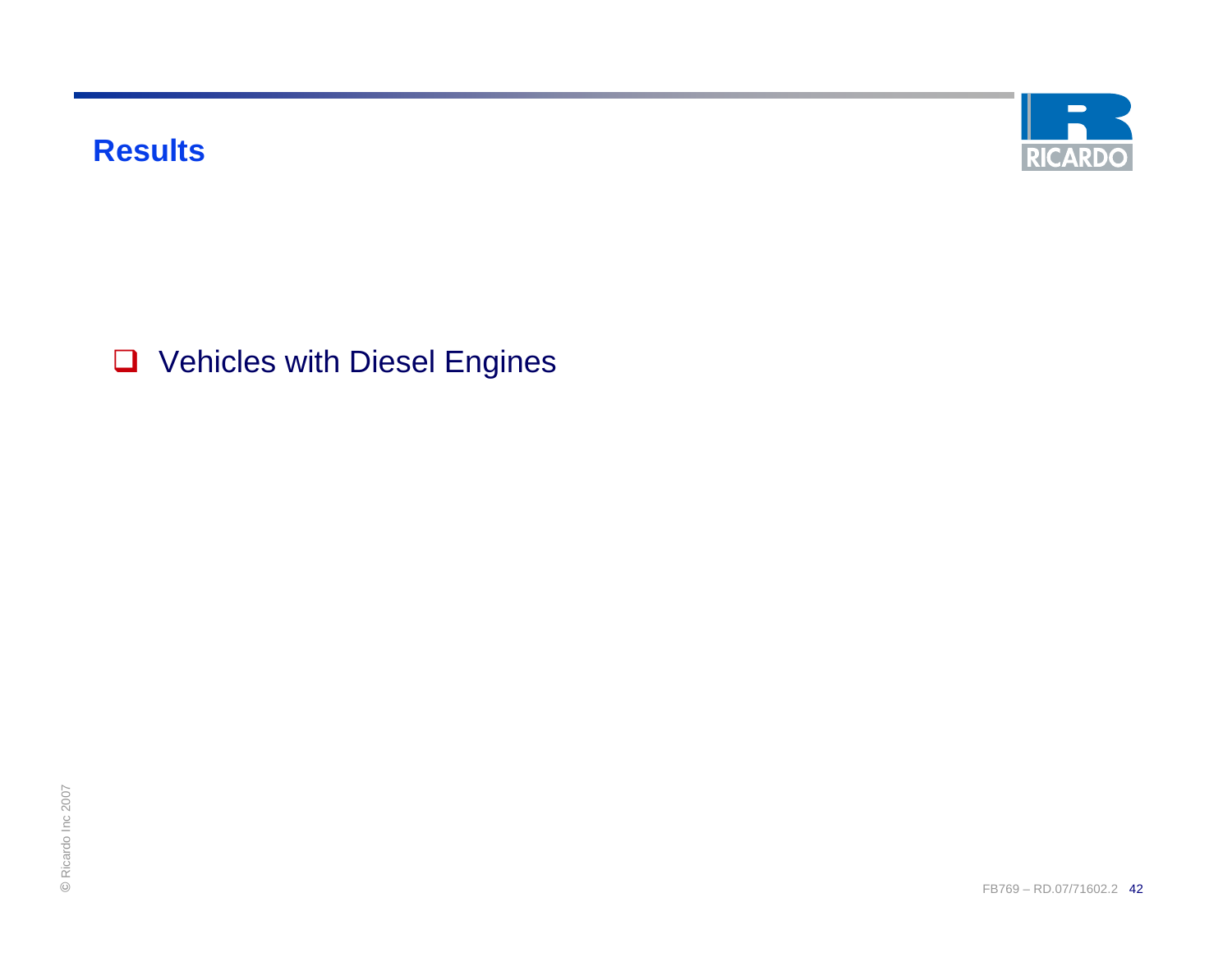

#### $\Box$ Fuel Economy Simulation Results

|           |     | <b>DRIVE CYCLE</b>              |               |                                |                 |                      | <b>EPA</b>                     |                 |               |                         |            | European          |
|-----------|-----|---------------------------------|---------------|--------------------------------|-----------------|----------------------|--------------------------------|-----------------|---------------|-------------------------|------------|-------------------|
|           |     |                                 |               |                                |                 |                      | <b>FUEL ECONOMY BENEFIT</b>    |                 |               |                         |            | <b>FE BENEFIT</b> |
|           |     |                                 | City<br>FTP75 | <b>Highway</b><br><b>HWFET</b> | <b>Combined</b> | City<br><b>FTP75</b> | <b>Highway</b><br><b>HWFET</b> | <b>Combined</b> | City<br>Label | <b>Highway</b><br>Label | <b>ECE</b> |                   |
|           |     |                                 | (mpg)         | (mpg)                          | (mpg)           | %                    | %                              | %               | (mpg)         | (mpg)                   | (mpg)      | %                 |
|           |     | <b>Baseline</b>                 | 32.0          | 45.0                           | 36.8            |                      |                                |                 | 24.9          | 32.0                    | 27.3       |                   |
|           | 5%  |                                 | 32.7          | 45.7                           | 37.5            | 2.1%                 | 1.4%                           | 1.8%            | 25.4          | 32.4                    | 27.7       | 1.5%              |
|           | 10% | <b>Baseline</b><br>Engine       | 33.4          | 46.3                           | 38.2            | 4.2%                 | 2.8%                           | 3.7%            | 25.9          | 32.8                    | 28.1       | 2.9%              |
| Reduction | 20% |                                 | 34.8          | 47.7                           | 39.7            | 8.8%                 | 5.9%                           | 7.7%            | 26.9          | 33.8                    | 28.9       | 5.7%              |
|           | 5%  | Engine                          | 33.1          | 46.0                           | 37.9            | 3.3%                 | 2.2%                           | 2.9%            | 25.7          | 32.6                    | 28.2       | 3.3%              |
| Weight    | 10% | Downsized to<br><b>Baseline</b> | 34.3          | 47.1                           | 39.0            | 6.9%                 | 4.6%                           | 6.0%            | 26.5          | 33.4                    | 29.2       | 6.9%              |
|           | 20% | Performance                     | 36.9          | 49.6                           | 41.7            | 15.1%                | 10.0%                          | 13.2%           | 28.3          | 35.0                    | 31.4       | 15.0%             |

|           |     |                                             | <b>30 MPH</b> | <b>45 MPH</b> | <b>60 MPH</b> | <b>75 MPH</b>     | <b>30 MPH</b> | <b>45 MPH</b> | <b>60 MPH</b> | <b>75 MPH</b> |
|-----------|-----|---------------------------------------------|---------------|---------------|---------------|-------------------|---------------|---------------|---------------|---------------|
|           |     |                                             | (mpg)         | (mpg)         | (mpg)         | (mpg)             | %             | %             | %             | %             |
|           |     | <b>Baseline</b>                             | 66.1          | 56.7          | 39.0          | 30.0 <sub>1</sub> |               |               |               |               |
|           | 5%  |                                             | 67.0          | 57.3          | 39.4          | 30.1              | 1.4%          | 1.1%          | 0.8%          | 0.4%          |
|           | 10% | <b>Baseline Engine</b>                      | 67.7          | 57.9          | 39.7          | 30.2 <sub>1</sub> | 2.5%          | 2.2%          | 1.7%          | 0.8%          |
| Reduction | 20% |                                             | 69.1          | 59.2          | 40.4          | 30.5              | 4.5%          | 4.6%          | 3.5%          | 1.6%          |
|           | 5%  |                                             | 67.7          | 57.8          | 39.7          | 30.6 <sub>1</sub> | 2.5%          | 2.1%          | 1.6%          | 2.1%          |
| Weight I  | 10% | Engine Downsized to<br>Baseline Performance | 69.5          | 59.2          | 40.3          | 31.3              | 5.2%          | 4.4%          | 3.3%          | 4.3%          |
|           | 20% |                                             | 73.4          | 62.0          | 41.8          | 32.8              | 11.1%         | 9.5%          | 7.2%          | 9.3%          |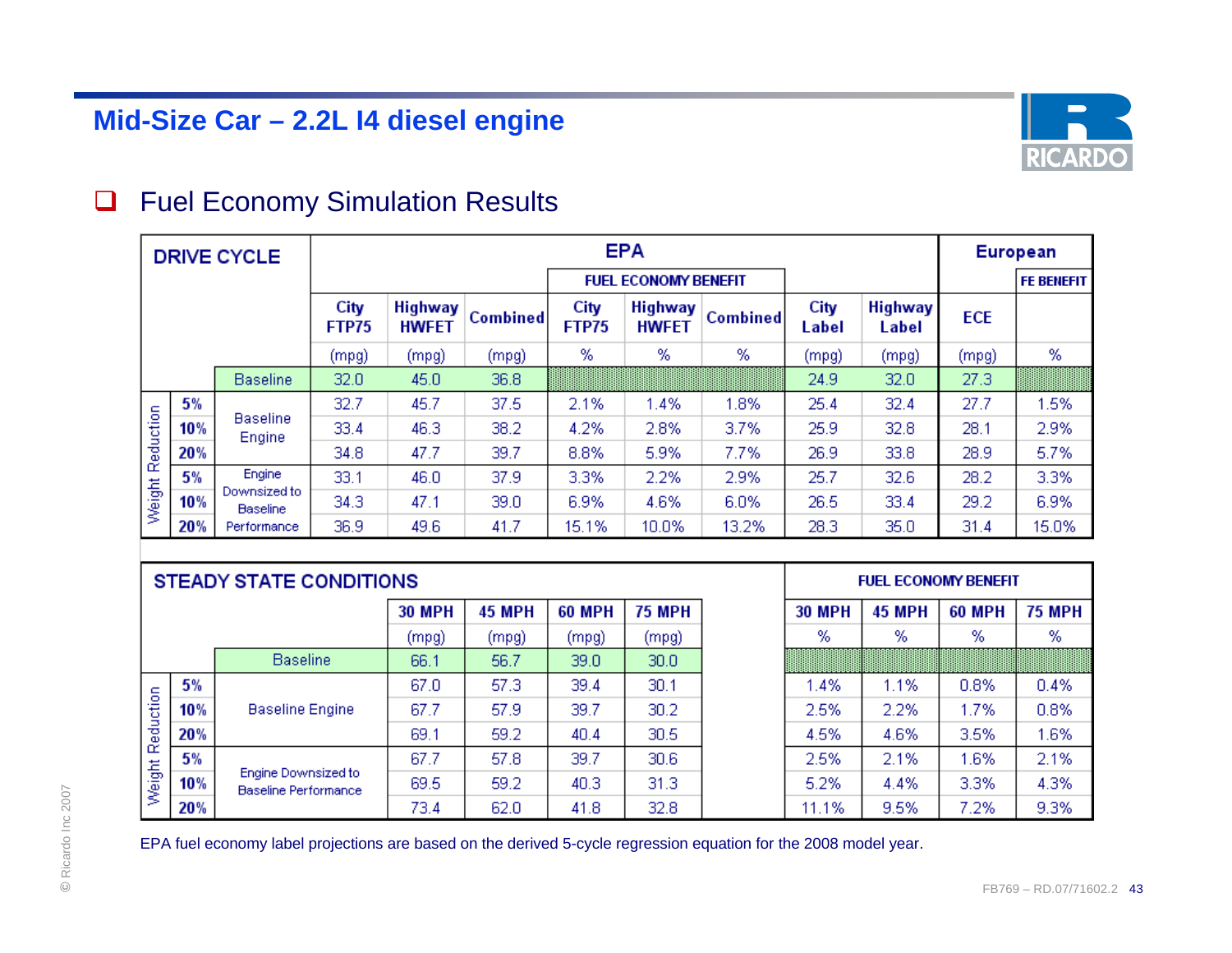### **Mid-Size Car – 2.2L I4 diesel engine**



#### $\Box$ Vehicle Performance Simulation Results at Full Engine Load (WOT)

|                  |     |                                                    | $0 - 10$ MPH | $0 - 60$ MPH | 30 - 50 MPH | 50 - 70 MPH |
|------------------|-----|----------------------------------------------------|--------------|--------------|-------------|-------------|
|                  |     |                                                    | (sec)        | (sec)        | (sec)       | (sec)       |
|                  |     | <b>Baseline</b>                                    | 1.41         | 9.7          | 3.5         | 5.7         |
|                  | 5%  |                                                    | 1.38         | 9.3          | 3.3         | 5.4         |
|                  | 10% | <b>Baseline Engine</b>                             | 1.35         | 9.0          | 3.2         | 5.2         |
| Weight Reduction | 20% |                                                    | 1.29         | 8.3          | 2.9         | 4.7         |
|                  | 5%  |                                                    | 1.46         | 9.7          | 3.5         | 5.6         |
|                  | 10% | Engine Downsized to<br><b>Baseline Performance</b> | 1.52         | 9.7          | 3.4         | 5.6         |
|                  | 20% |                                                    | 1.75         | 9.8          | 3.4         | 5.6         |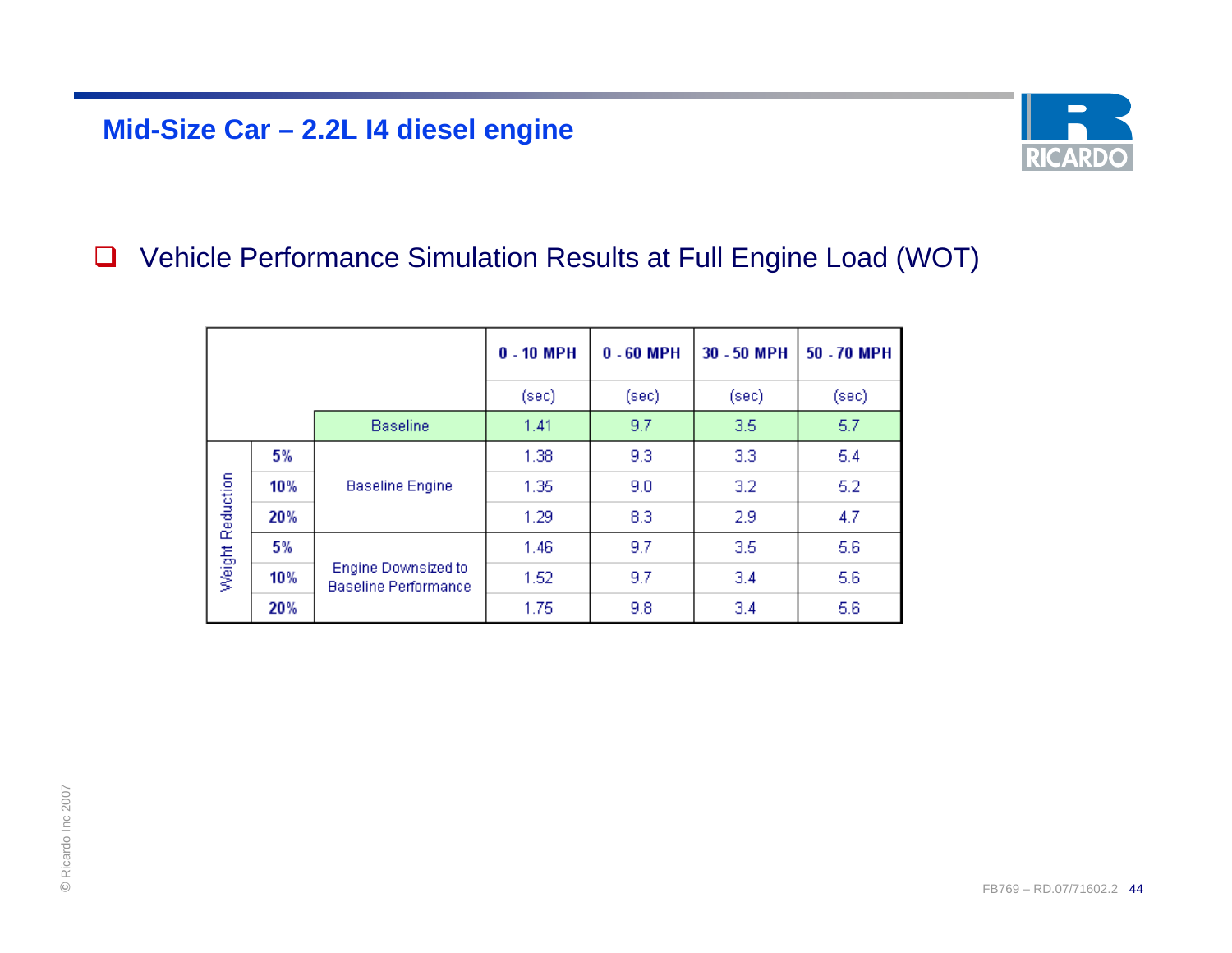

#### $\Box$ Fuel Economy Simulation Results

|           |     | <b>DRIVE CYCLE</b>              |               |                                |                 |                      | <b>EPA</b>                     |                 |               |                         |            | European          |
|-----------|-----|---------------------------------|---------------|--------------------------------|-----------------|----------------------|--------------------------------|-----------------|---------------|-------------------------|------------|-------------------|
|           |     |                                 |               |                                |                 |                      | <b>FUEL ECONOMY BENEFIT</b>    |                 |               |                         |            | <b>FE BENEFIT</b> |
|           |     |                                 | City<br>FTP75 | <b>Highway</b><br><b>HWFET</b> | <b>Combined</b> | City<br><b>FTP75</b> | <b>Highway</b><br><b>HWFET</b> | <b>Combined</b> | City<br>Label | <b>Highway</b><br>Label | <b>ECE</b> |                   |
|           |     |                                 | (mpg)         | (mpg)                          | (mpg)           | %                    | %                              | %               | (mpg)         | (mpg)                   | (mpg)      | %                 |
|           |     | <b>Baseline</b>                 | 26.0          | 37.3                           | 30.1            |                      |                                |                 | 20.6          | 26.7                    | 22.0       |                   |
|           | 5%  |                                 | 26.6          | 37.9                           | 30.7            | 2.2%                 | 1.4%                           | 1.9%            | 21.0          | 27.1                    | 22.3       | 1.5%              |
|           | 10% | <b>Baseline</b><br>Engine       | 27.2          | 38.4                           | 31.3            | 4.4%                 | 2.9%                           | 3.9%            | 21.4          | 27.5                    | 22.7       | 3.1%              |
| Reduction | 20% |                                 | 28.4          | 39.6                           | 32.5            | 9.1%                 | 6.1%                           | 8.0%            | 22.3          | 28.3                    | 23.4       | 6.3%              |
|           | 5%  | Engine                          | 26.9          | 38.1                           | 31.0            | 3.6%                 | 2.1%                           | 3.0%            | 21.2          | 27.2                    | 22.8       | 3.5%              |
| Weight    | 10% | Downsized to<br><b>Baseline</b> | 27.9          | 38.8                           | 32.0            | 7.3%                 | 4.0%                           | 6.1%            | 22.0          | 27.7                    | 23.7       | 7.5%              |
|           | 20% | Performance                     | 30.1          | 40.6                           | 34.1            | 15.9%                | 8.7%                           | 13.2%           | 23.6          | 28.9                    | 25.7       | 16.7%             |

|           |     |                                             | <b>30 MPH</b> | <b>45 MPH</b> | <b>60 MPH</b> | <b>75 MPH</b> | <b>30 MPH</b> | <b>45 MPH</b> | <b>60 MPH</b> | <b>75 MPH</b> |
|-----------|-----|---------------------------------------------|---------------|---------------|---------------|---------------|---------------|---------------|---------------|---------------|
|           |     |                                             | (mpg)         | (mpg)         | (mpg)         | (mpg)         | %             | %             | %             | %             |
|           |     | <b>Baseline</b>                             | 47.0          | 42.4          | 33.9          | 25.9          |               |               |               |               |
|           | 5%  |                                             | 47.3          | 42.8          | 34.2          | 26.0          | 0.6%          | 0.9%          | 0.8%          | 0.5%          |
|           | 10% | <b>Baseline Engine</b>                      | 47.6          | 43.1          | 34.4          | 26.1          | 1.1%          | .8%           | 1.5%          | 0.9%          |
| Reduction | 20% |                                             | 48.1          | 43.9          | 35.0          | 26.4          | 2.3%          | 3.7%          | 3.1%          | 1.8%          |
|           | 5%  |                                             | 48.6          | 43.3          | 34.4          | 26.3          | 3.3%          | 2.1%          | 1.4%          | 1.7%          |
| Weight I  | 10% | Engine Downsized to<br>Baseline Performance | 50.2          | 44.2          | 34.9          | 26.8          | 6.7%          | 4.3%          | 2.9%          | 3.4%          |
|           | 20% |                                             | 53.3          | 46.2          | 36.1          | 27.6          | 13.4%         | 8.9%          | 6.4%          | 6.5%          |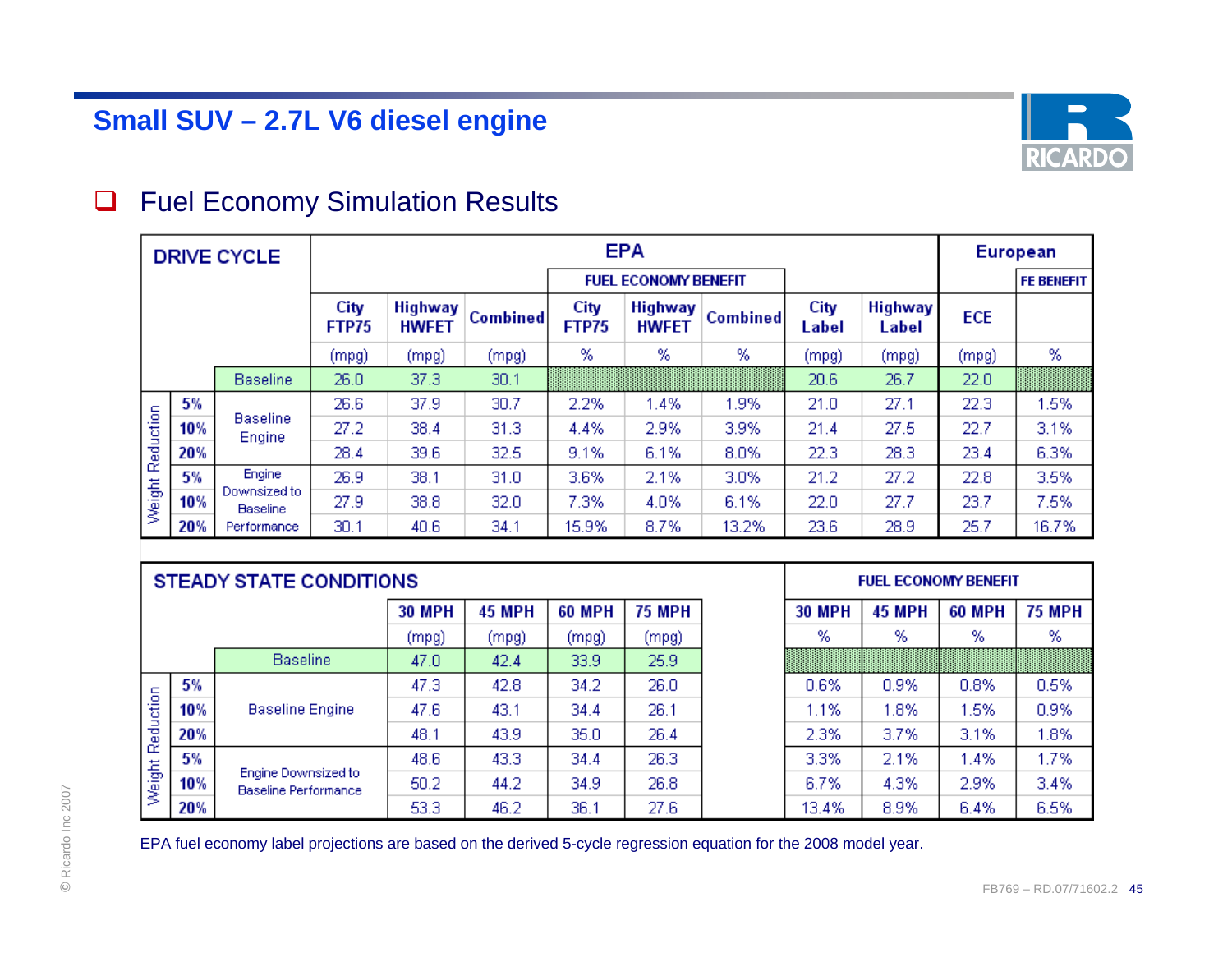### **Small SUV – 2.7L V6 diesel engine**



#### $\Box$ Vehicle Performance Simulation Results at Full Engine Load (WOT)

|                  |     |                                                    | $0 - 10$ MPH | $0 - 60$ MPH | 30 - 50 MPH | 50 - 70 MPH |
|------------------|-----|----------------------------------------------------|--------------|--------------|-------------|-------------|
|                  |     |                                                    | (sec)        | (sec)        | (sec)       | (sec)       |
|                  |     | <b>Baseline</b>                                    | 1.36         | 10.8         | 4.0         | 6.9         |
|                  | 5%  |                                                    | 1.32         | 10.4         | 3.8         | 6.6         |
|                  | 10% | <b>Baseline Engine</b>                             | 1.29         | 10.1         | 3.6         | 6.3         |
| Weight Reduction | 20% |                                                    | 1.22         | 9.2          | 3.3         | 5.7         |
|                  | 5%  |                                                    | 1.36         | 10.8         | 3.9         | 6.9         |
|                  | 10% | Engine Downsized to<br><b>Baseline Performance</b> | 1.38         | 10.8         | 3.9         | 6.9         |
|                  | 20% |                                                    | 1.42         | 10.8         | 3.9         | 6.9         |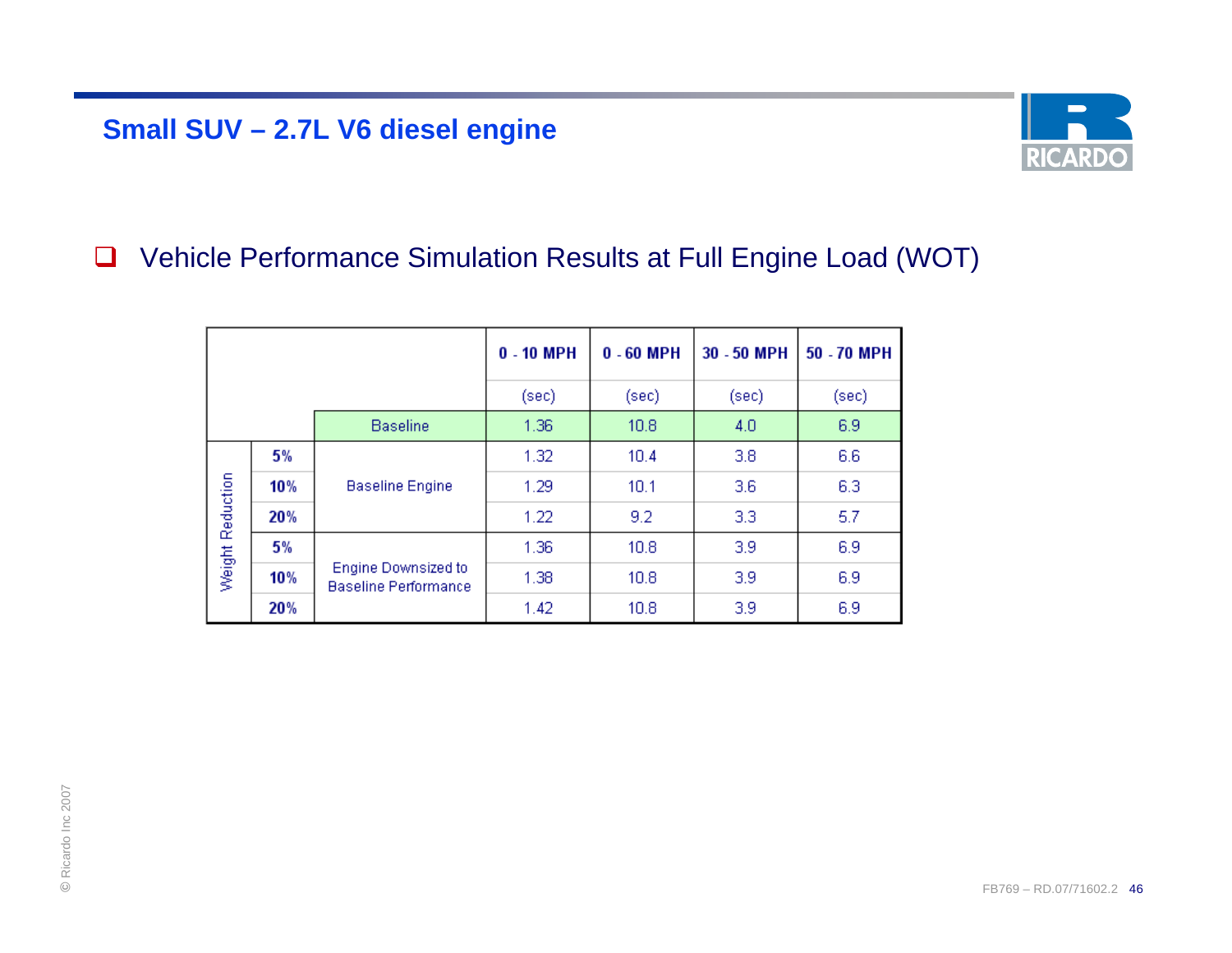

#### $\Box$ Fuel Economy Simulation Results

|           |     | <b>DRIVE CYCLE</b>              |               |                                |                 | <b>EPA</b>           |                                |                 |               |                         |            | European          |  |
|-----------|-----|---------------------------------|---------------|--------------------------------|-----------------|----------------------|--------------------------------|-----------------|---------------|-------------------------|------------|-------------------|--|
|           |     |                                 |               |                                |                 |                      | <b>FUEL ECONOMY BENEFIT</b>    |                 |               |                         |            | <b>FE BENEFIT</b> |  |
|           |     |                                 | City<br>FTP75 | <b>Highway</b><br><b>HWFET</b> | <b>Combined</b> | City<br><b>FTP75</b> | <b>Highway</b><br><b>HWFET</b> | <b>Combined</b> | City<br>Label | <b>Highway</b><br>Label | <b>ECE</b> |                   |  |
|           |     |                                 | (mpg)         | (mpg)                          | (mpg)           | %                    | %                              | %               | (mpg)         | (mpg)                   | (mpg)      | %                 |  |
|           |     | <b>Baseline</b>                 | 21.4          | 30.9                           | 24.8            |                      |                                |                 | 17.1          | 22.3                    | 18.1       |                   |  |
|           | 5%  |                                 | 21.9          | 31.4                           | 25.3            | 2.3%                 | 1.5%                           | 2.0%            | 17.5          | 22.6                    | 18.4       | 1.8%              |  |
|           | 10% | <b>Baseline</b><br>Engine       | 22.4          | 31.9                           | 25.9            | 4.8%                 | 3.1%                           | 4.2%            | 17.9          | 22.9                    | 18.7       | 3.7%              |  |
| Reduction | 20% |                                 | 23.5          | 32.8                           | 26.9            | 9.7%                 | 6.2%                           | 8.4%            | 18.7          | 23.6                    | 19.4       | 7.3%              |  |
|           | 5%  | Engine                          | 22.2          | 31.6                           | 25.6            | 3.6%                 | 2.2%                           | 3.1%            | 17.7          | 22.7                    | 18.8       | 3.9%              |  |
| Weight    | 10% | Downsized to<br><b>Baseline</b> | 23.0          | 32.3                           | 26.4            | 7.3%                 | 4.5%                           | 6.3%            | 18.3          | 23.2                    | 19.5       | 7.9%              |  |
|           | 20% | Performance                     | 24.7          | 33.8                           | 28.1            | 15.6%                | 9.4%                           | 13.3%           | 19.6          | 24.3                    | 21.1       | 17.1%             |  |

|           |     |                                             | <b>30 MPH</b> | <b>45 MPH</b> | <b>60 MPH</b> | <b>75 MPH</b> | <b>30 MPH</b> | <b>45 MPH</b> | <b>60 MPH</b> | <b>75 MPH</b> |
|-----------|-----|---------------------------------------------|---------------|---------------|---------------|---------------|---------------|---------------|---------------|---------------|
|           |     |                                             | (mpg)         | (mpg)         | (mpg)         | (mpg)         | %             | %             | %             | %             |
|           |     | <b>Baseline</b>                             | 40.3          | 38.4          | 27.4          | 21.3          |               |               |               |               |
|           | 5%  |                                             | 40.7          | 38.7          | 27.6          | 21.4          | 1.1%          | 0.9%          | 0.8%          | 0.5%          |
|           | 10% | <b>Baseline Engine</b>                      | 41.2          | 39.1          | 27.9          | 21.5          | 2.3%          | .9%           | 1.6%          | 1.0%          |
| Reduction | 20% |                                             | 42.1          | 39.8          | 23.8          | 21.7          | 4.6%          | 3.8%          | $-13.2%$      | 1.9%          |
|           | 5%  |                                             | 41.4          | 39.1          | 27.9          | 21.7          | 2.9%          | 2.0%          | 1.6%          | 1.9%          |
| Weight I  | 10% | Engine Downsized to<br>Baseline Performance | 42.6          | 39.7          | 28.3          | 22.1          | 5.8%          | 3.4%          | 3.4%          | 3.7%          |
|           | 20% |                                             | 45.2          | 40.7          | 29.4          | 22.9          | 12.3%         | 6.2%          | 7.2%          | 7.8%          |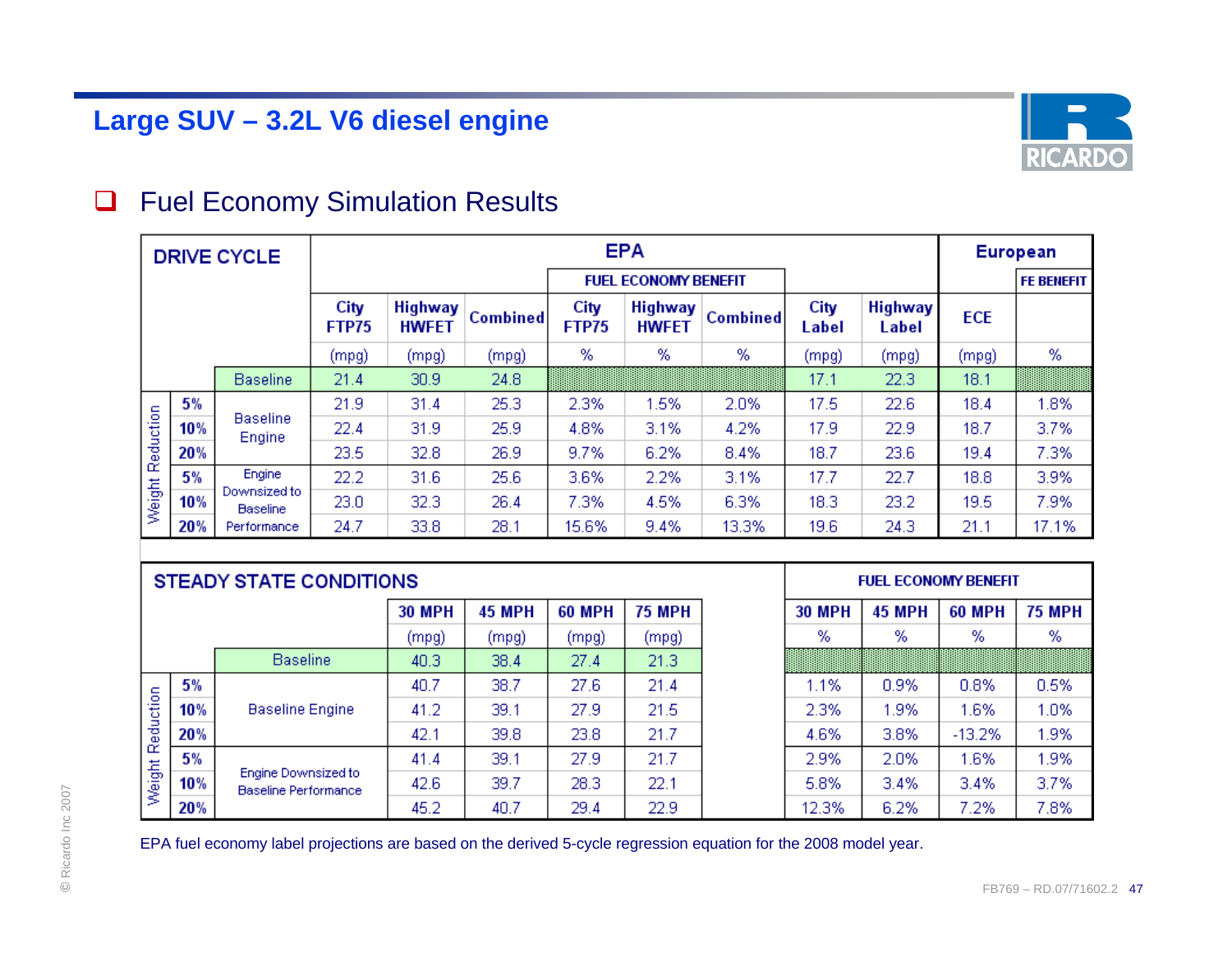## **Large SUV – 3.2L V6 diesel engine**



#### $\Box$ Vehicle Performance Simulation Results at Full Engine Load (WOT)

|                         |                                                    | $0 - 10$ MPH | $0 - 60$ MPH | 30 - 50 MPH | 50 - 70 MPH |
|-------------------------|----------------------------------------------------|--------------|--------------|-------------|-------------|
|                         |                                                    | (sec)        | (sec)        | (sec)       | (sec)       |
|                         | <b>Baseline</b>                                    | 0.76         | 10.3         | 4.3         | 7.5         |
| 5%                      |                                                    | 0.74         | 9.9          | 4.1         | 7.1         |
| 10%                     | <b>Baseline Engine</b>                             | 0.74         | 9.5          | 3.9         | 6.8         |
| 20%                     |                                                    | 0.74         | 8.7          | 3.5         | 6.1         |
| 5%                      |                                                    | 0.77         | 10.3         | 4.3         | 7.5         |
| Weight Reduction<br>10% | Engine Downsized to<br><b>Baseline Performance</b> | 0.77         | 10.3         | 4.3         | 7.5         |
| 20%                     |                                                    | 0.77         | 10.3         | 4.2         | 7.5         |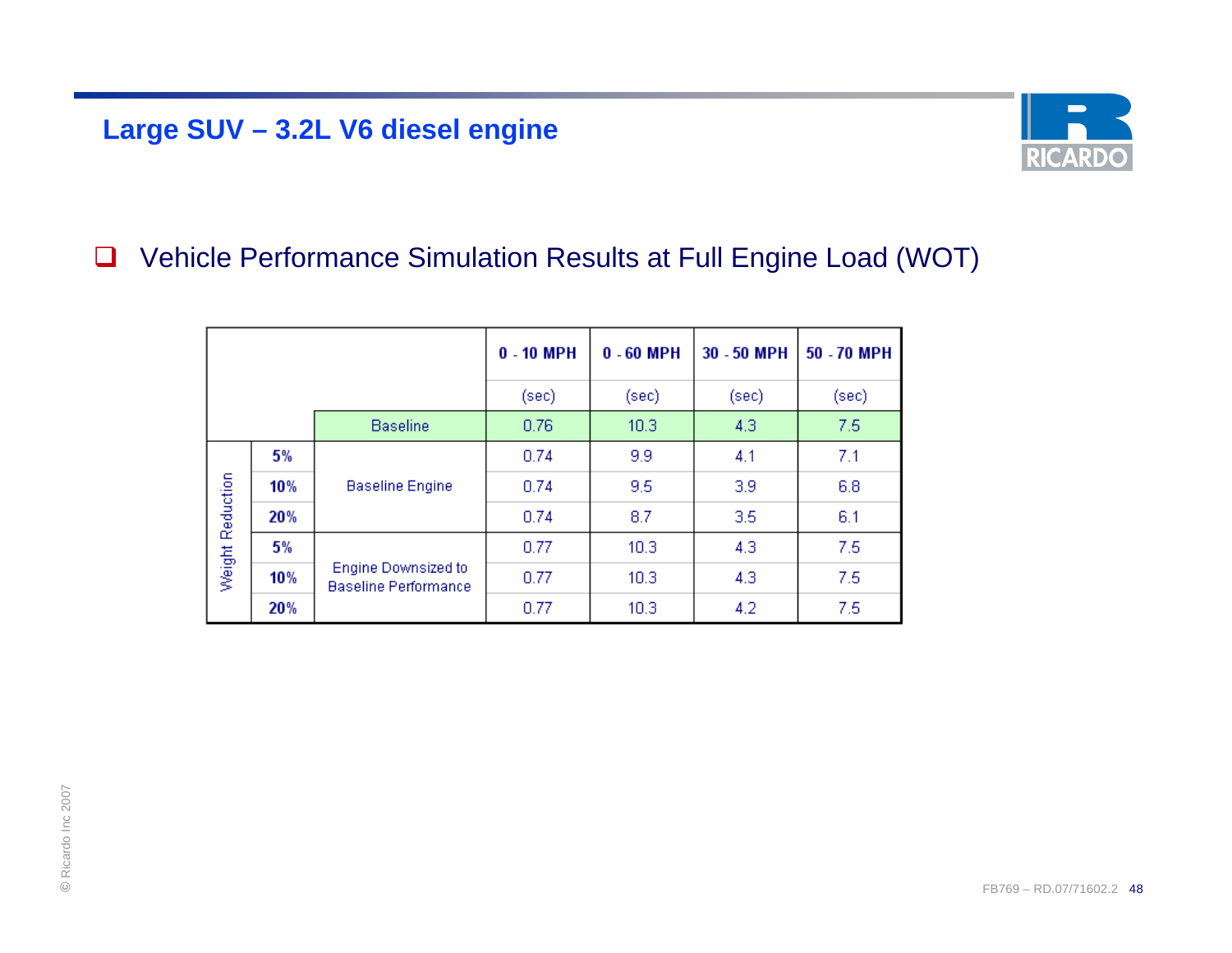

#### $\Box$ Fuel Economy Simulation Results

|           |     | <b>DRIVE CYCLE</b>              |                      |                                |                 |                      | <b>EPA</b>                     |                 |               |                         | European   |                   |
|-----------|-----|---------------------------------|----------------------|--------------------------------|-----------------|----------------------|--------------------------------|-----------------|---------------|-------------------------|------------|-------------------|
|           |     |                                 |                      |                                |                 |                      | <b>FUEL ECONOMY BENEFIT</b>    |                 |               |                         |            | <b>FE BENEFIT</b> |
|           |     |                                 | City<br><b>FTP75</b> | <b>Highway</b><br><b>HWFET</b> | <b>Combined</b> | City<br><b>FTP75</b> | <b>Highway</b><br><b>HWFET</b> | <b>Combined</b> | City<br>Label | <b>Highway</b><br>Label | <b>ECE</b> |                   |
|           |     |                                 | (mpg)                | (mpg)                          | (mpg)           | %                    | %                              | %               | (mpg)         | (mpg)                   | (mpg)      | %                 |
|           |     | <b>Baseline</b>                 | 19.9                 | 27.7                           | 22.8            |                      |                                |                 | 16.0          | 20.0                    | 17.1       |                   |
|           | 5%  |                                 | 20.3                 | 28.0                           | 23.2            | 2.1%                 | 1.4%                           | 1.8%            | 16.3          | 20.2                    | 17.3       | 1.3%              |
|           | 10% | <b>Baseline</b><br>Engine       | 20.7                 | 28.4                           | 23.6            | 4.1%                 | 2.8%                           | 3.6%            | 16.6          | 20.5                    | 17.5       | 2.8%              |
| Reduction | 20% |                                 | 21.6                 | 29.3                           | 24.5            | 8.4%                 | 5.9%                           | 7.5%            | 17.3          | 21.1                    | 18.1       | 5.9%              |
|           | 5%  | Engine                          | 20.4                 | 28.1                           | 23.3            | 2.6%                 | 1.7%                           | 2.2%            | 16.4          | 20.3                    | 17.4       | 2.1%              |
| Weight    | 10% | Downsized to<br><b>Baseline</b> | 21.0                 | 28.6                           | 23.8            | 5.2%                 | 3.4%                           | 4.5%            | 16.8          | 20.6                    | 17.8       | 4.4%              |
|           | 20% | Performance                     | 22.1                 | 29.6                           | 24.9            | 10.9%                | 7.0%                           | 9.4%            | 17.6          | 21.3                    | 18.7       | 9.4%              |

|           |     |                                             | <b>30 MPH</b> | <b>45 MPH</b> | <b>60 MPH</b> | <b>75 MPH</b>     | <b>30 MPH</b> | <b>45 MPH</b> | <b>60 MPH</b> | <b>75 MPH</b> |
|-----------|-----|---------------------------------------------|---------------|---------------|---------------|-------------------|---------------|---------------|---------------|---------------|
|           |     |                                             | (mpg)         | (mpg)         | (mpg)         | (mpg)             | %             | %             | %             | %             |
|           |     | <b>Baseline</b>                             | 34.1          | 31.0          | 24.4          | 18.2              |               |               |               |               |
|           | 5%  | <b>Baseline Engine</b>                      | 34.4          | 31.3          | 24.6          | 18.3              | 0.9%          | 0.8%          | 0.8%          | 0.5%          |
| Reduction | 10% |                                             | 34.7          | 31.5          | 24.8          | 18.4              | 1.8%          | 1.7%          | 1.6%          | 1.1%          |
|           | 20% |                                             | 35.3          | 32.1          | 25.2          | 18.6 <sub>1</sub> | 3.6%          | 3.5%          | 3.1%          | 2.2%          |
|           | 5%  | Engine Downsized to<br>Baseline Performance | 34.7          | 31.4          | 24.6          | 18.4              | 1.7%          | 1.4%          | 0.9%          | 0.8%          |
| Weight I  | 10% |                                             | 35.3          | 31.9          | 24.9          | 18.5              | 3.5%          | 2.8%          | 1.9%          | 1.5%          |
|           | 20% |                                             | 36.6          | 32.8          | 25.4          | 18.8              | 7.3%          | 5.7%          | 3.9%          | 3.2%          |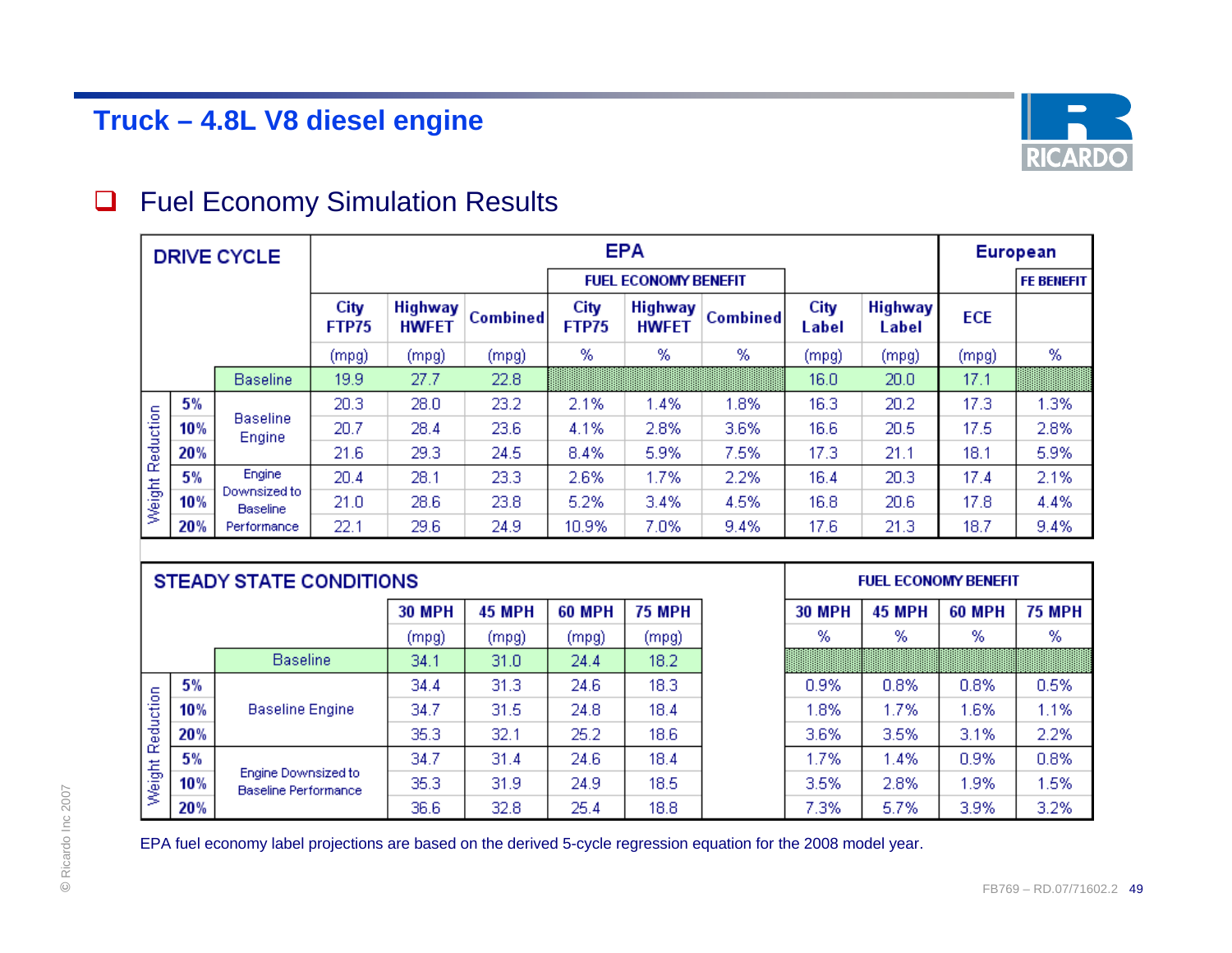### **Truck – 4.8L V8 diesel engine**



#### $\Box$ Vehicle Performance Simulation Results at Full Engine Load (WOT)

|                  |     |                                                           | $0 - 10$ MPH | $0 - 60$ MPH | 30 - 50 MPH | 50 - 70 MPH |
|------------------|-----|-----------------------------------------------------------|--------------|--------------|-------------|-------------|
|                  |     |                                                           | (sec)        | (sec)        | (sec)       | (sec)       |
|                  |     | <b>Baseline</b>                                           | 1.29         | 18.0         | 7.5         | 12.6        |
|                  | 5%  |                                                           | 1.27         | 17.6         | 7.4         | 12.4        |
|                  | 10% | <b>Baseline Engine</b>                                    | 1.25         | 17.3         | 7.2         | 12.1        |
| Weight Reduction | 20% |                                                           | 1.22         | 16.6         | 6.9         | 11.6        |
|                  | 5%  |                                                           | 1.29         | 17.9         | 7.5         | 12.6        |
|                  | 10% | <b>Engine Downsized to</b><br><b>Baseline Performance</b> | 1.28         | 17.9         | 7.5         | 12.6        |
|                  | 20% |                                                           | 1.28         | 17.9         | 7.5         | 12.6        |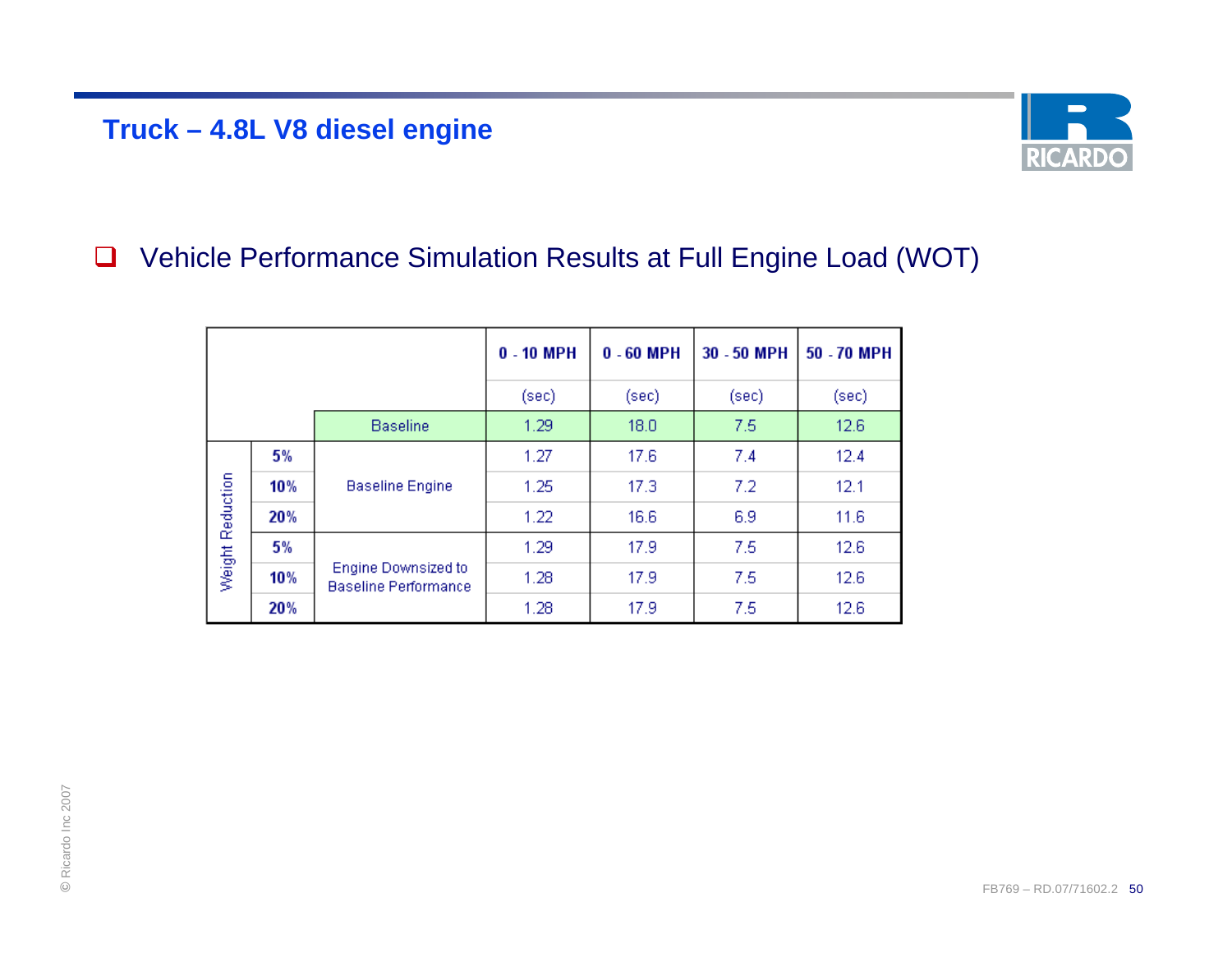### **Fuel Economy Improvement (%) per 100 lb. Weight Reduction - Diesel Engines**



| <b>BASELINE</b><br><b>ENGINES</b> | City<br>FTP75 | <b>Highway</b><br><b>HWFET</b> | EPA<br>Combined | <b>Euro ECE</b> | <b>30 MPH</b> | <b>45 MPH</b> | <b>60 MPH</b> | <b>75 MPH</b> |
|-----------------------------------|---------------|--------------------------------|-----------------|-----------------|---------------|---------------|---------------|---------------|
| Mid-Size Car                      | 1.2%          | 0.8%                           | .0%             | 0.8%            | 0.7%          | 0.6%          | 0.5%          | 0.2%          |
| <b>Small SUV</b>                  | 1.0%          | 0.7%                           | 0.9%            | 0.7%            | 0.3%          | 0.4%          | 0.4%          | 0.2%          |
| <b>Large SUV</b>                  | 0.9%          | 0.6%                           | 0.8%            | 0.7%            | 0.4%          | 0.4%          | 0.3%          | 0.2%          |
| Truck                             | 0.7%          | 0.5%                           | 0.6%            | 0.5%            | 0.3%          | 0.3%          | 0.3%          | 0.2%          |

| <b>DOWNSIZED</b><br><b>ENGINES</b> | City<br>FTP75 | <b>Highway</b><br><b>HWFET</b> | EPA<br><b>Combined</b> | <b>Euro ECE</b> | <b>30 MPH</b> | <b>45 MPH</b> | <b>60 MPH</b> | <b>75 MPH</b> |
|------------------------------------|---------------|--------------------------------|------------------------|-----------------|---------------|---------------|---------------|---------------|
| Mid-Size Car                       | 1.9%          | .3%                            | .7%                    | 1.9%            | 1.4%          | 1.2%          | 0.9%          | 1.2%          |
| <b>Small SUV</b>                   | 1.8%          | $0\%$                          | .5%                    | 1.8%            | 1.6%          | 1.0%          | 0.7%          | 0.8%          |
| <b>Large SUV</b>                   | $1.4\%$       | 0.9%                           | .2%                    | 1.5%            | 1.1%          | 0.7%          | 0.7%          | 0.7%          |
| Truck                              | 0.9%          | 0.6%                           | 0.8%                   | 0.7%            | 0.6%          | 0.5%          | 0.3%          | 0.3%          |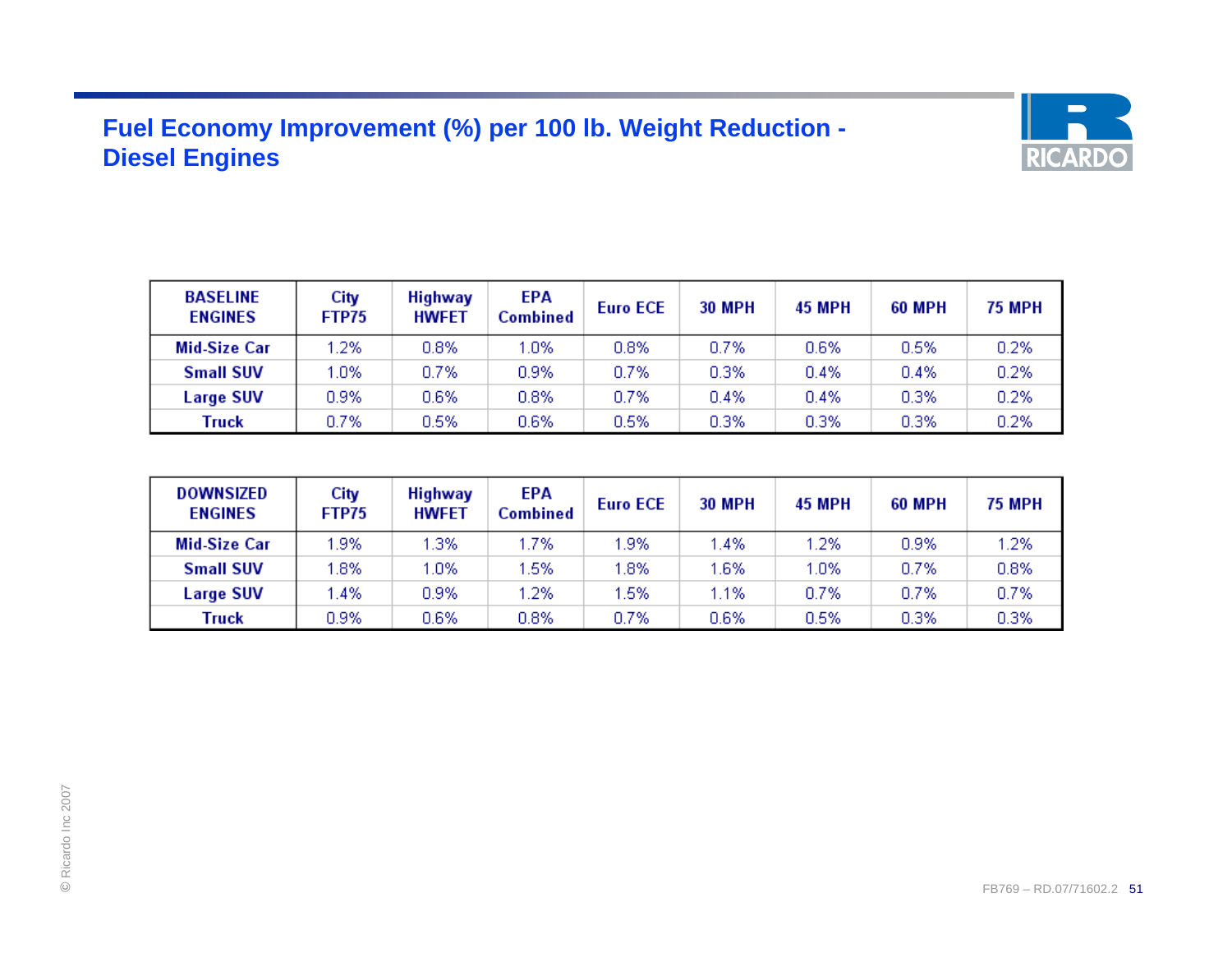### **Drive Cycle Fuel Economy Improvement (%) per 100 lb. Weight Reduction - Diesel Engines**



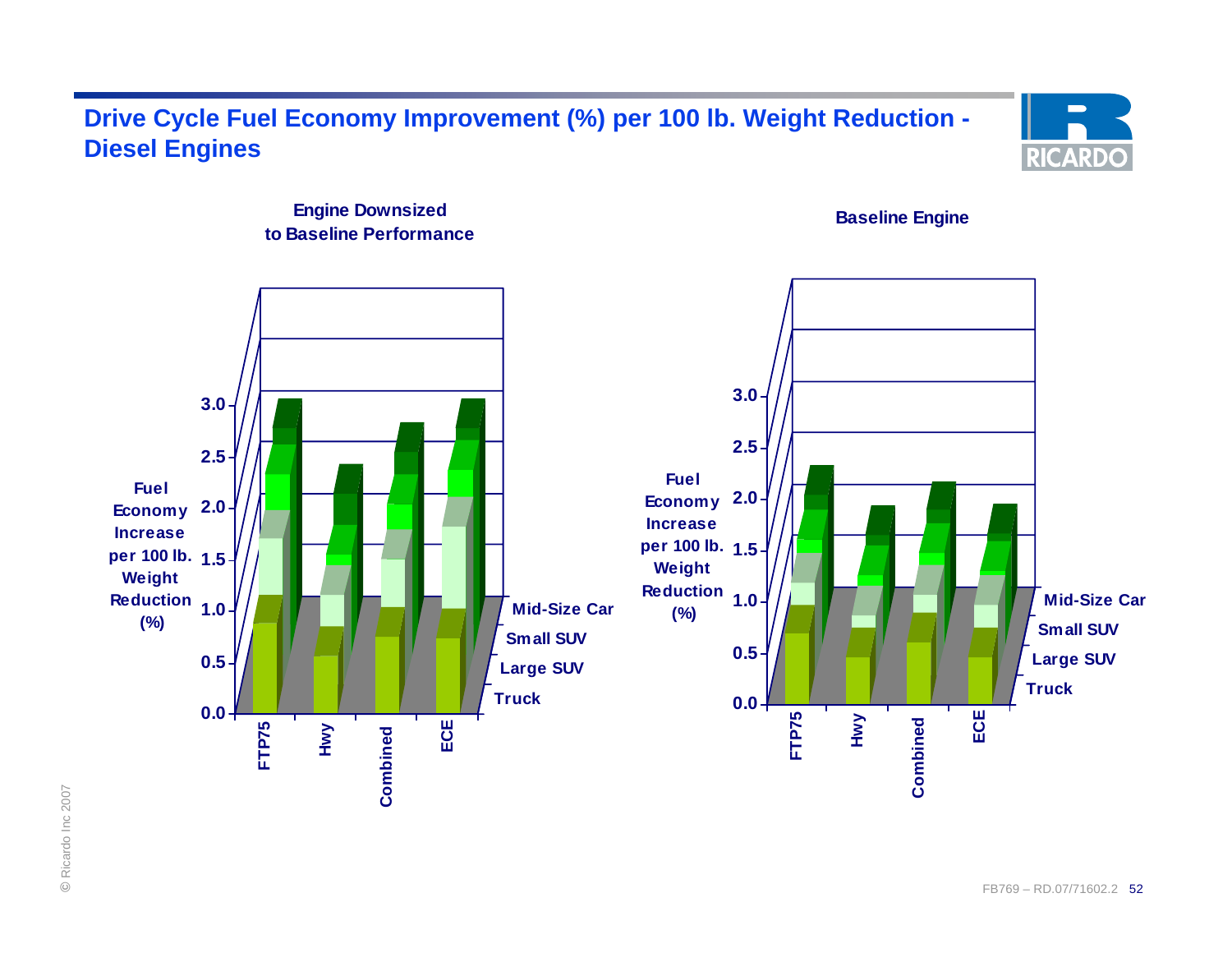### **Steady State Fuel Economy Improvement (%) per 100 lb. Weight Reduction - Diesel Engines**



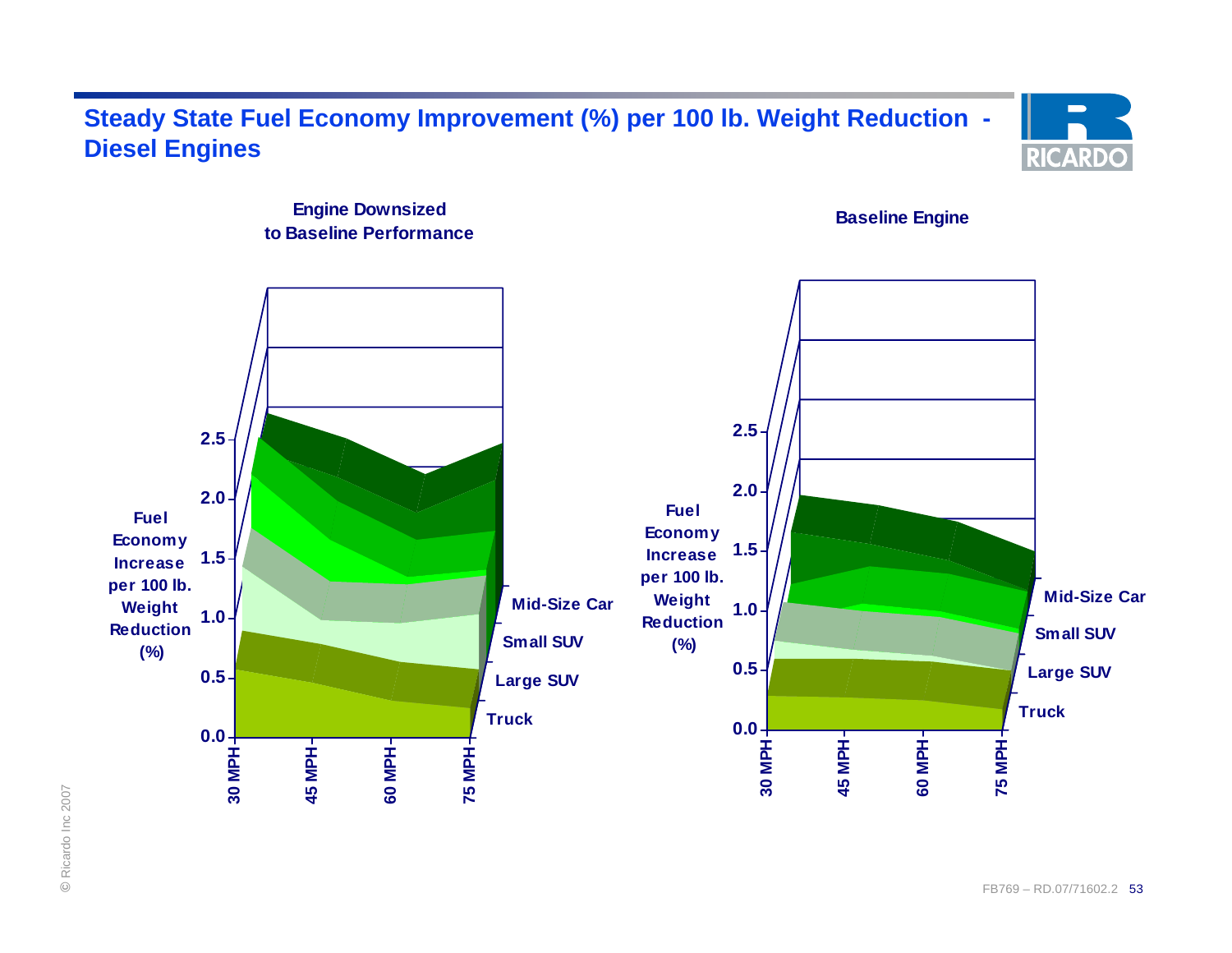**EPA City (FTP75) Drive Cycle – Fuel Economy Improvement (%) - Diesel Engines**



### **Engine Downsized to Baseline Performance**

**Baseline Engine**



© Ricardo Inc 2007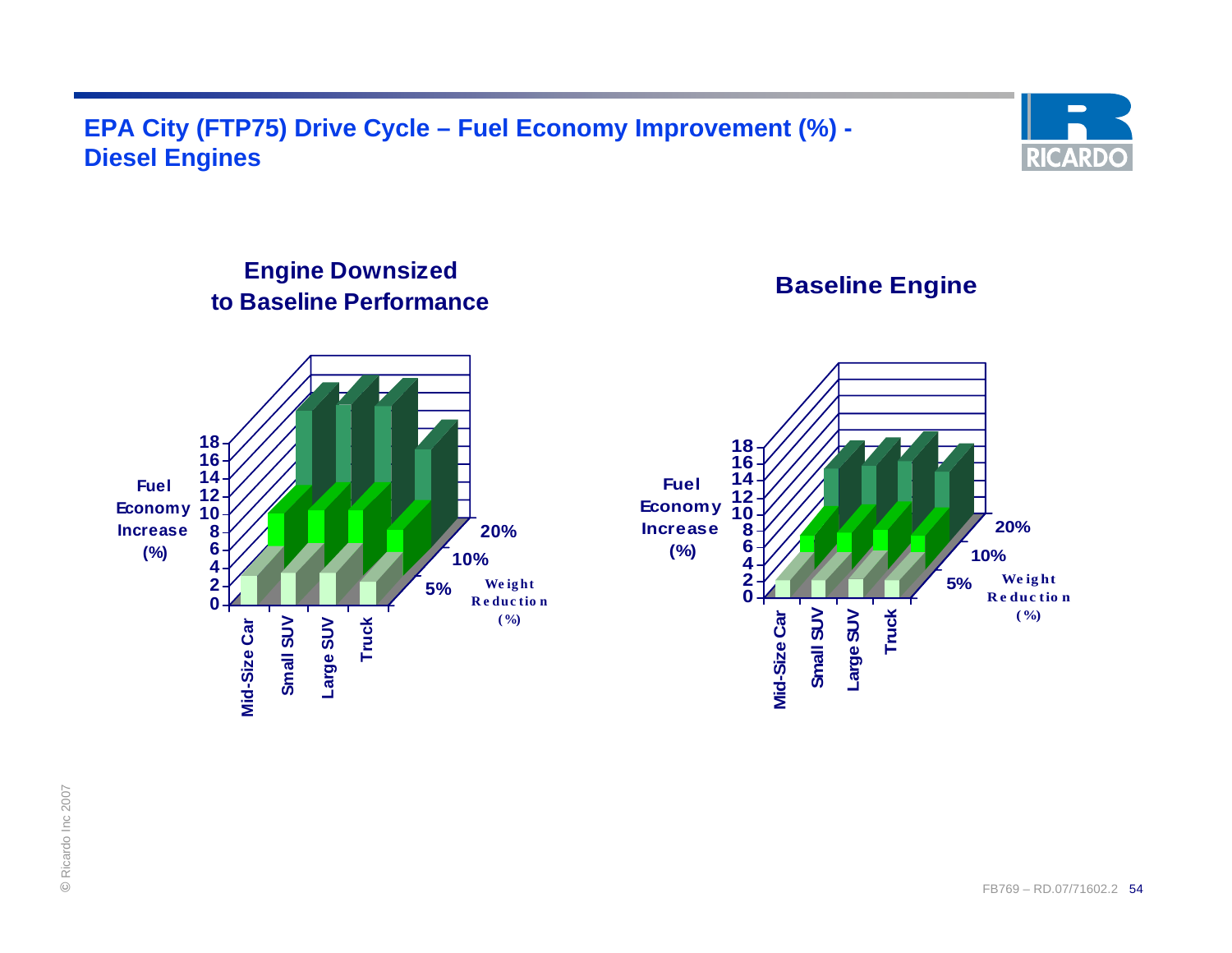### **EPA Highway (HWFET) Drive Cycle – Fuel Economy Improvement (%) - Diesel Engines**



### **Engine Downsized to Baseline Performance**

**Baseline Engine**

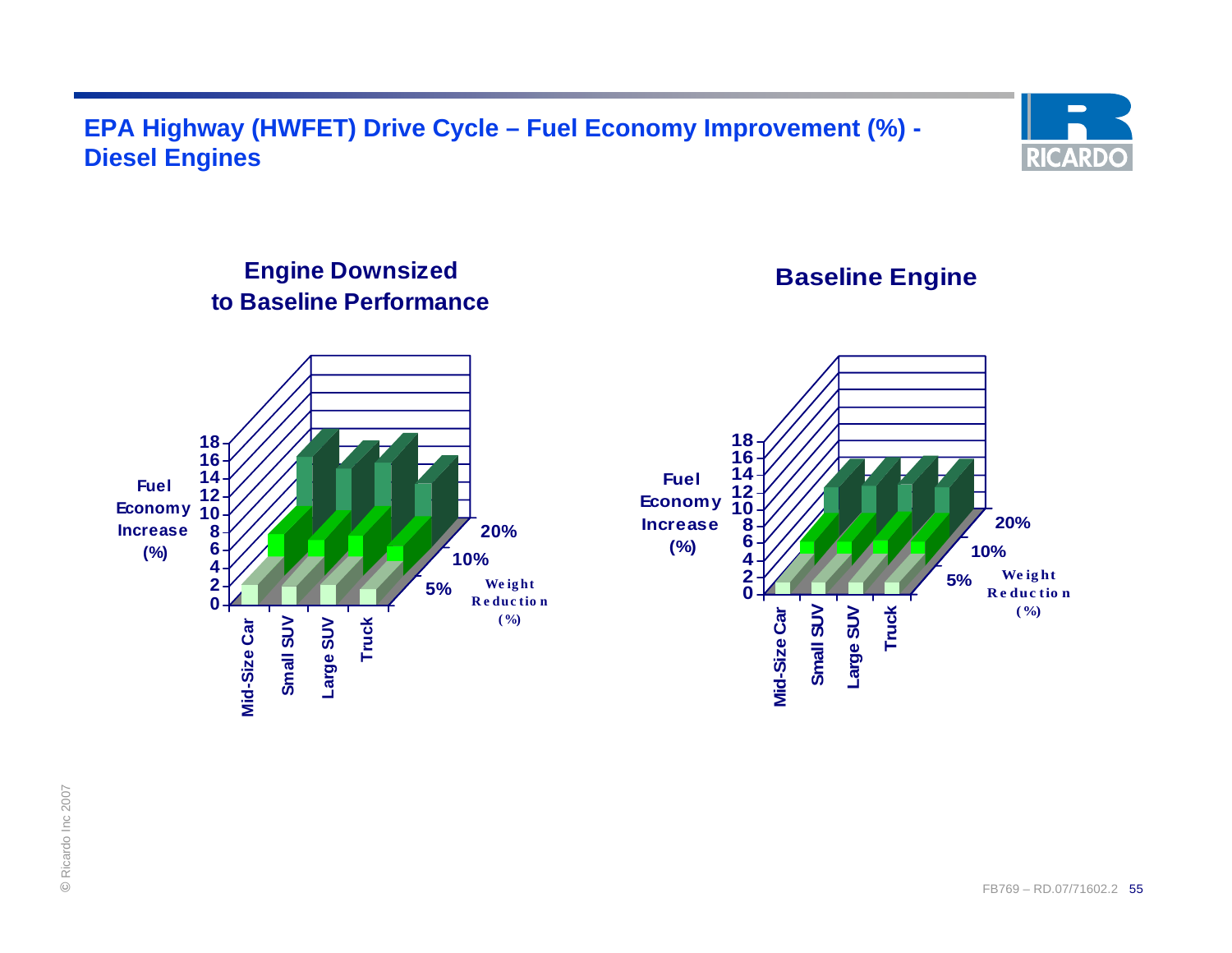### **EPA Combined Drive Cycle – Fuel Economy Improvement (%) - Diesel Engines**



### **Engine Downsized to Baseline Performance**



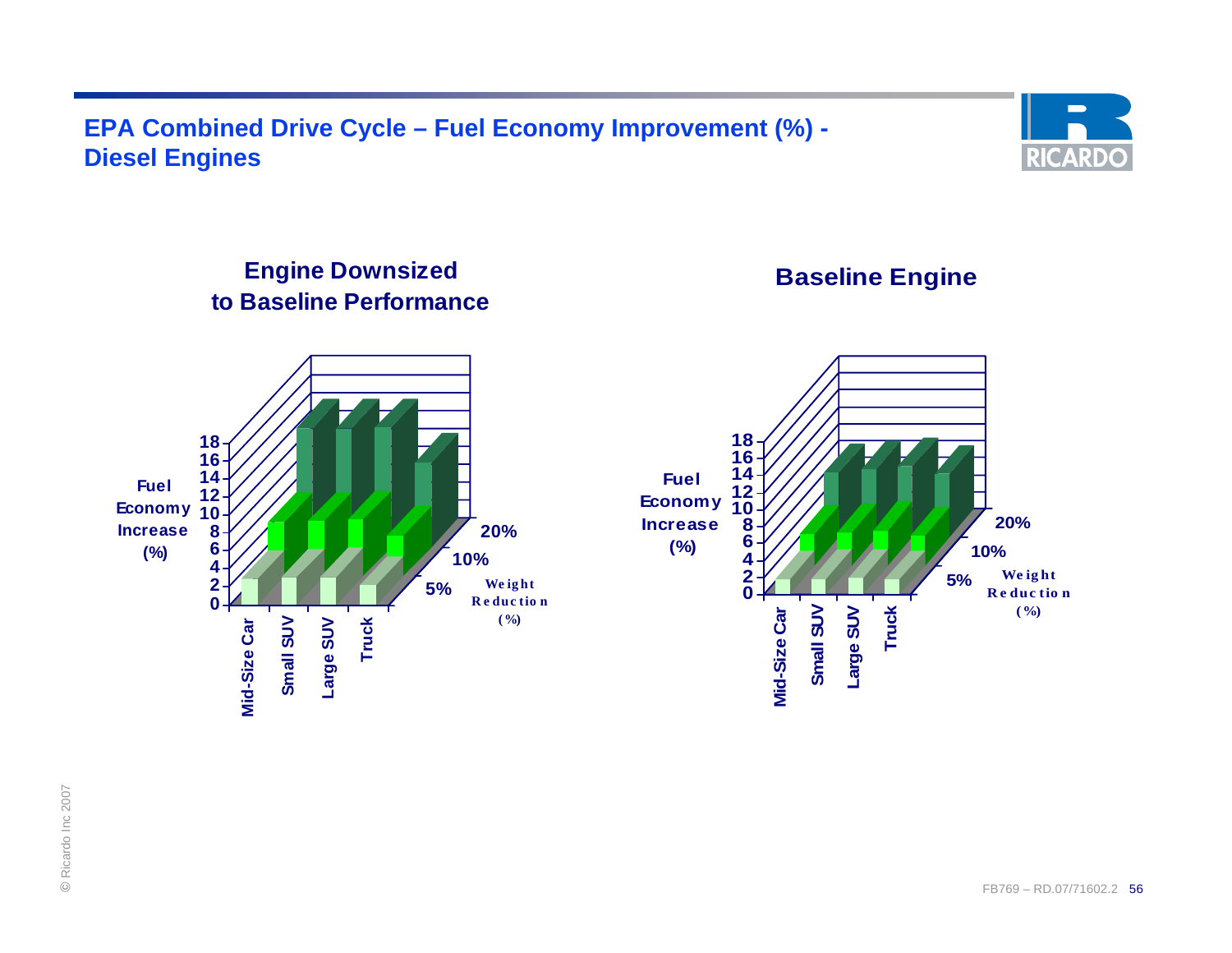### **European (ECE) Drive Cycle – Fuel Economy Improvement (%) - Diesel Engines**



### **Engine Downsized to Baseline Performance**

**Baseline Engine**



© Ricardo Inc 2007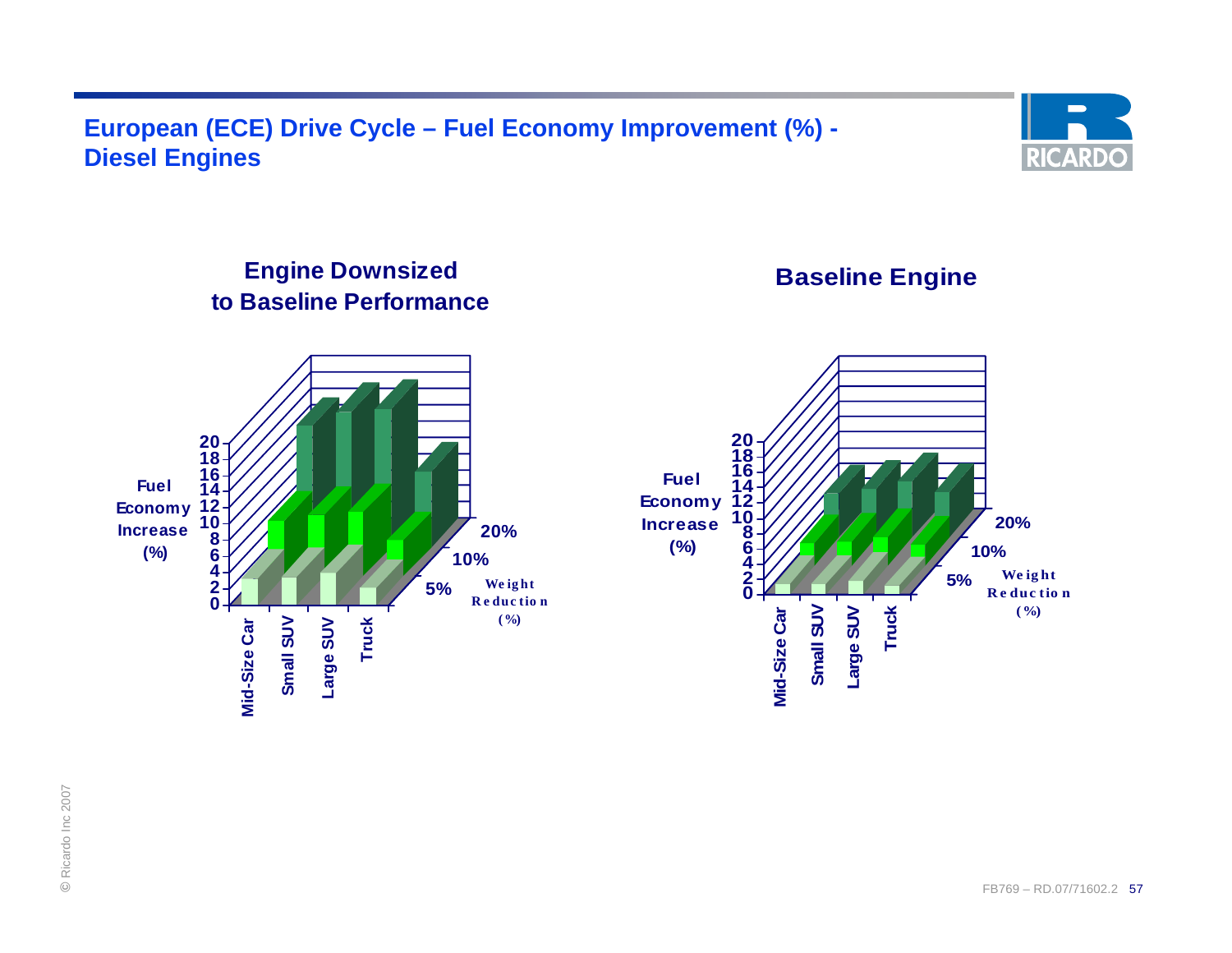### **Summary – EPA Combined Drive Cycle - % Improvement in Fuel Economy per % Weight Reduction**



- $\Box$  The fuel economy benefit from weight reduction is similar for gasoline and diesel powered light duty vehicles.
- $\Box$  Truck engines were downsized to a lesser degree than the passenger vehicle engines due to the performance demands on trucks when loaded. Vehicles rated to tow a trailer benefit the least from weight reduction and subsequent engine downsizing if acceleration performance while towing is maintained.

|                 | % Improvement in Fuel Economy / % Weight Reduction<br><b>EPA Combined (Metro-Highway) Drive Cycle</b> |                            |                    |                                   |  |  |  |  |
|-----------------|-------------------------------------------------------------------------------------------------------|----------------------------|--------------------|-----------------------------------|--|--|--|--|
|                 | <b>Passenger Vehicle</b>                                                                              |                            | <b>Truck</b>       |                                   |  |  |  |  |
|                 | <b>Base Engine</b>                                                                                    | <b>Downsized</b><br>Engine | <b>Base Engine</b> | <b>Downsized</b><br><b>Engine</b> |  |  |  |  |
| <b>Gasoline</b> | 0.33%                                                                                                 | 0.65%                      | 0.35%              | 0.47%                             |  |  |  |  |
| <b>Diesel</b>   | 0.39%                                                                                                 | 0.63%                      | 0.36%              | 0.46%                             |  |  |  |  |